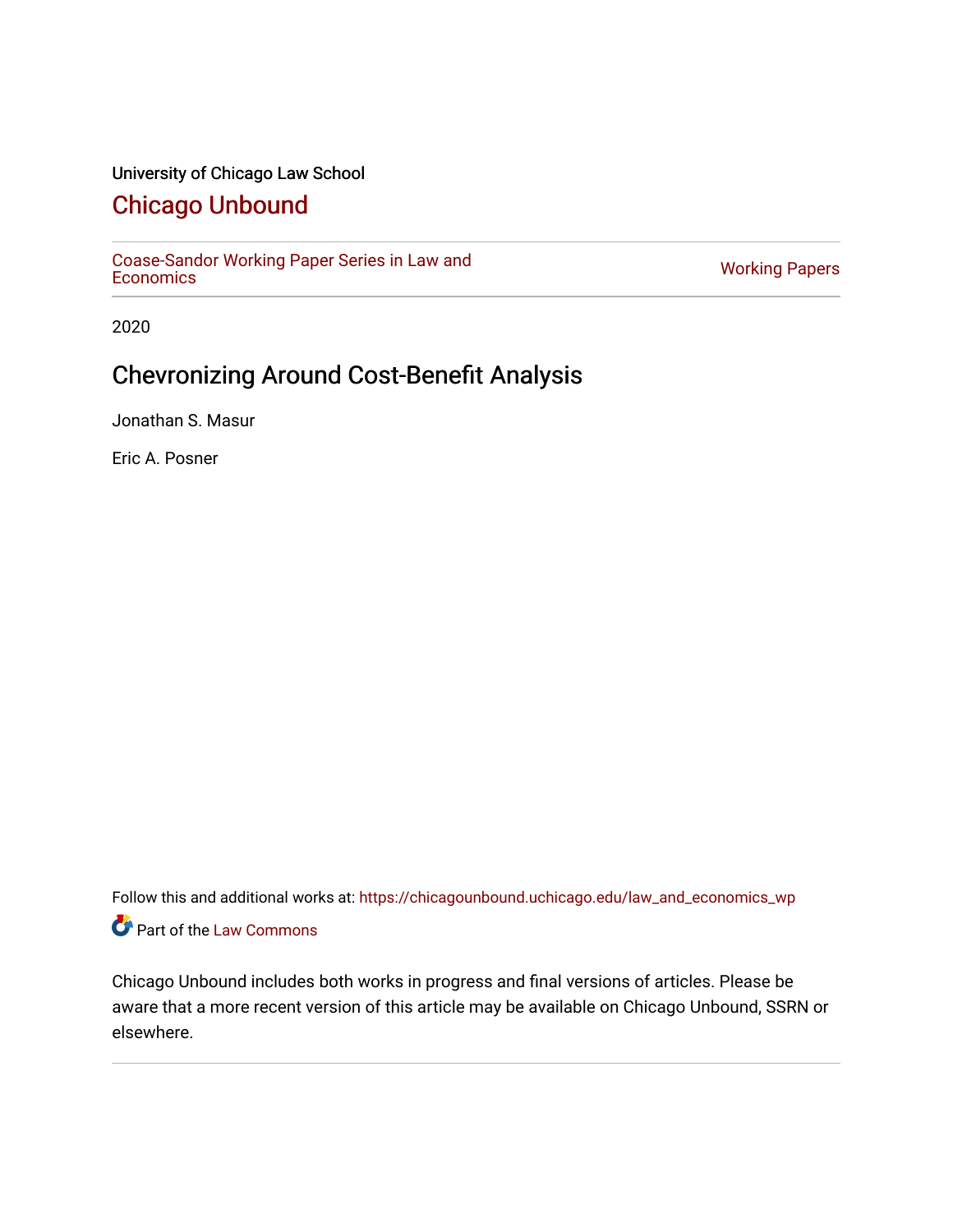## **Chevronizing Around Cost-Benefit Analysis**

## **Jonathan S. Masur & Eric A. Posner<sup>1</sup>**

## **June 17, 2020**

#### **ABSTRACT**

The Trump administration's efforts to weaken regulations are in tension with cost-benefit analysis, which in many cases supports those regulations or otherwise fails to support the administration's deregulatory objectives. Rather than attempting to justify its actions as a matter of policy preferences, the administration has responded on multiple occasions by using *Chevron* to interpret statutes so as to evade cost-benefit analysis. The statutory interpretation route, which we call "*Chevronizing*" around cost-benefit analysis, creates novel challenges for courts, as it pits traditional *Chevron* deference against a trend in favor of requiring agencies to regulate based on costbenefit analysis as a matter of sound public policy. We evaluate these efforts and conclude that in many of these cases, the Trump administration's attempts to leverage *Chevron* deference as a weapon against cost-benefit analysis (and sensible policymaking) will expose it to significant legal risk. We expect that courts will reject several of these efforts. In the process, the Trump administration's machinations may have the effect of contorting how future courts apply *Chevron* deference and how future administrations deploy it.

#### **INTRODUCTION**

The Trump administration has launched the most significant effort to deregulate the economy since the Reagan administration.<sup>2</sup> The parallels

<sup>&</sup>lt;sup>1</sup> Thanks to Kathrine Gutierrez, Jennifer Nou, Cass Sunstein, and workshop participants at the University of Chicago for helpful comments and suggestions, and to Alex Aparicio, Merav Bennett, Megan Delurey, Ugonna Eze, Adam Hassanein, Meghan Holloway, Angel Russell-Johnson, and Justin Taleisnik for excellent research assistance.

<sup>2</sup> David R. Henderson, *Trump's Deregulatory Successes*, The Hoover Institution: Research (July 7, 2019), at https://www.hoover.org/research/trumps-deregulatory-successes. *But see*, Institute for Policy Integrity, *Roundup: Trump-Era Agency Policy in the Courts*, New York University School of Law, at https://policyintegrity.org/trump-court-roundup (last visited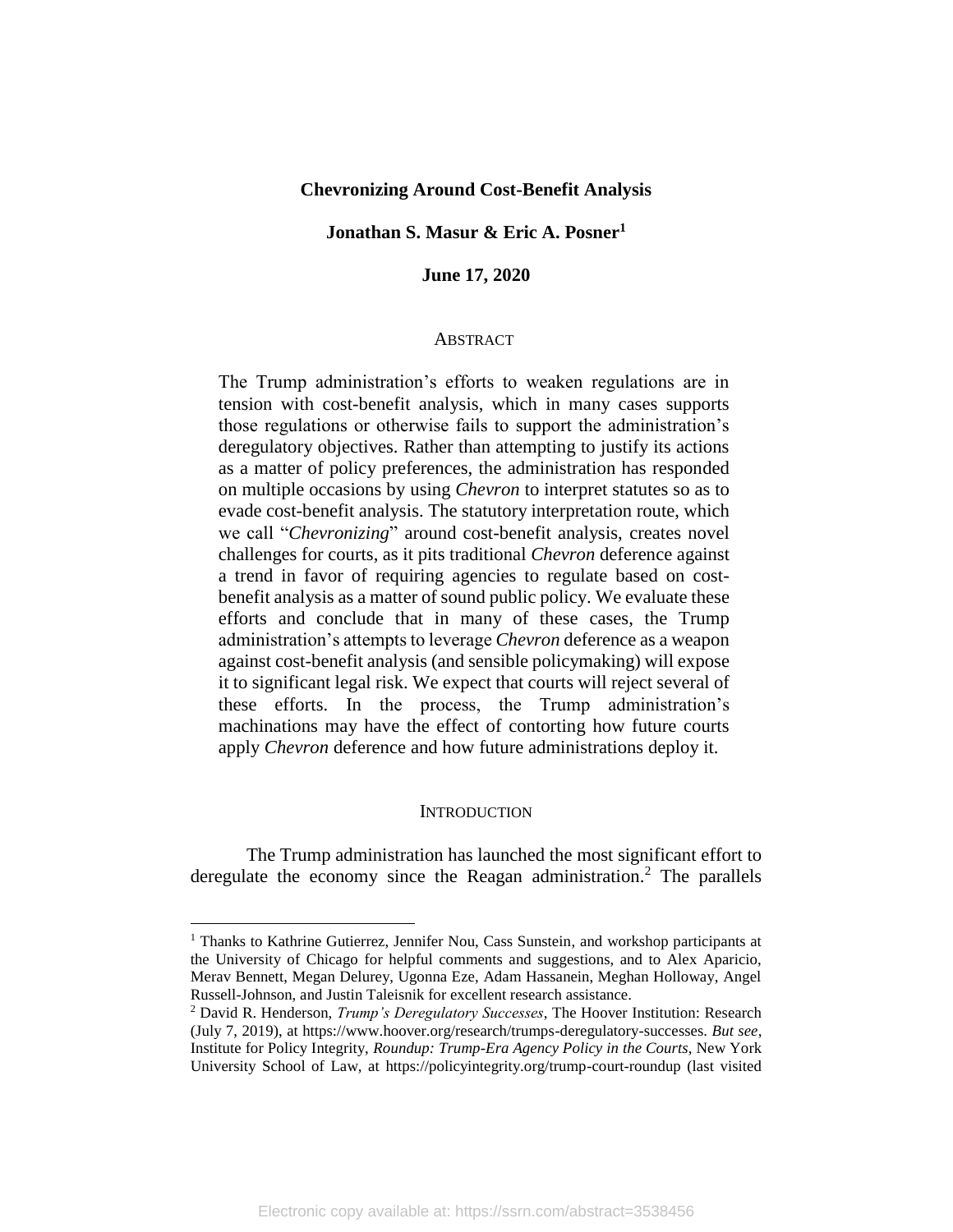between the two administrations are significant, but there are many differences as well. Ronald Reagan ran for office on a promise to deregulate the economy, but he also benefited from political tailwinds.<sup>3</sup> A bipartisan consensus held that the economy was overregulated and major deregulatory legislation had already been enacted during the Carter administration.<sup>4</sup> Once in office, Reagan appointed anti-regulatory officials to the regulatory agencies, and, working through the Office of Management and Budget, strengthened the White House's control over the agencies.<sup>5</sup> His most significant achievement was the creation of centralized regulatory review that required agencies to use cost-benefit analysis to evaluate regulatory options.<sup>6</sup> The genius of this move was that cost-benefit analysis appeared to be a neutral tool of policy analysis and yet seemed likely to produce a deregulatory effect because it was widely believed, by people in both parties, that the agencies regulated excessively.<sup>7</sup>

But while cost-benefit analysis remained in place through the next four presidential administrations, it stopped exerting as much deregulatory pressure after Reagan left office. It is possible that subsequent presidents put

Jan. 19, 2020) (observing that the Trump administration has lost 90% of litigation over deregulation).

<sup>3</sup> Henry Olsen, "The Working-Class Republican: Ronald Reagan and the Return of Blue-Collar Conservatism," (New York: Broadside Books, 2017).

<sup>&</sup>lt;sup>4</sup> "While the Republicans had a head start and a better public image on the issue of deregulation, Democrats strived to catch up. By the 1976 election, Jimmy Carter was on the offensive about deregulation, talking of sunset provisions for regulations and zero-based budgeting as means to control the federal beast." Abner J. Mikva, *Deregulating Through the Back Door: The Hard Way to Fight a Revolution*, 57 U. Chi. L. Rev. 521, 524 (1990); *see also*, John Howard Brown, *Jimmy Carter, Alfred Kahn, and Airline Deregulation: Anatomy of a Policy Success*, 19 The Independent Review 85, 91-92 (Summer 2014).

<sup>5</sup> *See* Jim Tozzi, *OIRA's Formative Years: The Historical Record of Centralized Regulatory Review Preceding OIRA's Founding*, 63 Admin. L. Rev. 37, 63-67 (2011); *see also*, Andrew Rudalevige, *Beyond Structure and Process: The Early Institutionalization of Regulatory Review*, 30 J. of Pol. Hist. 577 (2018); Edward P. Fuchs and James E. Anderson, *The Institutionalization of Cost-Benefit Analysis*, 10 Public Productivity Review 25 (Summer 1987). *But see*, Martin Tolchin, *The Rush to Deregulate*, The New York Times, Apr. 21, 1983, at https://www.nytimes.com/1983/08/21/magazine/the-rush-to-deregulate.html (last visited Jan. 19, 2020).

<sup>6</sup> *See* Exec. Order 12,291, 46 Fed. Reg. 13,193 (Feb. 17, 1981). For a scholarly assessment, *see* Frank B. Cross, *Executive Orders 12,291 and 12,498: A Test Case in Presidential Control of Executive Agencies*, 4 J.L & Pol. 483 (1988); *see also*, Elena Kagan, *Presidential Administration*, 114 Harv. L. Rev. 2245, 2279 (2001).

<sup>7</sup> As Senator Ted Kennedy (D-Mass.) once said, "Regulators all too often encourage or approve unreasonably high prices, inadequate service, and anti-competitive behavior. The cost of this regulation is always passed on to the consumer. And that cost is astronomical." *See*, Senator Edward M. Kennedy, U.S. Senate, Hearings before the Subcommittee on Administrative Practice and Procedure of the Committee on the Judiciary, *Oversight of Civil Aeronautics Board Practices and Procedure*, 94th Cong. 1 (1975). [Link.](http://www.archive.org/stream/oversightofcivil01unit/oversightofcivil01unit_djvu.txt)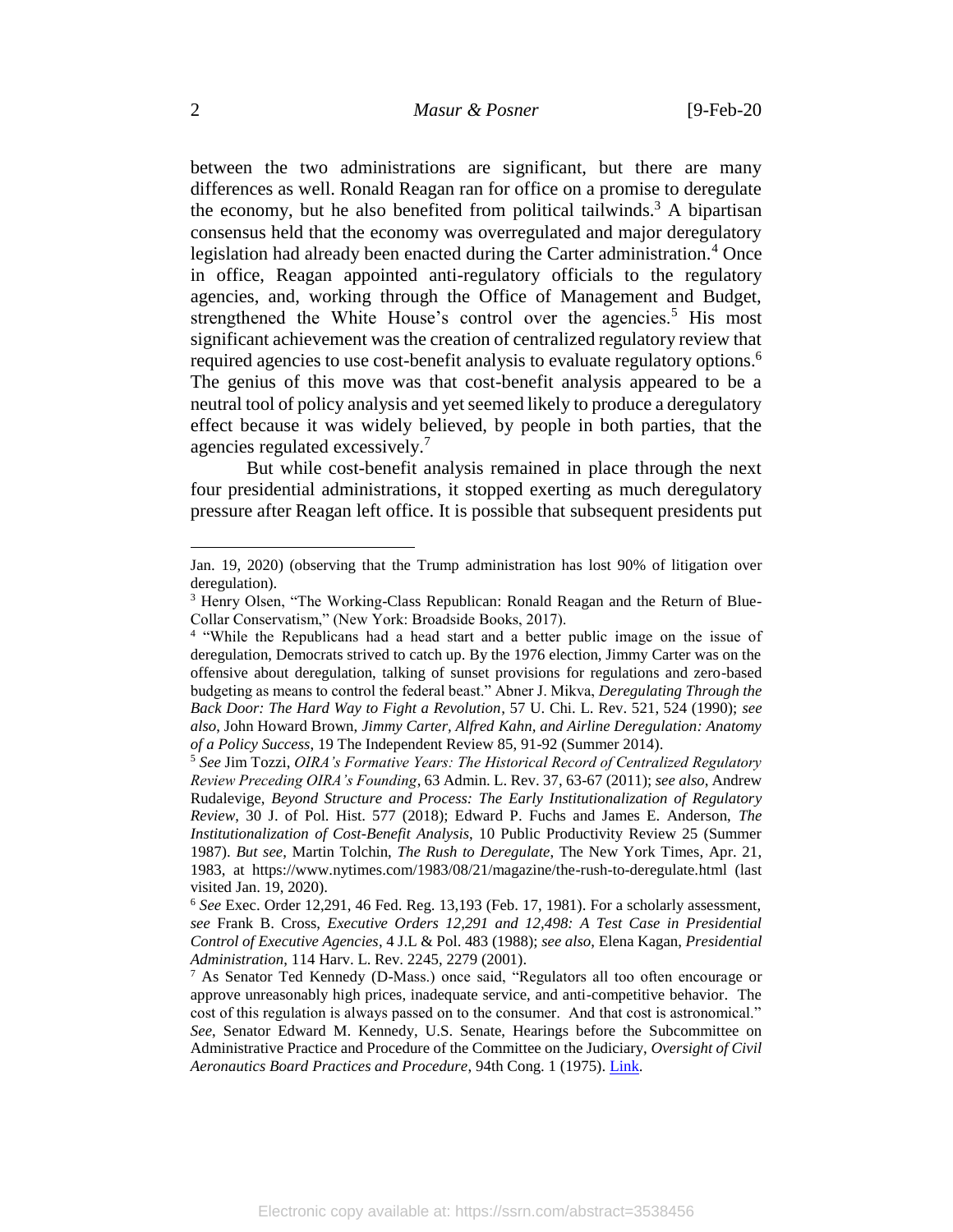$\overline{a}$ 

less priority on deregulation; that regulations that survived the Reagan-era housecleaning satisfied cost-benefit tests; and that, as new problems emerged, from climate change to financial instability, it turned out that additional regulation was cost-justified. While deregulation would continue in some sectors, new regulations were found necessary in others.<sup>8</sup>

In the years leading up to Donald Trump's electoral victory, regulated industries expressed frustration with regulatory developments, including financial regulation in the wake of the financial crisis, environmental and energy regulation in response to climate change, and health care regulation pursuant to the Affordable Care Act. Candidate Trump promised to deregulate, and once in office, he initiated a deregulatory agenda.

But in a major irony from the standpoint of the Reagan era, costbenefit analysis now seems to be a hindrance to deregulation. The deregulations that the Trump administration has proposed appear to violate cost-benefit analysis—primarily because the Obama-era regulations that the Trump administration seeks to repeal are backed by plausible cost-benefit analyses. <sup>9</sup> This represents a startling turn from the role that cost-benefit analysis has typically played, and one that runs directly counter to the caricatured notion of cost-benefit analysis as necessarily anti-regulatory.<sup>10</sup>

On previous occasions, when a new presidential administration has decided to alter or undo the regulations promulgated by its predecessors, the new administration has simply announced that it has different policy priorities.<sup>11</sup> But here, the cost-benefit infirmities of Trump's deregulations seem to have changed the equation. Whether due to the political cost of deregulating in a cost-benefit unjustified manner, or to concern that the regulations will be struck down by the courts, the Trump administration has not appeared willing to bite the bullet and acknowledge that it has chosen

<sup>8</sup> Jonathan S. Masur & Eric A. Posner, *Unquantified Benefits and Regulation Under Uncertainty*, 102 CORNELL L. REV. 7 (2016).

<sup>9</sup> A recent Council of Economic Advisers report claims that "the Trump Administration's new regulatory approach" has and will generate massive gains for the public. See Council of Economic Advisors, The Economic Effects of Federal Deregulation Since January 2017: An Interim Report 2 (2019). We are skeptical of this claim, which is based on a small number of regulatory actions (that are supposedly representative of all of them) as well as statutes and other actions outside the scope of this paper. But in any event the Report does not discuss any of the deregulatory actions that we address in this paper, and so our conclusions are not inconsistent with any of the specific claims that the Report attempts to document.

<sup>&</sup>lt;sup>10</sup> E.g., FRANK ACKERMAN & LISA HEINZERLING. PRICELESS: ON KNOWING THE PRICE OF EVERYTHING AND THE VALUE OF NOTHING (2005).

<sup>11</sup> *E.g.*, National Association of Motor Vehicle Manufacturers v. State Farm, 463 U.S. 29, 59 (1983) (Rehnquist, C.J., concurring in part and dissenting in part) ("A change in administration brought about by the people casting their votes is a perfectly reasonable basis for an executive agency's reappraisal of the costs and benefits of its programs and regulations.").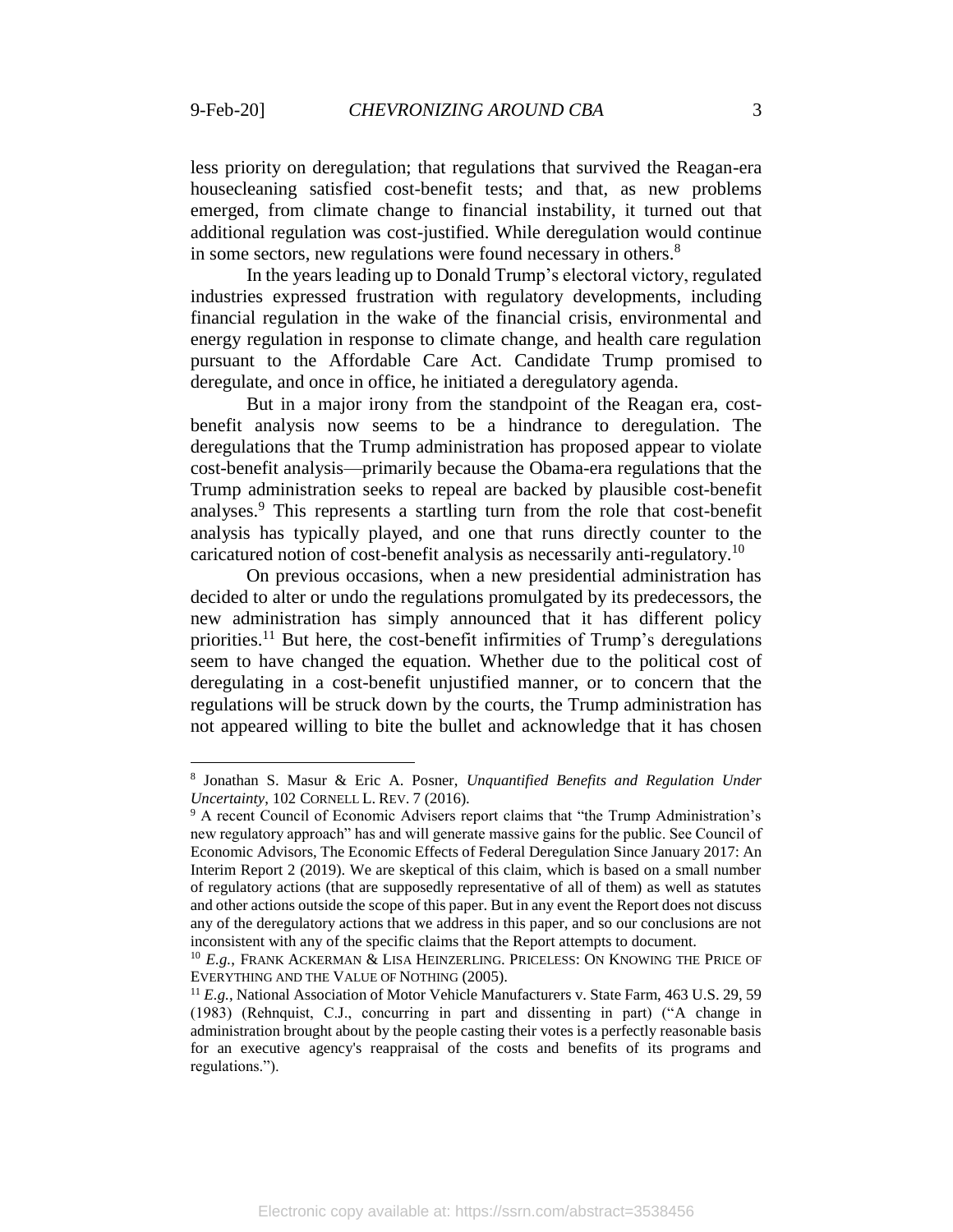policies that fail cost-benefit analysis. Instead, it has responded in several different ways. In a few cases, it has simply proposed implausible costbenefit analyses that do not survive serious scrutiny. But its most important innovation has been to argue, in several important instances, that deregulation is not merely a policy choice but is *legally required* by the underlying regulatory statute. This approach has involved the manipulation of *Chevron* deference—under which agencies have discretionary authority to set policy when statutes are vague—to deprive agencies of the power to take into account certain benefits generated by regulations. We refer to this tactic as "Chevronizing around cost-benefit analysis."

In the balance of this Article, we discuss the Trump administration's deregulatory approach, with a focus on Chevronizing around cost-benefit analysis. In Part I, we describe four of the Trump administration's most significant deregulatory efforts and illustrate the various tactics used to justify. In Part III, we evaluate these methods, assess their legality, and discuss possible policy justifications for the Trump administration's approach. We conclude that the Trump administration's approach—and in particular, its efforts to Chevronize around CBA—is suspect from the standpoint of law and policy.

## I. TRUMP'S MAJOR DEREGULATIONS

Since taking office, President Trump has sought to roll back many of the regulatory actions undertaken by the Obama administration. This deregulatory effort has primarily involved notice-and-comment rulemaking by administrative agencies that either reverses Obama-era regulations or replaces them with substantially weaker rules. Most of this activity has involved the environmental and power sectors. This includes Obama-era rules on automobile fuel economy, hazardous pollutants, energy efficiency, and—most notably—the Clean Power Plan, which was designed to reduce greenhouse gas emissions through regulation of electricity generation. These are areas in which the Trump administration has thus far made the most progress in reversing Obama-era policy. In addition, unlike some of Trump's other deregulatory efforts,<sup>12</sup> they involve Obama-era regulations that were justified from a cost-benefit perspective. In this Part, we examine the four most significant of these deregulations. Our goal is to expose the legal mechanisms that the Trump administration has deployed to eliminate or weaken these cost-benefit-justified regulations.

<sup>&</sup>lt;sup>12</sup> For example, Trump's reversal of the Obama-era net neutrality rules. Restoring Internet Freedom Act, 83 Fed. Reg. 7852 (Feb. 22, 2018). The Obama FCC never undertook a costbenefit analysis of the net neutrality rules.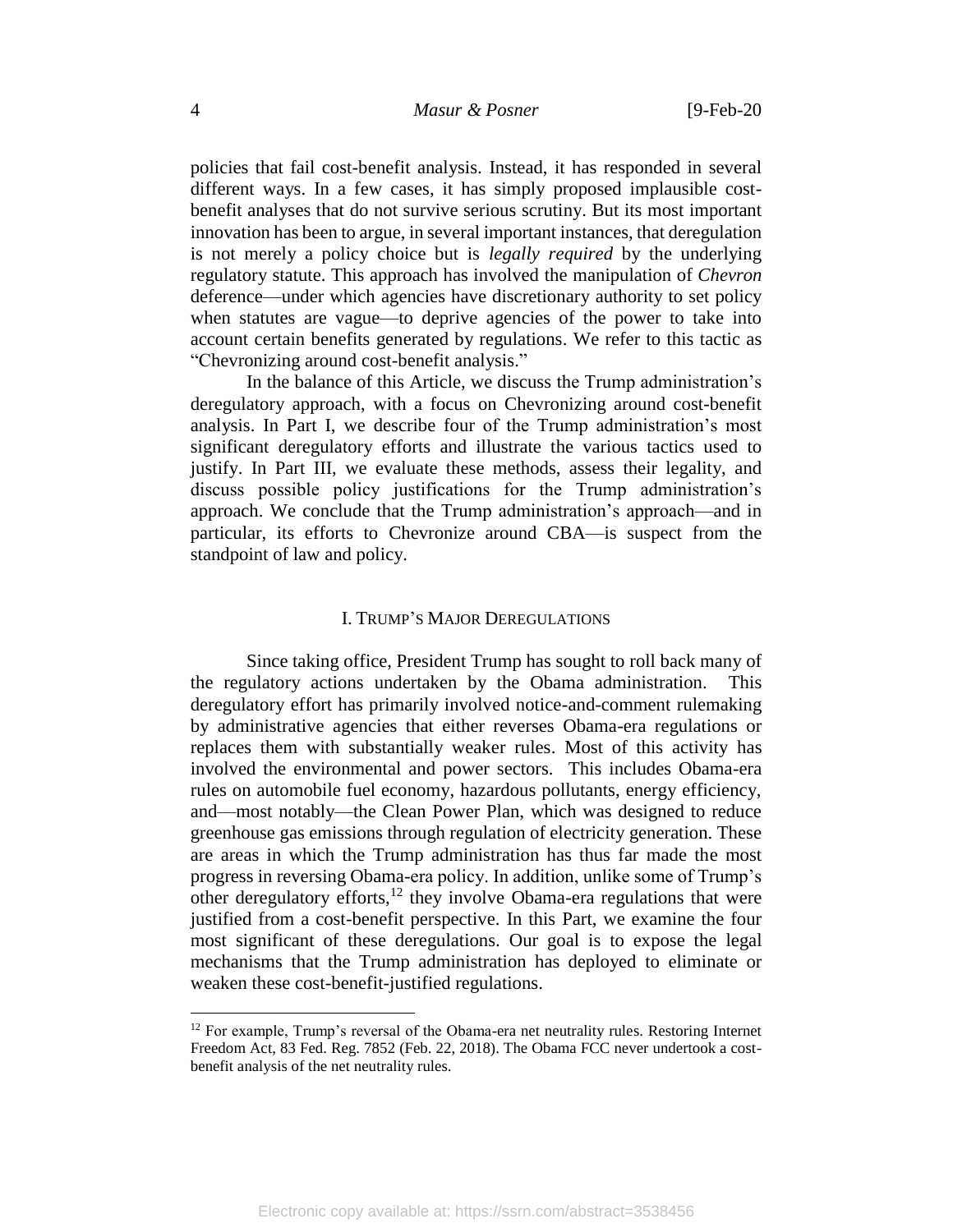## *A. Mercury Regulation*

The Trump administration's effort to deregulate mercury emissions from power plants is the latest step on a long and twisting path.<sup>13</sup> In 1990, Congress passed an amendment to the Clean Air Act, which required EPA to regulate mercury emissions among other hazardous pollutants that it had neglected. By the end of the 1990s, EPA had placed power plants on a list of significant sources of mercury emissions, triggering a provision of the law requiring these plants to be regulated under the demanding Maximum Achievable Control Technology (MACT) standard. Before EPA had a chance to promulgate a rule based on MACT for those plants, the Clinton administration ended. The Bush EPA reversed course. Rather than issue MACT standards, EPA delisted the power plants, which meant that MACT was not required. The EPA proposed a more relaxed regulatory regime known as the Clean Air Mercury Rule (CAMR), which imposed a cap-andtrade system. However, in 2008 the Bush rule was struck down by the D.C. Circuit because EPA had not complied with the legally required procedure for delisting a source of hazardous emissions.<sup>14</sup>

In 2012, the now-Obama EPA revived the Clinton approach and issued MACT-based mercury-emission rules for coal- and oil-fired power plants. These are known as the Mercury and Air Toxics Standards (MATS), but we will call it the mercury rule in order to avoid acronym overload. The rule was based on studies that indicated that mercury emitted by power plants found its way into water bodies, where it was consumed by fish that were eaten by consumers. The mercury levels in these fish posed a threat to the neurological development of fetuses carried by women who consumed the fish. Thus, the EPA concluded that it was "appropriate and necessary" to issue regulations, a finding required by section  $112(n)(1)(A)$  of the Clean Air Act. The mercury rule limited the amount of mercury emissions as well as emissions of other hazardous substances, and imposed restrictions on the operation of the power plants. In 2015 the Supreme Court struck down the mercury rule.<sup>15</sup> The problem was now that the EPA had failed to consider cost when it determined that it was "appropriate and necessary" to regulate the power plants back in 2000 and again in 2012 when it affirmed the earlier

<sup>13</sup> For two useful overviews, *see* Keith Harley, *Mercurial But Not Swift—U.S. EPA's Initiative to Regulate Coal Plant Mercury Emissions Changes Course again as It Enters a Third Decade*, 86 CHI-KENT L. REV. 277 (2011); James L. Simpson, *Why EPA's Mercury and Air Toxics Standards Matter—History and Health*, 49 A.B.A. TRENDS 5 (Nov./Dec. 2017).

<sup>14</sup> *New Jersey v. EPA*, 517 F.3d 574, 577–78 (D.C. Cir. 2008).

<sup>15</sup> *Michigan v. EPA*, 135 S. Ct. 2699, 2711–12 (2015).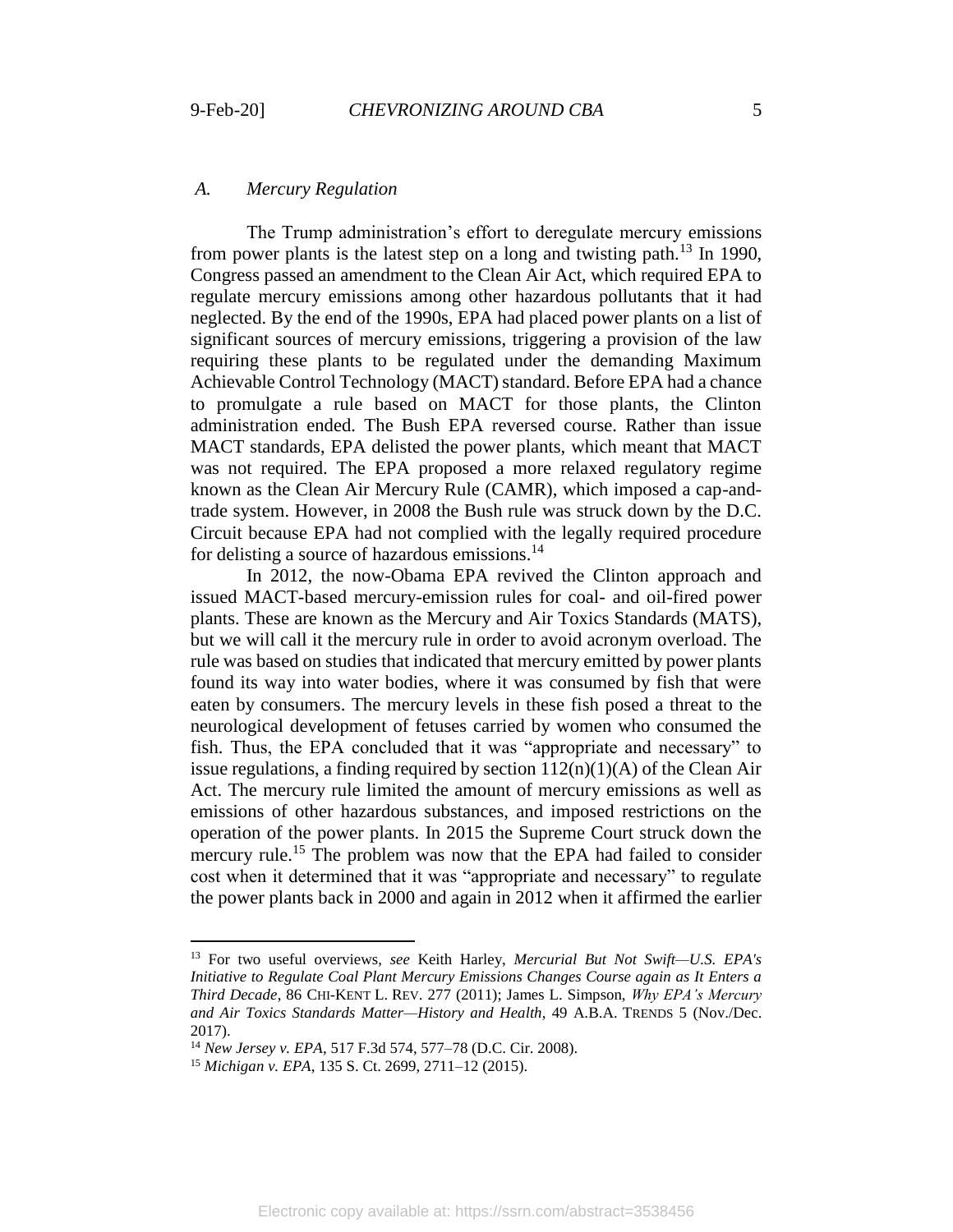determination.<sup>16</sup> After conducting additional review, the EPA concluded that the rule was lawful because, even taking costs into account, the benefits were large enough to justify the regulation.<sup>17</sup>

<span id="page-6-1"></span><span id="page-6-0"></span>This set the stage for the Trump administration. The Trump EPA might have re-delisted power plants from the list of hazardous sources, but, fearing a repetition of the Bush EPA's debacle, it chose a different deregulatory approach. Instead of delisting power plants, the Trump EPA proposed to rescind its earlier finding that the mercury rule was "appropriate and necessary."<sup>18</sup> Back in 2011, the Obama administration had issued a costbenefit analysis that showed that the rule generated benefits of \$37 to \$90 billion per year and costs of \$9.6 billion.<sup>19</sup> In 2016, it cited that cost-benefit analysis to satisfy the Supreme Court's requirement that the EPA consider cost when it made its "appropriate and necessary" determination.<sup>20</sup> The Trump EPA concluded that the cost-benefit analysis in fact showed that the regulation would not be "appropriate and necessary."<sup>21</sup> The reason was that the benefit from the reduction of mercury emissions alone was only \$4 to \$6 million per year; the vast bulk of the total benefit was due to the reduction in particulate matter emissions<sup>22</sup> that would be generated by the same regulation.<sup>23</sup> Health benefits caused by reductions in particulate matter are called "co-benefits," because they result from the regulation but not from

<sup>&</sup>lt;sup>16</sup> *Id.* at 2711 ("The Agency must consider cost—including, most importantly, cost of compliance—before deciding whether regulation is appropriate and necessary.").

<sup>&</sup>lt;sup>17</sup> U.S. Envtl. Prot. Agency, Supplemental Finding That It Is Appropriate and Necessary To Regulate Hazardous Air Pollutants From Coal- and Oil-Fired Electric Utility Steam Generating Units, 81 Fed. Reg. 24,420, 24,420–01 (Apr. 25, 2016) [hereinafter Supplemental Finding].

<sup>&</sup>lt;sup>18</sup> Envtl. Prot. Agency, National Emission Standards for Hazardous Air Pollutants: Coal- and Oil-Fired Electric Utility Steam Generating Units – Reconsideration of Supplemental Finding and Residual Risk and Technology Review, 84 Fed. Reg. 2670, 2670 (proposed Feb. 7, 2019) [hereinafter Mercury Reconsideration].

<sup>&</sup>lt;sup>19</sup> U.S. ENVTL. PROT. AGENCY, REGULATORY IMPACT ANALYSIS FOR THE FINAL MERCURY AND AIR TOXICS STANDARDS, ES-1 (Dec. 2011), https://www3.epa.gov/ttn/ecas/docs/ria/utilities\_ria\_final-mats\_2011-12.pdf.

<sup>20</sup> Supplemental Finding, *supra* note [17,](#page-6-0) at 24,425.

<sup>21</sup> Mercury Reconsideration, *supra* note [18,](#page-6-1) at 2670 ("After considering the cost of compliance relative to the HAP benefits of regulation, the EPA proposes to find that it is not 'appropriate and necessary' to regulate HAP emissions from coal- and oil-fired EGUs, thereby reversing the Agency's prior conclusion under CAA section  $112(n)(1)(A)$  and correcting flaws in the Agency's prior response to Michigan v. EPA.").

<sup>&</sup>lt;sup>22</sup> "Particulate matter" is the catch-all term for solid and liquid particles found in the air. When inhaled, particulate matter can be extremely hazardous to human health. *Particulate Matter (PM) Basics*, ENVTL. PROT. AGENCY, [https://www.epa.gov/pm-pollution/particulate](https://www.epa.gov/pm-pollution/particulate-matter-pm-basics)[matter-pm-basics](https://www.epa.gov/pm-pollution/particulate-matter-pm-basics) (last visited Dec. 28, 2019). Reductions in particulate matter emissions thus lead to high levels of regulatory benefits, as in this regulation.

<sup>23</sup> *See* Mercury Reconsideration, *supra* not[e 18](#page-6-1)*,* at 2676–77.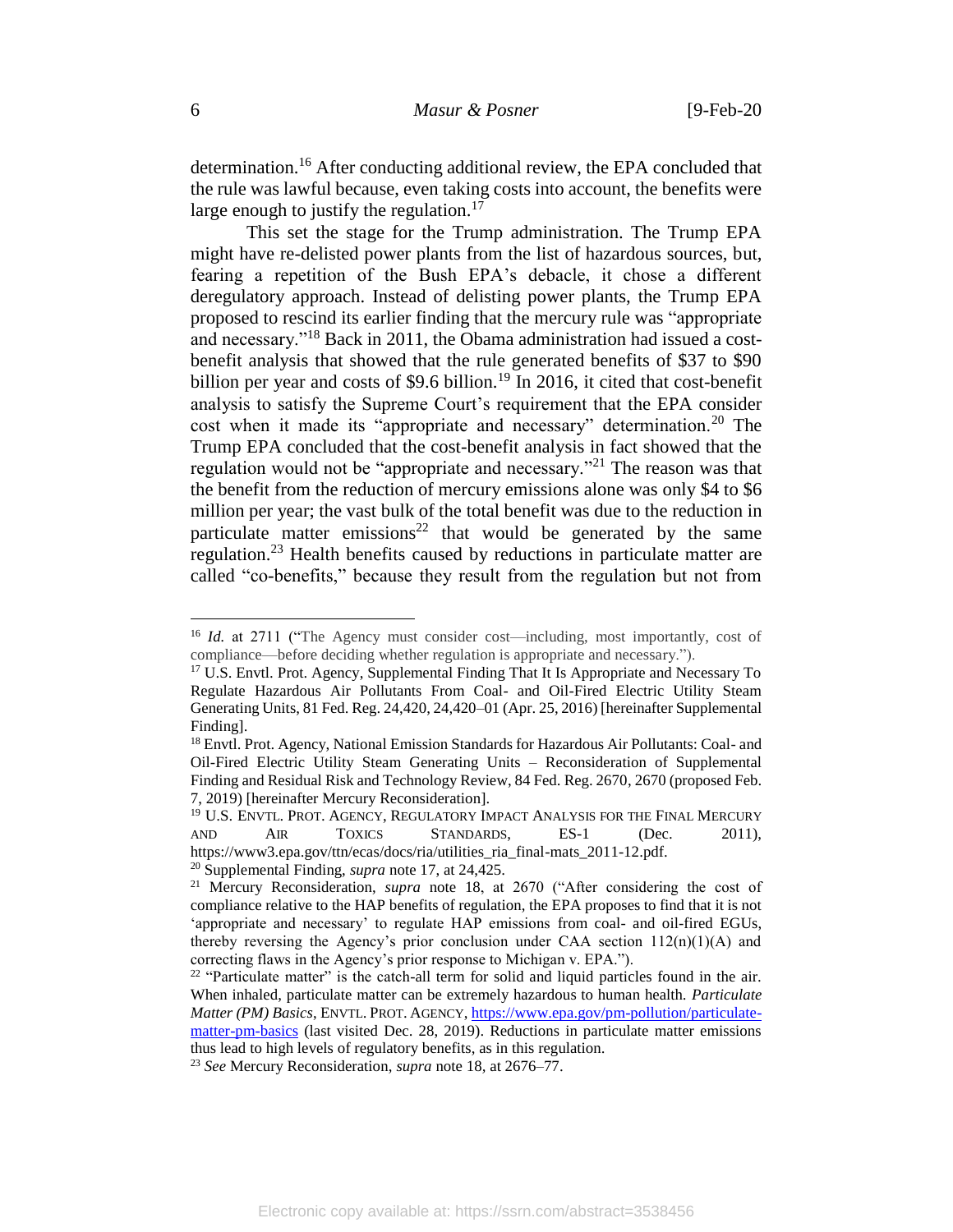reductions in the pollutant that is specifically being regulated. For decades, agencies have treated co-benefits on equal footing with other types of benefits when analyzing regulations. However, the Trump EPA argued to the contrary that the co-benefits of regulating mercury could not be taken into account. Without the co-benefits included, the cost of the regulation vastly exceeded the relevant benefit—the reduction in mercury emissions.<sup>24</sup> While the Trump EPA has not moved to rescind the regulation, it has laid the basis for a challenge by regulated parties.

The Trump EPA's conclusion was based on a legal interpretation of the Clean Air Act amendments rather than on a new cost-benefit analysis. Section  $112(n)(1)(A)$  states:

The Administrator shall perform a study of the hazards to public health reasonably anticipated to occur as a result of emissions by electric utility steam generating units [that is, power plants] of pollutants listed under subsection (b) [mercury emissions] after imposition of the requirements of this Act. … The Administrator shall regulate electric utility steam generating units under this section, if the Administrator finds such regulation is appropriate and necessary after considering the results of the study required by this subparagraph.<sup>25</sup>

The Obama EPA confusingly argued that the requirement to perform a study of the health hazards resulting from mercury emissions after the imposition of other parts of the law meant that Congress understood that those other parts might have reduced harms caused by mercury emissions, and therefore that the EPA should take into account co-benefits whenever it regulated.<sup>26</sup> We are not sure we understand this argument, but the EPA was on firmer ground when it argued—citing the deference to which it is entitled under *Chevron* that it was free to take into account co-benefits when determining whether a regulation was "appropriate and necessary."<sup>27</sup> This was consistent with longstanding executive branch policy that favors taking co-benefits into account.<sup>28</sup> The Trump EPA argued back that the purpose of section

<sup>24</sup> *See* Mercury Reconsideration, *supra* not[e 18,](#page-6-1) at 2675–78.

<sup>25</sup> Clean Air Act § 112(n)(1)(A), 42 U.S.C. § 7412(n)(1)(A).

<sup>26</sup> Supplemental Finding, *supra* note [17](#page-6-0)*,* 81 Fed. Reg. at 24,438–39.

<sup>27</sup> Supplemental Finding, *supra* note [17,](#page-6-0) 81 Fed. Reg. at 24,439.

<sup>&</sup>lt;sup>28</sup> Office of Management and Budget, Circular A-4, September 17, 2003, available at [https://obamawhitehouse.archives.gov/omb/circulars\\_a004\\_a-4/](https://obamawhitehouse.archives.gov/omb/circulars_a004_a-4/) ("Your analysis should look beyond the direct benefits and direct costs of your rulemaking and consider any important ancillary benefits and countervailing risks. An ancillary benefit is a favorable impact of the rule that is typically unrelated or secondary to the statutory purpose of the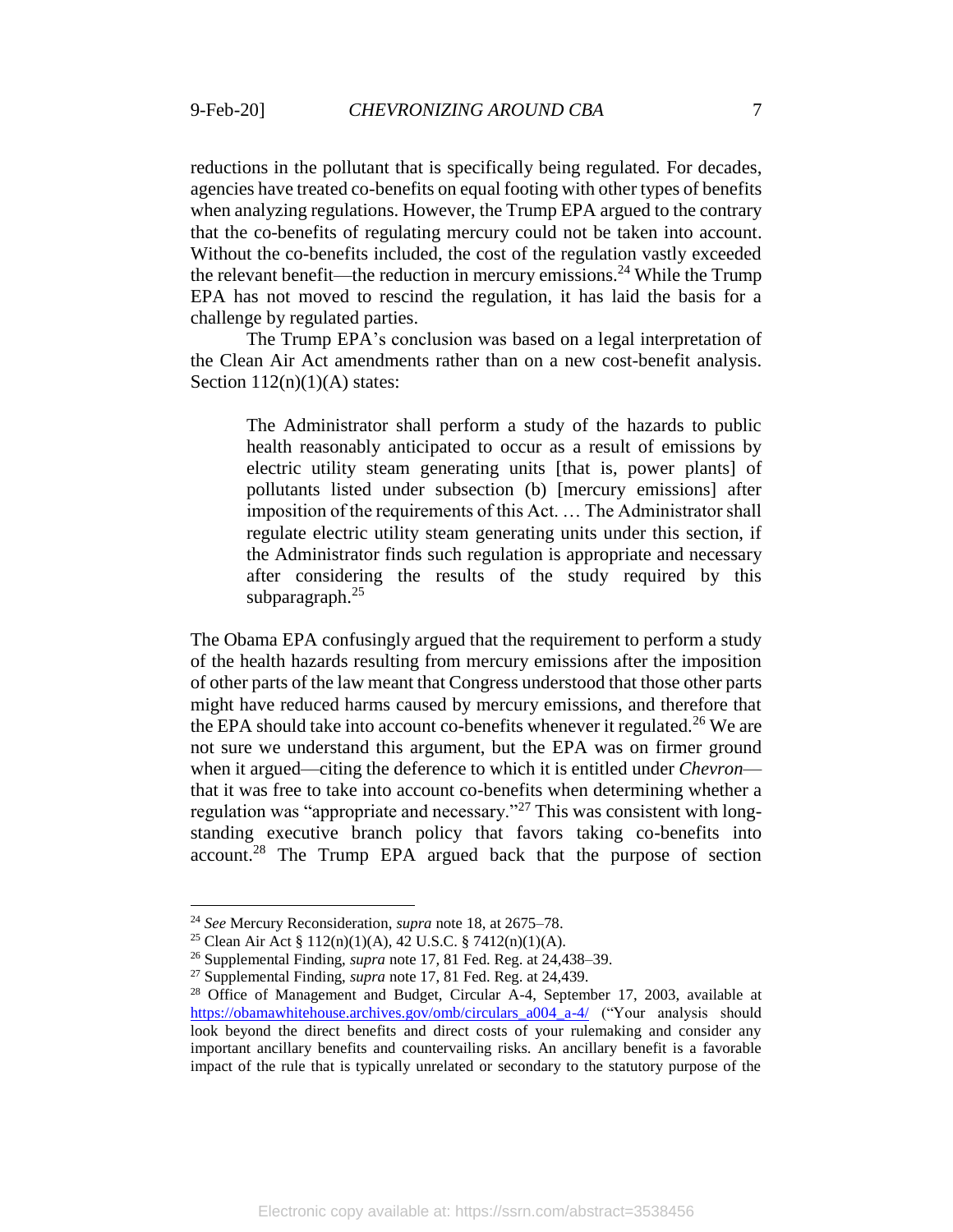$112(n)(1)(A)$  is to authorize regulation of mercury emissions that are needed to address the health hazards caused by those emissions.<sup>29</sup> If the main effect of the rule was to reduce particulate matter pollution, then it should have been issued under the section of the Clean Air Act that authorizes the EPA to regulate particulate matter. The agency presumably believed that a court, under *Chevron*, would ultimately give deference to this interpretation.

## *B. The Clean Power Plan*

Thus far, the Trump administration's most controversial regulatory achievement is the EPA's repeal of the Obama EPA's Clean Power Plan<sup>30</sup> ("CPP") and its replacement with the Affordable Clean Energy (ACE) initiative. The CPP was Obama's most significant regulatory attempt to reduce the emission of carbon dioxide and other greenhouse gases, with the goal of slowing (or eventually stopping) climate change. The Clean Power Plan required states to drastically reduce the quantity of greenhouse gases emitted within their borders. Unlike other air pollutants such as sulfur dioxide or particulate matter, carbon dioxide cannot be "captured" or eliminated at the mouth of a smokestack or the tailpipe of a car. Once a fossil fuel has been burnt, there is no reliable means (given current technology) for eliminating the carbon dioxide produced. Accordingly, the CPP would have required states to switch the mixture of fuels used to produce electricity within their borders, decreasing the use of coal and increasing the use of (cleaner) natural gas and renewables. $31$ 

<span id="page-8-1"></span><span id="page-8-0"></span>The benefits that would have been generated by the CPP fall into two categories. First, the CPP would have reduced total nationwide emissions of greenhouse gases, particularly carbon dioxide, thus decreasing the effects of climate change. <sup>32</sup> The Obama EPA estimated the greenhouse gas reductions would produce approximately \$20 billion in annual benefits by 2030.<sup>33</sup> In

rulemaking (e.g., reduced refinery emissions due to more stringent fuel economy standards for light trucks)….").

<sup>29</sup> Mercury Reconsideration, *supra* note [18,](#page-6-1) 84 Fed. Reg. at 2676.

<sup>&</sup>lt;sup>30</sup> U.S. Envtl. Prot. Agency, Carbon Pollution Emission Guidelines for Existing Stationary Sources: Electric Utility Generating Units, 80 Fed. Reg. 64,662 (Oct. 23, 2015).

<sup>31</sup> *See* Daniel A. Farber, *Regulatory Review in Anti-Regulatory Times*, 94 CHI.-KENT L. REV. 383, 412 (2019) (describing and analyzing the Clean Power Plan).

<sup>&</sup>lt;sup>32</sup> U.S. ENVTL. PROT. AGENCY, REGULATORY IMPACT ANALYSIS FOR THE CLEAN POWER PLAN FINAL RULE, at ES-10 (Aug. 2015) [hereinafter RIA CLEAN POWER PLAN], https://www3.epa.gov/ttnecas1/docs/ria/utilities\_ria\_final-clean-power-plan-existingunits 2015-08.pdf.

<sup>33</sup> *Id.* at ES-20, Table ES-7. This is based on a 3% discount rate. The Obama RIA does not report cumulative benefits over a multi-year period. Instead, it reports only expected benefits for particular years in the future, which is why we refer to the benefits in 2030 in the text above.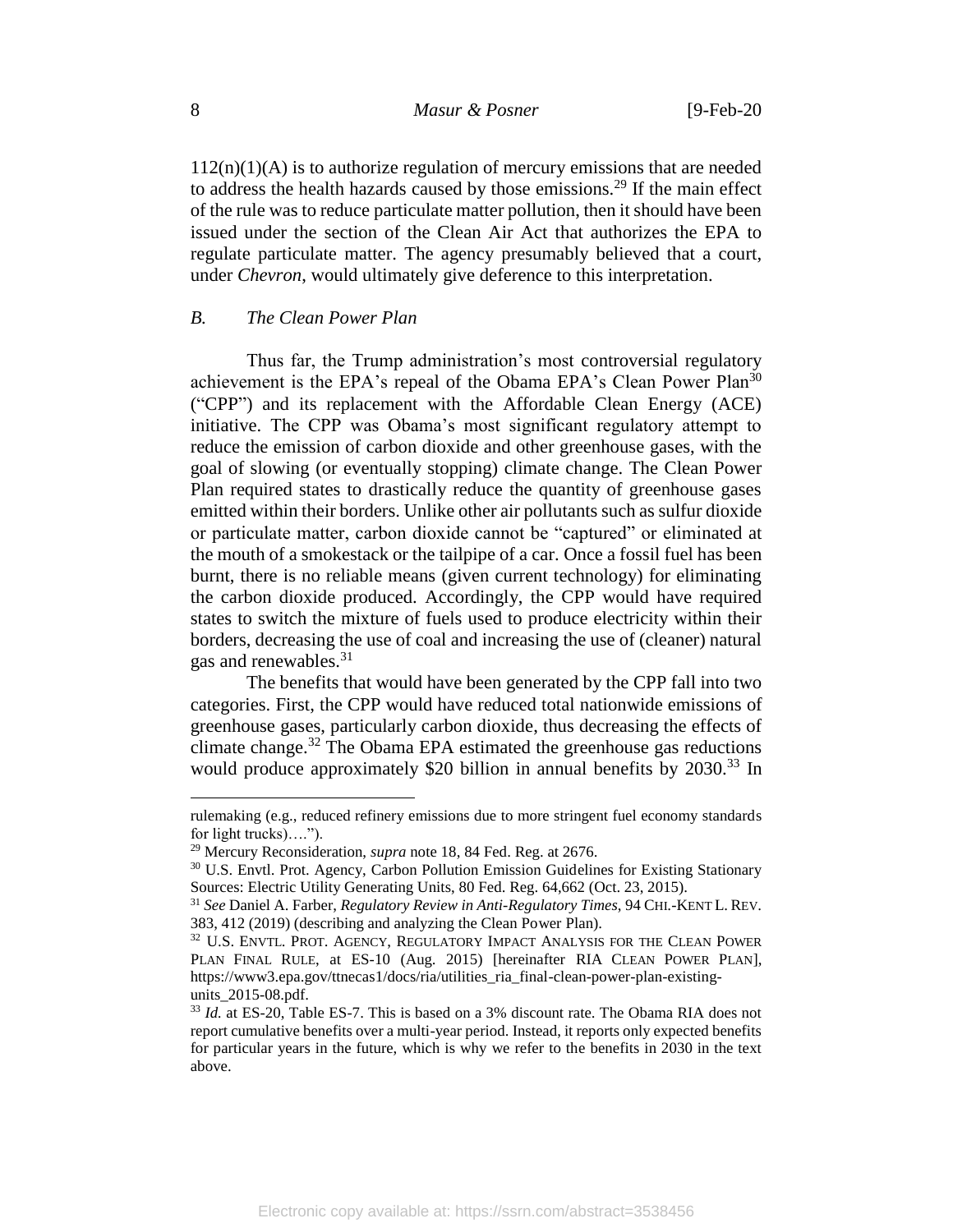addition, the overall reduction in coal-fired power plants would have reduced emissions of particulate matter and a number of other air pollutants that can be highly dangerous to health. $34$  (As with the mercury regulation described above, these were considered co-benefits.) These additional emissions reductions were expected to yield approximately \$24 billion in annual benefits by the year 2030, for total of \$44 billion in annual benefits. <sup>35</sup> The Obama EPA further predicted that the CPP would generate roughly \$8.4 billion in annual costs.<sup>36</sup> It thus appeared that the CPP would generate benefits that substantially exceeded its costs.

<span id="page-9-2"></span><span id="page-9-1"></span><span id="page-9-0"></span>Trump's ACE plan, promulgated in July 2019, reverses Obama's CPP.<sup>37</sup> Thus, in performing a cost-benefit analysis of the ACE plan, the Trump EPA effectively re-calculated all of the costs and benefits of the CPP in order to determine the economic effects of repealing that rule. Trump's economic analysis differed substantially from Obama's. First, the Trump EPA announced that it would include only domestic climate benefits in its analysis, not world-wide climate benefits. That is, it counted only the benefits that would be felt by people living within the United States.<sup>38</sup> The domestic costs of climate change are expected to be only a small fraction of the worldwide costs, in part because the United States has only a small fraction of the world's population and a small fraction of its economic activity.<sup>39</sup> Accordingly, the Trump EPA predicted that the CPP would have generated

<sup>34</sup> *Id.* at ES-10.

<sup>35</sup> RIA CLEAN POWER PLAN, *supra* note [32,](#page-8-0), at ES-20, Table ES-7. The EPA reported the expected total benefits as a range of \$34 to \$54 billion (using a 3% discount rate). We report the midpoint of that range here. Again, the Obama EPA did not calculate total estimated benefits, only annual benefits for certain years.

<sup>36</sup> *Id.* at ES-22, Table ES-9.

<sup>37</sup> U.S. Envtl. Prot. Agency, Repeal of the Clean Power Plan; Emission Guidelines for Greenhouse Gas Emissions From Existing Electric Utility Generating Units; Revisions to Emission Guidelines Implementing Regulations, 84 Fed. Reg. 32,520 (July 08, 2019) [hereinafter Repeal of Clean Power Plan].

<sup>38</sup> U.S. ENVTL. PROT. AGENCY, REGULATORY IMPACT ANALYSIS FOR THE PROPOSED EMISSION GUIDELINES FOR GREENHOUSE GAS EMISSIONS FROM EXISTING ELECTRIC UTILITY GENERATING UNITS; REVISIONS TO EMISSION GUIDELINE IMPLEMENTING REGULATIONS; REVISIONS TO NEW SOURCE REVIEW PROGRAM, at ES-10 (2018) [hereinafter RIA FOR PROPOSED EMISSION GUIDELINES], https://www.epa.gov/sites/production/files/2018- 08/documents/utilities\_ria\_proposed\_ace\_2018-08.pdf. *See also* Farber, *supra* note [31,](#page-8-1) at 415–17 (analyzing the requirement that agencies consider only domestic costs and benefits contained in Executive Order 13,783). *See generally* Arden Rowell, *Foreign Impacts and Climate Change*, 39 HARV. ENTL. L. REV. 371 (2015).

 $39$  Approximately 95% of the costs of climate change will likely be borne by people living outside of the United States. Jonathan S. Masur & Eric A. Posner, *Climate Regulation and the Limits of Cost-Benefit Analysis*, 99 CAL. L. REV. 1557, 1591 (2011).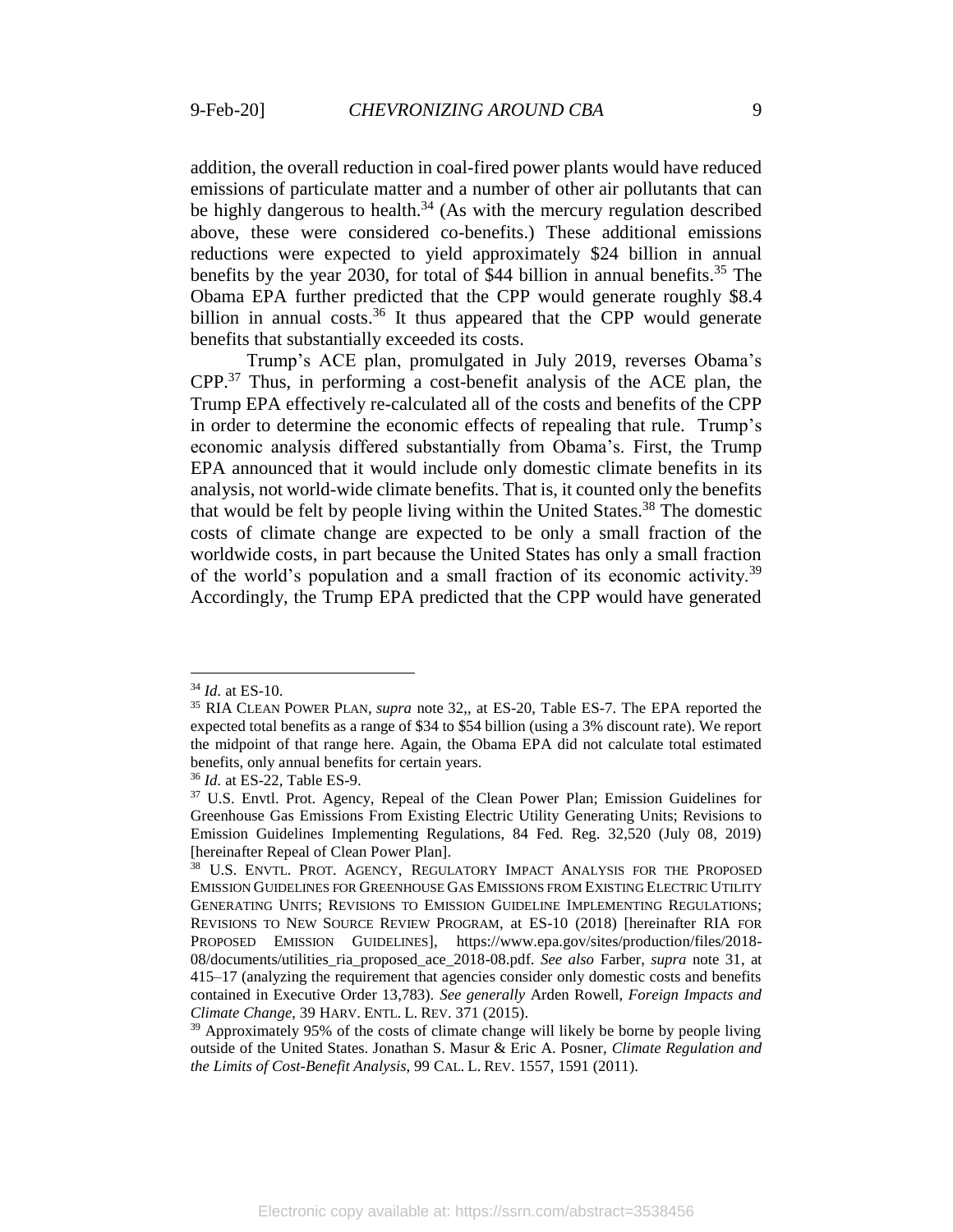only \$500 million in annual benefits, a 95% reduction from the Obama EPA's calculation. 40

In addition, the Trump EPA took a different approach from the Obama EPA in deciding how to count the benefits from reductions in particulate matter and other non-greenhouse gas pollutants. The Trump EPA did not treat the co-benefits from reducing these pollutants as zero, as in the mercury regulation. However, it counted an emissions reduction as a benefit only if that reduction would not have been required under existing law.<sup>41</sup> The Obama EPA, by contrast, had counted an emissions reduction as a benefit if the CPP had required reductions below current pollution levels.<sup>42</sup> In other words, imagine that the CPP would have effectively capped emissions of particular matter in some area of the country at 50 units per year. If current law limited emissions to 100 units per year, but polluters were currently producing 150 units per year, the Obama EPA would have estimated the benefits of the CPP based on a reduction of 100 units per year (150-50), while the Trump EPA would have estimated those same benefits based on a reduction of 50 units per year  $(150-100)^{43}$  After making this change, the Trump EPA estimated the annual benefits from these reductions at approximately \$8.1 billion, down from the \$24 billion estimated by the Obama EPA. 44

<span id="page-10-0"></span>Despite these changes, the Trump EPA reported that its repeal of the Obama CPP would produce costs well in excess of benefits. Repealing the CPP was expected to produce net annual costs of approximately \$4.5 billion,<sup>45</sup> or \$54 billion in total costs through the year  $2037<sup>46</sup>$  The Trump EPA also offered a variety of different options involving partial repeals of the CPP; all of those options fail a cost-benefit test as well. Even despite the differences in CBA methodology, the Trump EPA could not escape the conclusion that the Obama CPP would produce benefits that exceeded its costs.

<sup>40</sup> RIA FOR PROPOSED EMISSION GUIDELINES, *supra* note [38,](#page-9-0) at ES-13, Table ES-9.

<sup>41</sup> RIA FOR PROPOSED EMISSION GUIDELINES, *supra* note [38,](#page-9-0) at ES-11, ES-12.

<sup>42</sup> *See supra* note[s 32](#page-8-0)[–35](#page-9-1) and accompanying text.

<sup>&</sup>lt;sup>43</sup> To be clear, it is entirely possible that the Trump EPA's approach—both with respect to greenhouse gases and non-greenhouse gases—is superior and better-justified. Our goal here is not to criticize the choices made by the Trump EPA in the course of its cost-benefit analysis. Rather, our objective is to examine the effects of the Trump EPA's decision on its overall cost-benefit analysis, as well as the EPA's legal approach in light of that cost-benefit analysis. *See infra*.

<sup>44</sup> RIA FOR PROPOSED EMISSION GUIDELINES, *supra* note [38,](#page-9-0) at ES-12, Table ES-9. Here, too, the EPA reported estimated annual benefits as a range from \$4.9 to \$11.4 billion, again using a 3% discount rate. We report the midpoint of that range.

<sup>45</sup> *Id.* at ES-16, Table ES-12. In between the promulgation of the CPP and Trump's reestimation of its costs and benefits, the estimated costs also fell.

<sup>46</sup> *Id.* This is the midpoint of a range of \$3.1 to \$6.8 billion, using a discount rate of 3%.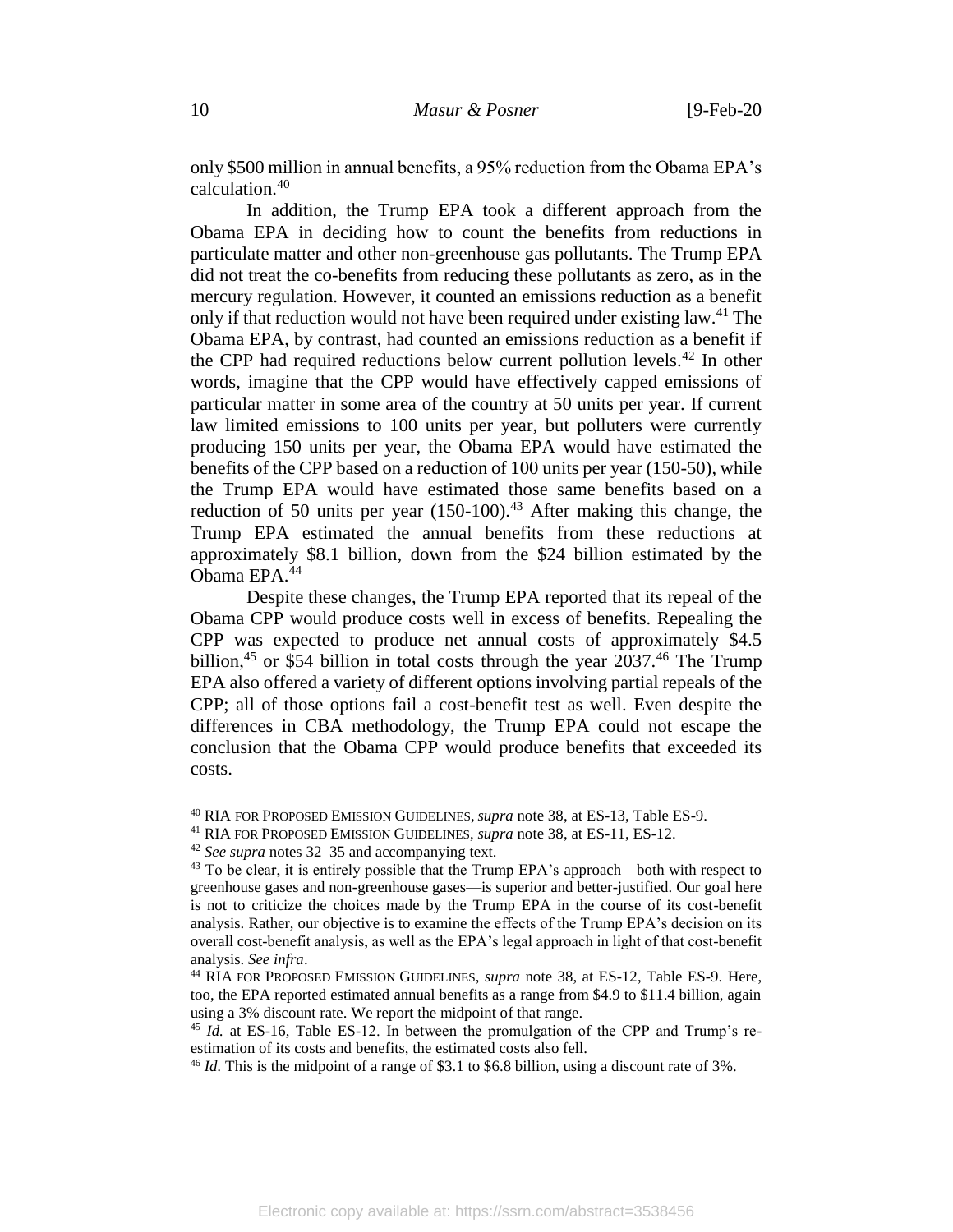To justify its deregulation, the Trump administration adopted a legal tactic reminiscent of its Chevronizing approach to the mercury regulation. The Clean Air Act directs the EPA to establish a "standard of performance . . . for any existing source"<sup>47</sup> and then defines "standard of performance" to mean:

<span id="page-11-1"></span>a standard for emissions of air pollutants which reflects the degree of emission limitation achievable through the application of the best system of emission reduction which (taking into account the cost of achieving such reduction and any nonair quality health and environmental impact and energy requirements) the Administrator determines has been adequately demonstrated.<sup>48</sup>

The Obama EPA argued that a "system of emission reduction" was capacious enough to encompass plans that required electricity producers to switch some production from coal-fired power plants to natural gas-fired plants or renewable sources.<sup>49</sup> That is, the Obama EPA believed that it could set emissions guidelines "that would generally require power generators to change their energy portfolios," rather than requiring "technological or operational measures that can be applied to or at a single source."<sup>50</sup>

The Trump EPA disagreed with this position. It argued instead that the text of the statute required that a "standard of performance" be applied only to each "existing source" individually, rather than involving the simultaneous shifting of capacity from "sources" (coal-fired plants) to "nonsources" (gas-fired plants and renewables). The EPA argued that this reading was compelled by both the reference to "any existing source" and by the use of the word "application," which (it claimed) requires a particular object—an individual power plant—to which the system of emission reduction would be applied.<sup>51</sup> Accordingly, the EPA concluded that the agency "is precluded from basing [its regulatory approach] on strategies like generation shifting and corresponding emissions offsets because these types of systems cannot be put into use at the regulated building, structure, facility, or installation."<sup>52</sup>

<span id="page-11-2"></span><span id="page-11-0"></span> $\overline{a}$ 

<sup>51</sup> Repeal of Clean Power Plan, *supra* note [37,](#page-9-2) at 32,523.

<sup>52</sup> *Id.* at 32,524.

 $47$  42 U.S.C. § 7411(d)(1).

 $48$  42 U.S.C. § 7411(a)(1).

<sup>49</sup> *See* Repeal of Clean Power Plan, *supra* note [37,](#page-9-2) at 32,523.

<sup>50</sup> U.S. Envtl. Prot. Agency, Repeal of Carbon Pollution Emission Guidelines for Existing Stationary Sources: Electric Utility Generating Units, 82 Fed. Reg. at 48,037; *see also* U.S. Envtl. Prot. Agency, Emission Guidelines for Greenhouse Gas Emissions from Existing Electric Utility Generating Units; Revisions to Emission Guideline Implementing Regulations; Revisions to New Source Review Program, 83 Fed. Reg. at 44,748. This is sometimes referred to as regulation "outside of the fence line."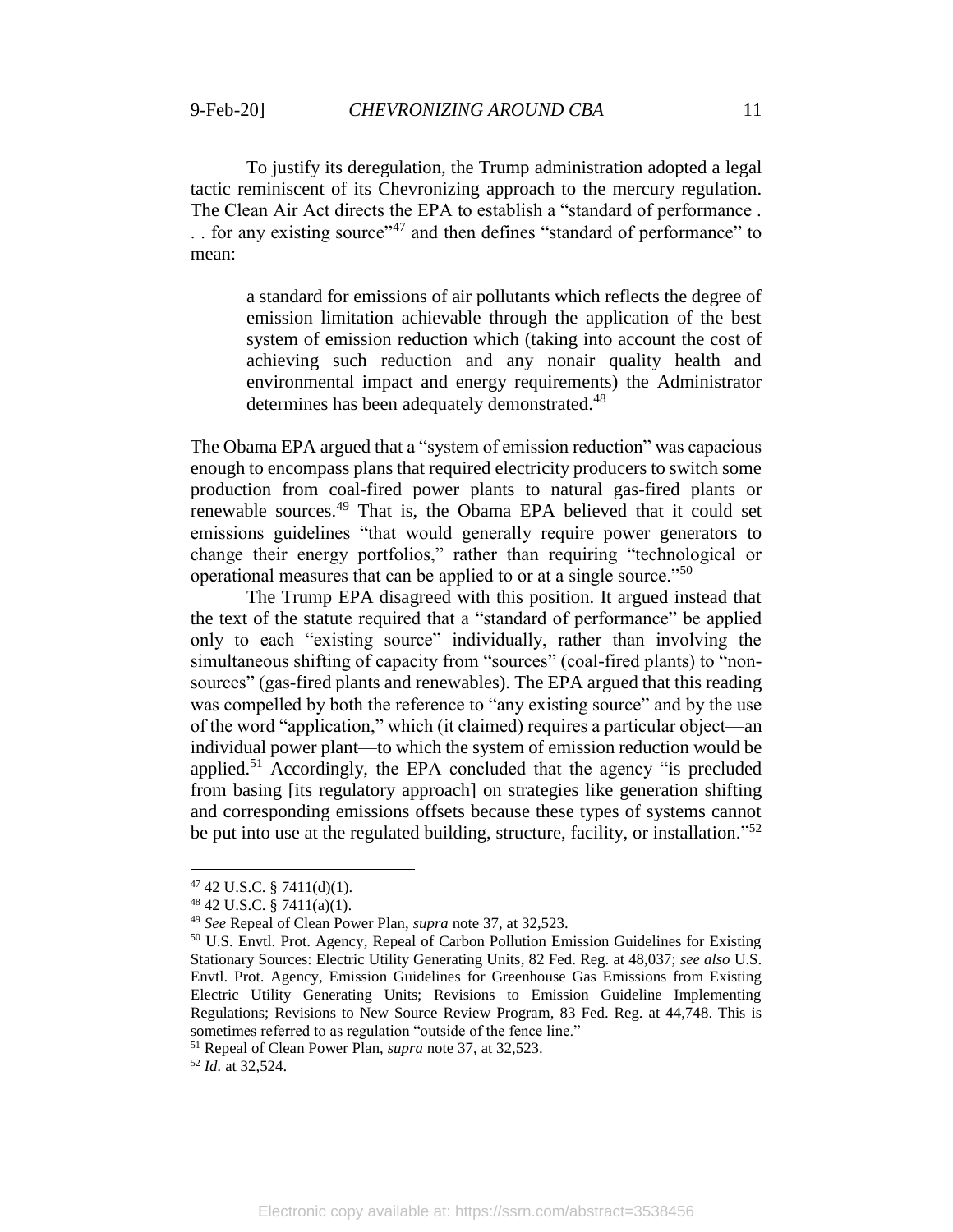<span id="page-12-1"></span>It is notable that after initially invoking its authority under *Chevron v. NRDC*<sup>53</sup> to justify its changing interpretation,<sup>54</sup> the Trump EPA disclaimed any reliance on *Chevron* in announcing the final rule. Instead, the agency argued that the language of the Clean Air Act was unambiguous, and thus that there was "no interpretive room on which the EPA could seek deference for the CPP's grid-wide management approach."<sup>55</sup> That is, the agency argued that its hands were tied at Chevron Step 1: the statute did not permit the type of regulation the Obama EPA had promulgated.

#### *C. CAFE Standards*

<span id="page-12-2"></span>1. Federal Fuel Economy Rules

In 2012, the National Highway Traffic Safety Administration (NHTSA) and EPA together promulgated new corporate average fuel economy standards (typically abbreviated as "CAFE" standards) that applied to cars and light trucks beginning in Model Year 2017.<sup>56</sup> CAFE standards are imposed on a manufacturer-by-manufacturer basis: each automobile manufacturer is required to meet a specified average fuel economy standard across all of the automobiles sold by that manufacturer in a given year. (Hence the "corporate" in "corporate average fuel economy.") Manufacturers can improve their average fuel economy by improving the fuel economy of individual cars or simply by selling more small cars (which have higher fuel economy) and fewer large cars (with lower fuel economy). Under the DOT and EPA regulations, the formula for calculating the precise fuel economy standard was complex and depended upon the price of oil in a given year, but the effects were likely to be dramatic. The agencies anticipated that average fuel economy across a manufacturer's entire fleet of passenger cars would rise from roughly 39 miles per gallon ("mpg") in 2017 to roughly 55 mpg in 2025, and from roughly 29 mpg in 2017 for light trucks to roughly 40 mpg in 2025.<sup>57</sup>

<span id="page-12-0"></span><sup>53</sup> 467 U.S. 837 (1984).

<sup>54</sup> Repeal of Carbon Pollution Emission Guidelines for Existing Stationary Sources: Electric Utility Generating Units, 82 Fed. Reg. at 48,039.

<sup>55</sup> Repeal of Clean Power Plan, *supra* note [51,](#page-11-0) at 32,532. In legal terms, this means that the agency argued that the case should be decided at *Chevron* Step 1, whereby *Chevron* deference does not apply to unambiguous legislative commands.

<sup>56</sup> U.S. Envtl. Prot. Agency & Nat'l Highway Traffic Safety Admin., 2017 and Later Model Year Light-Duty Vehicle Greenhouse Gas Emissions and Corporate Average Fuel Economy Standards, 77 Fed. Reg. 62,624 (Oct. 15, 2012).

<sup>57</sup> NAT'L HIGHWAY TRAFFIC SAFETY ADMIN., FINAL REGULATORY IMPACT ANALYSIS, CORPORATE AVERAGE FUEL ECONOMY FOR MY 2017-2025 PASSENGER CARS AND LIGHT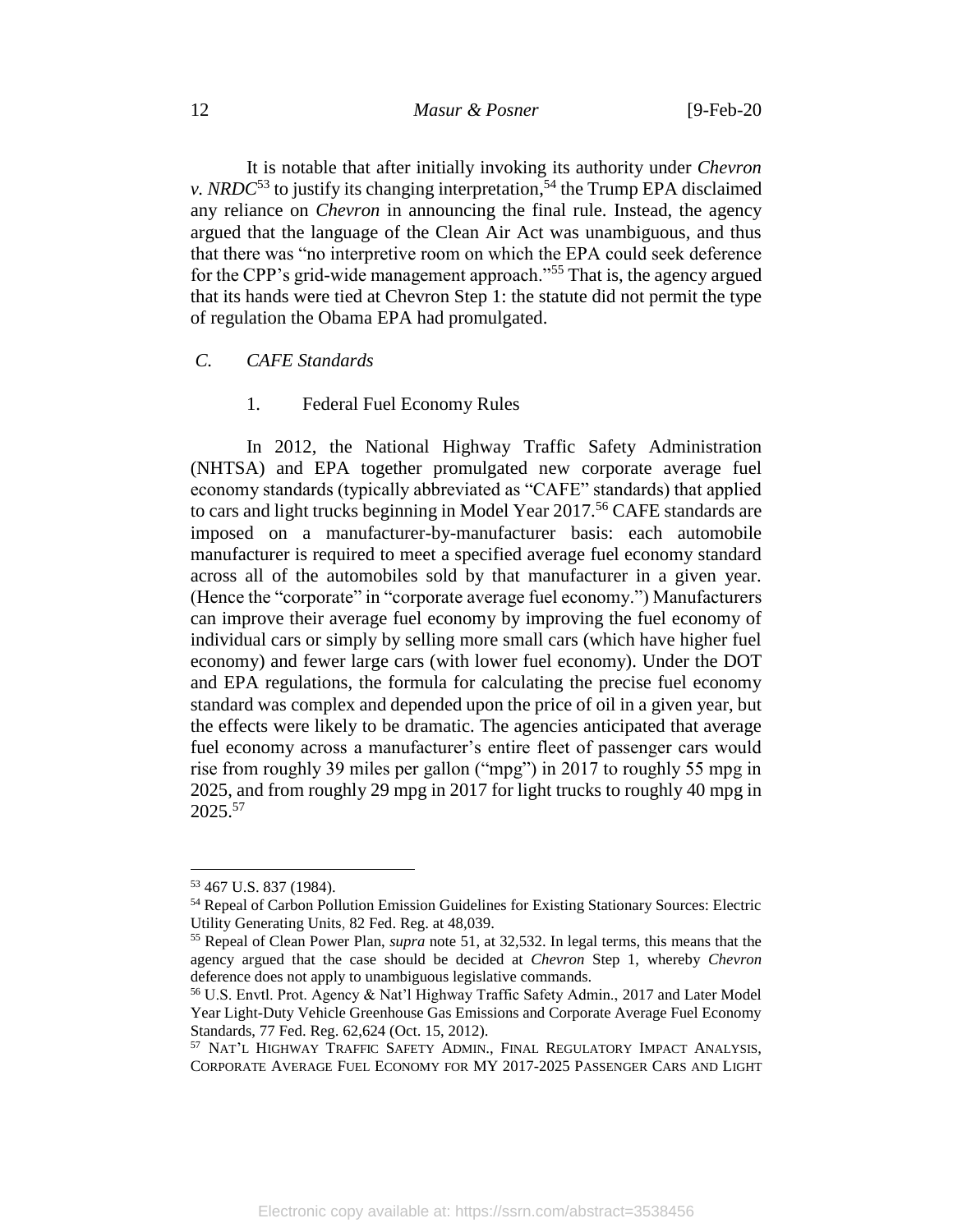The heightened fuel economy standards were expected to produce significant net benefits. NHTSA estimated that the regulations would impose costs of roughly \$155 billion but create benefits of \$630 billion, thus producing net benefits of  $$475$  billion.<sup>58</sup> The majority of the costs were socalled "technology" costs—the costs of developing and installing more fuelefficient engines.<sup>59</sup> But one of the consequences of improved fuel economy is that individuals who own cars are likely to drive them more because they are cheaper to operate. NHTSA thus estimated that the regulation would create an additional \$19 billion in costs from additional roadway congestion (due to cars being driven more miles) and \$9 billion in costs from additional automobile accidents.<sup>60</sup>

On the benefits side, the primary expected benefit was a reduction in lifetime fuel expenditures by the owners of more fuel-efficient cars, on the order of \$485 billion.<sup>61</sup> But NHTSA estimated that there would be significant additional benefits from the regulation as well, including benefits from reduced greenhouse gas emissions (\$49 billion) and reduced particulate matter and sulfur emissions  $(\$13$  billion in total).<sup>62</sup>

In 2018, Trump's EPA and NHTSA announced a proposal to repeal the Obama-era CAFE standards rule with respect to Model Year 2021 and later automobiles.<sup>63</sup> Trump's rule would effectively freeze the fuel efficiency standards in place at 2020 levels, leaving them at roughly 44 mpg for cars and 31 mpg for light trucks, rather than the continuing increases to 55 mpg (cars) and 40 mpg (light trucks) scheduled under the Obama Administration.<sup>64</sup> Given the overwhelming net benefits that the Obama-era rule was expected to produce, one might have imagined that a CBA of

<span id="page-13-0"></span>TRUCKS, at 14-15 (Tables 3a & 3b) (Aug. 2012) [hereinafter OBAMA RIA], https://www.nhtsa.gov/sites/nhtsa.dot.gov/files/fria\_2017-2025.pdf

<sup>58</sup> This takes into account automobiles produced through Model Year 2025. *Id.* at 13 (Table 2).

<sup>&</sup>lt;sup>59</sup> These accounted for roughly \$120 billion of the \$155 billion in total costs. *Id.* at 49 (Table 13).

<sup>60</sup> *Id.*

<sup>61</sup> *Id.*

<sup>62</sup> *Id.* at 50 (Table 13).

<sup>63</sup> Envtl. Prot. Agency and Nat'l Highway Traffic Safety Admin., The Safer Affordable Fuel-Efficient (SAFE) Vehicles Rule for Model Years 2021-2026 Passenger Cars and Light Trucks, 83 Fed. Reg. 42,986 (Aug. 24, 2018).

<sup>64</sup> ENVTL. PROT. AGENCY AND NAT'L HIGHWAY TRAFFIC SAFETY ADMIN., PRELIMINARY REGULATORY IMPACT ANALYSIS, THE SAFER AFFORDABLE FUEL-EFFICIENT (SAFE) VEHICLES RULE FOR MODEL YEAR 2021 – 2026 PASSENGER CARS AND LIGHT TRUCKS, at 18, 20 (Tables 1-7, 1-9) (Jul. 2018) [hereinafter TRUMP RIA], https://www.nhtsa.gov/sites/nhtsa.dot.gov/files/documents/ld\_cafe\_co2\_nhtsa\_2127 al76\_epa\_pria\_181016.pdf.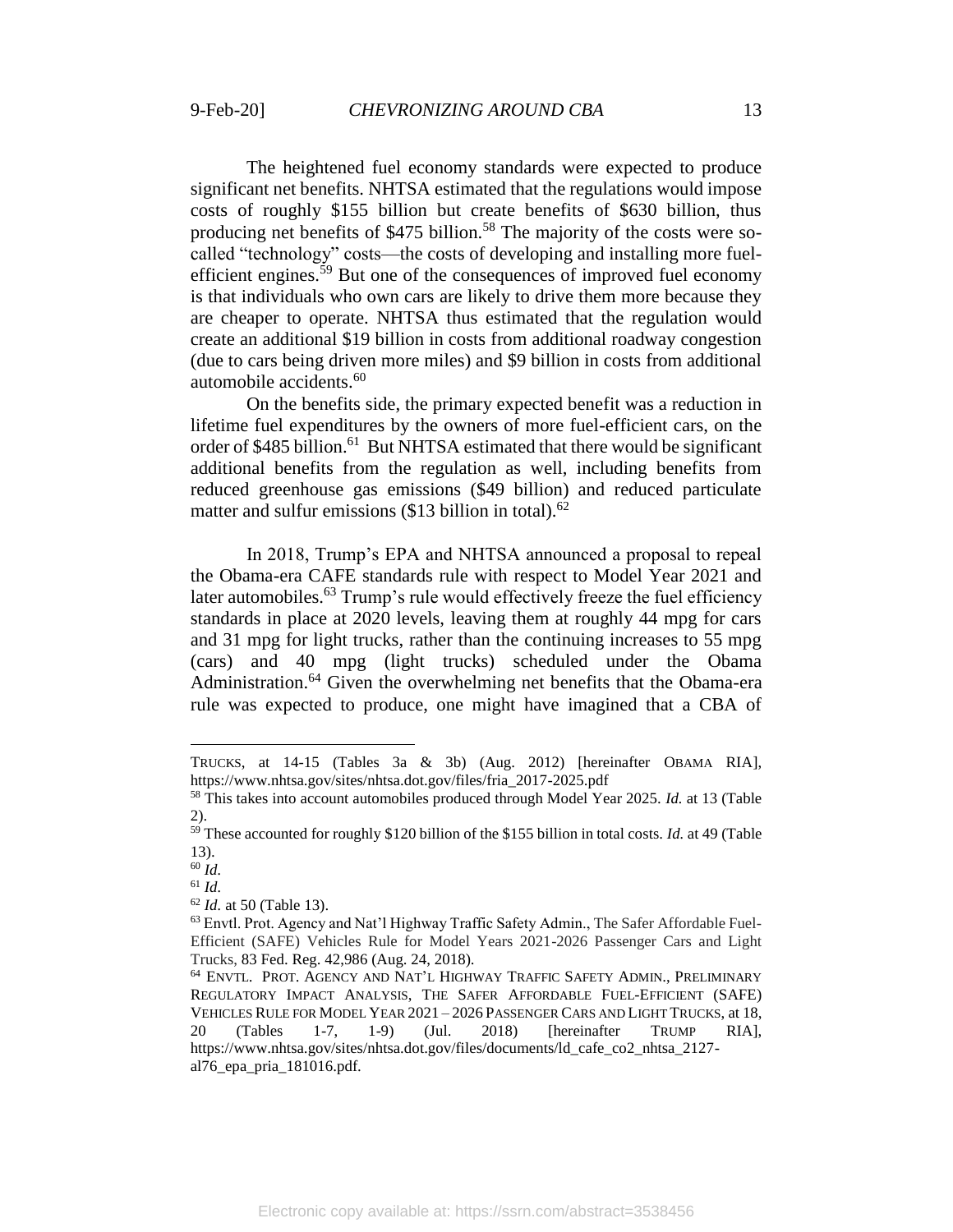Trump's repeal would have revealed expected costs—foregone benefits from repealing the Obama standards—greater than expected benefits—avoided technology costs and the like. But that is not what Trump's preliminary CBA claimed.

Instead, NHTSA and EPA calculated that repealing the Obama CAFE standards would avoid \$502 billion in costs and reduce benefits by only \$326 billion, for a net gain of \$176 billion.<sup>65</sup> The CBA conducted by Trump's agencies considers a slightly different time period than the one conducted by Obama's agencies, so the comparison is not quite one-to-one. (For instance, it is not necessarily significant that Trump estimated \$502 billion in cost savings while Obama estimated total costs of only \$155 billion.) These minor discrepancies aside, the end result was that the Obama EPA calculated that the regulation would produce significant net benefits while the Trump EPA calculated that the same regulation would produce significant net costs.

There are a number of overlapping reasons for this reversal. First, the Trump administration estimated significantly higher technology costs than Obama. For instance, the Obama NHTSA predicted roughly \$90 billion in technology costs for Model Year 2021-2025 automobiles.<sup>66</sup> By contrast, the Trump NHTSA estimated that technology costs would exceed \$123 billion across those five years.<sup>67</sup> Second, the Trump EPA calculates carbon emissions benefits and costs using the domestic cost of carbon, while the Obama EPA used the global cost of carbon. Accordingly, where the Obama EPA estimated benefits from higher CAFE standards of roughly \$36 billion across Model Years  $2021-2025$ ,  $68$  the Trump EPA calculated the cost of foregone climate benefits from those years as only \$2.6 billion.<sup>69</sup>

Yet these discrepancies are not enough to account for the dramatic divergence between the Trump and Obama conclusions regarding the value of increased fuel economy standards. Instead, the difference is primarily driven by assumptions and calculations regarding the ways in which cars will be used and the number of miles they will be driven. Recall that the Obama administration calculated that the total number of automobile miles driven would increase slightly with higher fuel economy standards as automobiles became cheaper to operate. In the Trump administration's calculations, this slight difference becomes an enormous gap. In the Trump analysis, increasing fuel standards would lead to an enormous increase in the total number of miles that people drive their cars each year. It is this analysis of how

<sup>65</sup> *Id.* at 17 (Table 1-5). Avoided costs are effectively benefits, and foregone benefits are effectively costs, hence the positive overall impact in this calculation.

<sup>66</sup> OBAMA RIA, *supra* note [57,](#page-12-0) at 49 (Table 13).

<sup>67</sup> TRUMP RIA, *supra* note [64,](#page-13-0) at 84 (Table 1-73).

<sup>68</sup> OBAMA RIA, *supra* note [57,](#page-12-0) at 50 (Table 13).

<sup>69</sup> TRUMP RIA, *supra* note [64,](#page-13-0) at 85 (Table 1-73).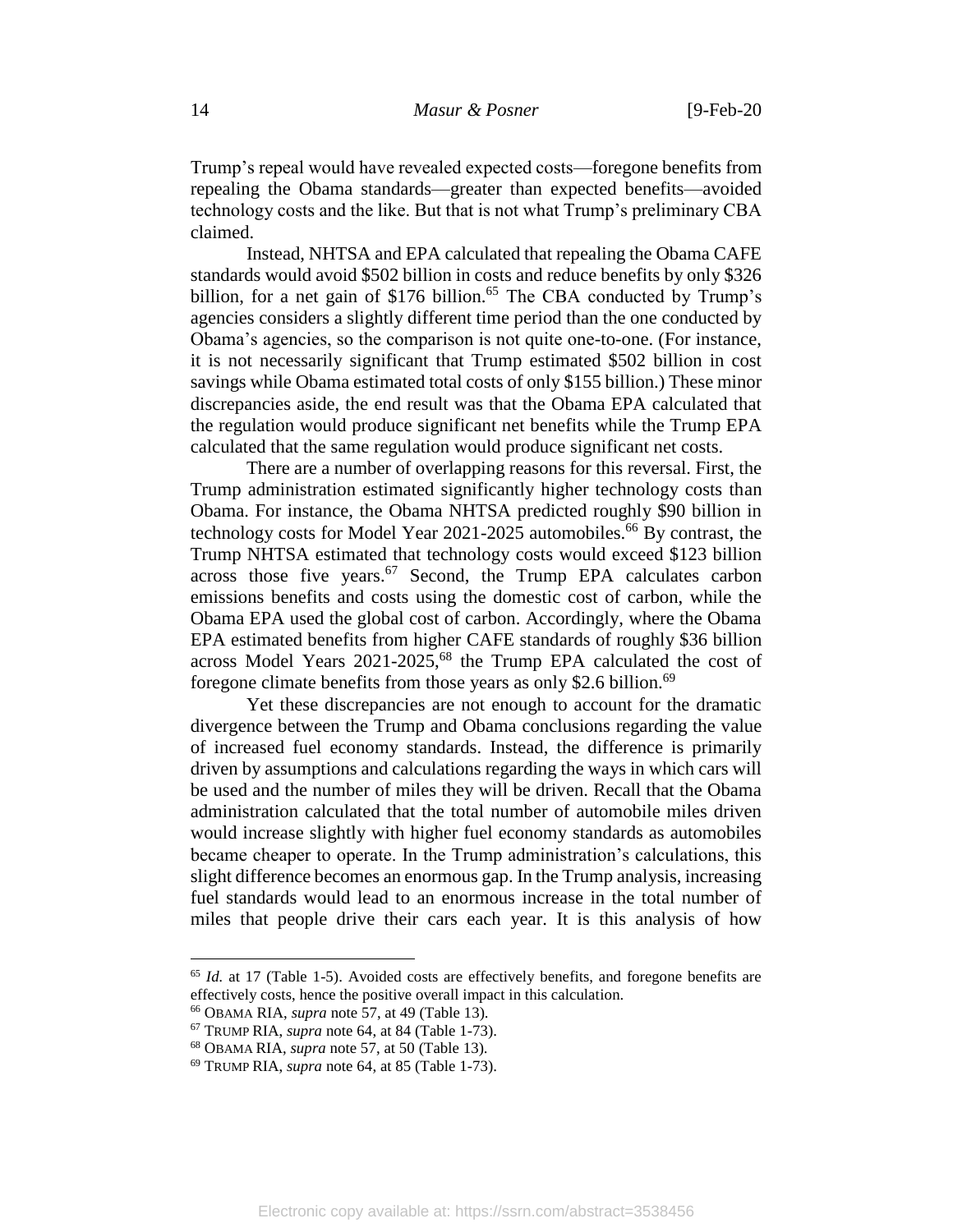consumers will behave, and how many miles they will drive with looser or tighter fuel economy standards, that propelled the Trump administration's contrary conclusion.

Accordingly, the Trump EPA calculated that the benefits of stricter fuel standards (the Obama plan) would be much lower than the Obama EPA had estimated. Whereas the Obama EPA calculated the fuel cost savings from tighter fuel economy standards for Model Year 2021-25 automobiles at more than \$350 billion,<sup>70</sup> Trump's estimate comes in under \$82 billion.<sup>71</sup> The reason, according to the Trump EPA, was that the benefits to consumers of better fuel economy would be nearly outweighed by the fuel costs of the additional miles those consumers would drive. The substantial reduction in driving from weakening the fuel economy standards would create other benefits as well, according to the Trump EPA.<sup>72</sup> The Obama EPA estimated that tighter fuel economy standards would yield small reductions in fatalities from driving.<sup>73</sup> Individuals would drive somewhat more, but the cars they drove would be newer and smaller, and thus safer. By contrast, the Trump administration estimated that loosening the fuel economy standards would save  $6.340$  lives, <sup>74</sup> which it valued at an additional \$35.4 billion, because people would be less likely to drive cars that were more expensive to operate.<sup>75</sup>

How did the Trump EPA arrive at estimates of how much individuals would drive that differed so widely from the Obama administration's estimates? According to the Trump EPA's analysis, weakening fuel economy standards would actually *decrease* the total number of cars on the road, even though new cars would be cheaper to purchase. The reason,

<sup>70</sup> OBAMA RIA, *supra* note [57,](#page-12-0) at 49 (Table 13).

<sup>71</sup> TRUMP RIA, *supra* note [64,](#page-13-0) at 84 (Table 1-73).

 $72$  If consumers would drive much more with stricter fuel standards (the Obama regulation) than they would with weaker fuel standards (the Trump deregulation), this should also mean that they gain much greater consumer surplus from driving with stricter fuel standards. If a driver owns a car with better fuel economy and chooses to drive 20 miles instead of 10, the driver must be getting some welfare benefit from the additional miles driven, despite the fact that she is paying for more gas to drive the additional miles. Accordingly, if the Trump EPA estimated that total vehicle miles driven would drop substantially under its deregulation, it should have also estimated that total consumer surplus from driving would drop substantially. But in fact, the Trump EPA's estimate of consumer surplus from driving was almost identical to the Obama EPA's estimate. *Compare* OBAMA RIA, *supra* note [57,](#page-12-0) at 49 (Table 13), *with* TRUMP RIA, *supra* note [64,](#page-13-0) at 84 (Table 1-73) (showing roughly identical numbers for consumer surplus in Model Years 2021-25). The Trump EPA does not attempt to explain or justify how it arrived at this calculation, so it is difficult to evaluate. But on its face, it appears implausible.

<sup>73</sup> OBAMA RIA, *supra* note [57,](#page-12-0) at 50 (Table 13).

<sup>74</sup> TRUMP RIA, *supra* note [64,](#page-13-0) at 92 (Table 1-77).

<sup>75</sup> *Id.* at 84 (Table 13).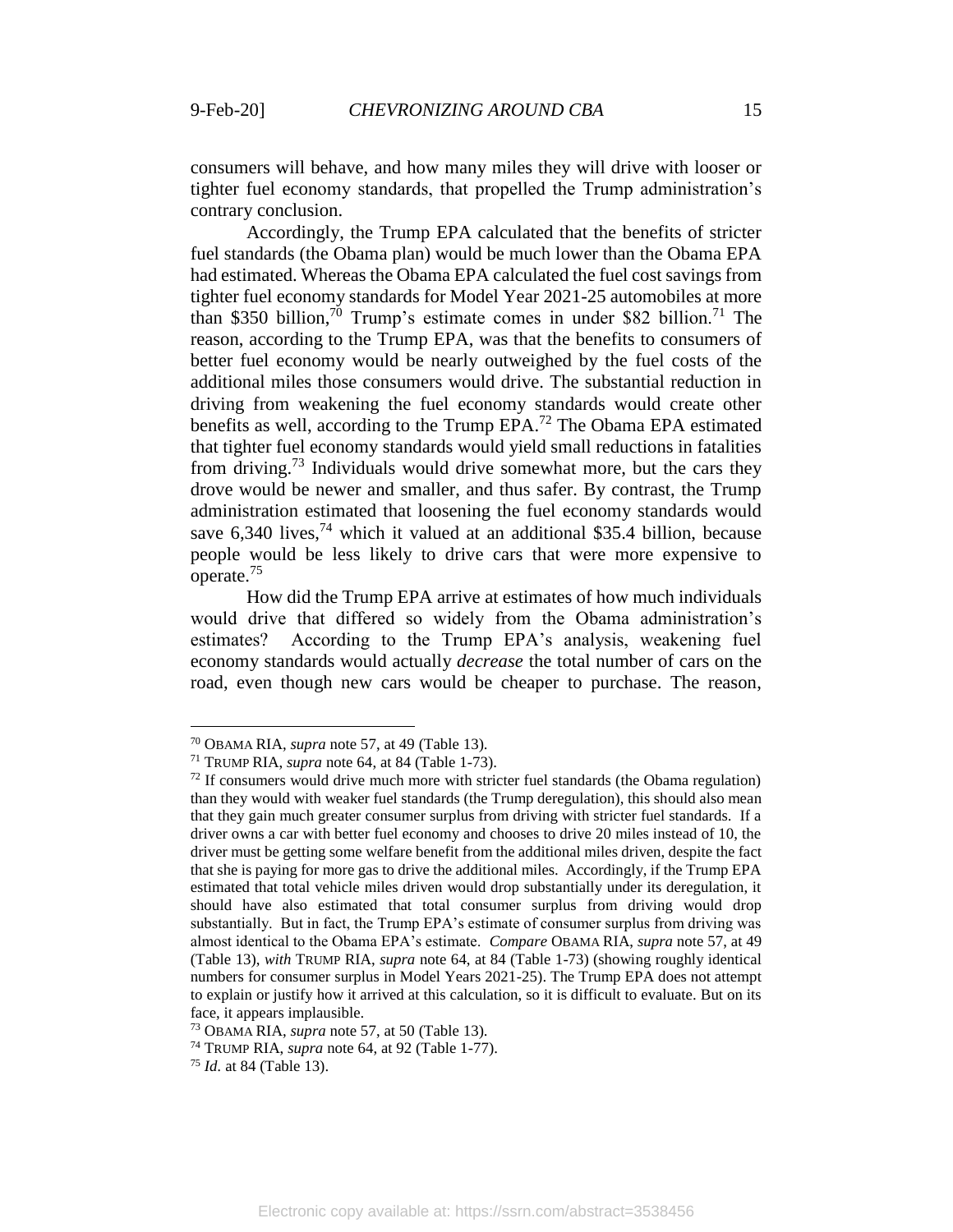according to the agency, is that the higher price of new cars (under the Obama rule) would make used cars more valuable, and so more people would choose to hold onto their used cars. That is, the Trump EPA estimated that higher fuel economy standards would make new cars more expensive, leading to fewer new cars on the road, which would in turn make used cars more valuable, leading to more used cars on the road and fewer used cars being scrapped. The net result, according to the Trump EPA, would be more total cars on the road in a world with stricter fuel economy standards. However, this conclusion contradicts basic principles of supply and demand.<sup>76</sup> When a product becomes more expensive, demand normally declines, and thus so does production. In addition, studies of consumer behavior in response to previous CAFE standards increases find that such increases typically reduce the number of cars on the road.<sup>77</sup>

<span id="page-16-0"></span>The Trump administration's analysis further assumed that the distance that a particular automobile is driven in a given year does not depend upon how many cars there are on the road. So, in Trump's analysis of the Obama regulation, there are more total cars on the road, and consumers drive each of those cars *just as much as they would if there were fewer cars*. <sup>78</sup> In other words, if the Obama regulation caused an individual to own two cars instead of one, the total number of miles that individual drove in a given year would double. This, too, runs contrary to both theory and evidence. The supply of automobiles is only one input to the production of miles driven (which one can think of as a good being produced). The supply of drivers is another input, and one that this regulation leaves unchanged. Similarly left unchanged by this regulation is the demand for driving. Thus, only if there were many excess drivers and much unmet demand for driving would we predict that the number of miles driven would increase linearly with the number of cars on the road. And again, studies have demonstrated that driving never increases one-for-one with increases in the number of automobiles.<sup>79</sup>

<sup>76</sup> Alan Krupnick, Joshua Linn & Virginia McConnell, *Questions about the Trump Administration's Cost-Benefit Analysis for its Proposal to Freeze the CAFE Standards*, RESOURCES (Aug. 20, 2018), https://www.resourcesmag.org/common-resources/questionsabout-the-trump-administrations-cost-benefit-analysis-for-its-proposal-to-freeze-the-cafestandards/.

<sup>77</sup> *Id.*

<sup>&</sup>lt;sup>78</sup> Institute for Policy Integrity, Comment Regarding The Safer Affordable Fuel-Efficient (SAFE) Vehicles Rule for Model Years 2021–2026 Passenger Cars and Light Trucks, [https://policyintegrity.org/documents/Emissions\\_Standards\\_EPA\\_NHTSA\\_Comments\\_Oct](https://policyintegrity.org/documents/Emissions_Standards_EPA_NHTSA_Comments_Oct2018.pdf) [2018.pdf](https://policyintegrity.org/documents/Emissions_Standards_EPA_NHTSA_Comments_Oct2018.pdf) (October 26, 2018), at 79-80.

 $\frac{79}{79}$  *Id.* at 57.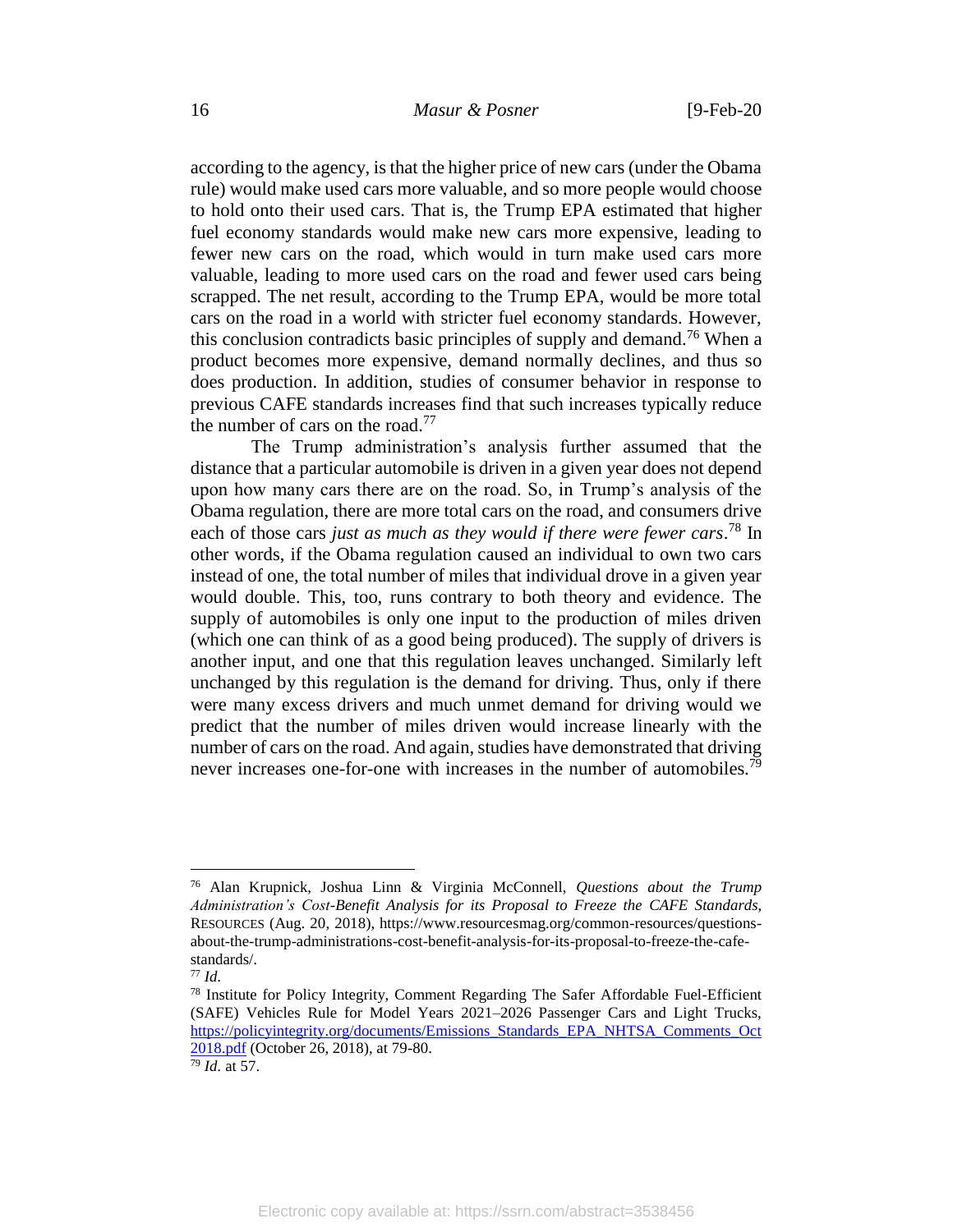<span id="page-17-1"></span> $\overline{a}$ 

These are hardly the only errors; the Trump EPA's analysis includes other implausible assumptions as well.<sup>80</sup>

<span id="page-17-0"></span>The agency's analysis is subject to judicial review under the "arbitrary and capricious" standard of section 706 of the Administrative Procedure Act.<sup>81</sup> If an agency decided to regulate (or deregulate) on the basis of an obviously unjustified or nonsensical cost-benefit analysis—one that ignored big costs or benefits, incorporated an implausible value of life or discount rate, or exhibited any number of other problems—a court would certainly strike it down as arbitrary and capricious.<sup>82</sup> But here, in order to understand why the Trump administration's analysis is arbitrary and capricious, a court must examine the economic modeling behind that analysis and evaluate the quantitative arguments for and against Trump's approach. This is at the outer limits of what courts have been willing to do in the past.<sup>83</sup> When courts have overturned regulations due to inadequate cost-benefit analysis, they have most frequently done so when the agency simply did not engage in a cost-benefit analysis at  $all<sup>84</sup>$  or when the cost-benefit analysis revealed on its face that the agency action was unjustified.<sup>85</sup> We have found instances in which a court has scrutinized an agency cost-benefit analysis at

<sup>&</sup>lt;sup>80</sup> One example is the analysis of how many more miles individuals would drive if their automobiles were more fuel efficient. Trump's analysis assumes that they would drive far more miles than any existing study or data supports. Joshua Linn, *Missing Fuel Cost Savings: Some Clues Emerge*, RESOURCES (Oct. 9, 2018), https://www.resourcesmag.org/commonresources/missing-fuel-cost-savings-some-clues-emerge/. *See also* Joshua Linn, Alan Krupnick, Benjamin Leard, & Virginia McConnell, Comments to NHTSA and US EPA on the Safer Affordable Fuel-Efficient (SAFE) Vehicles Rule for Model Years 2021–2026: Passenger Cars and Light Trucks (Oct. 25, 2018), https://media.rff.org/documents/Comments\_10-25-18\_EPA-NHTSA\_final.pdf (unpaginated).

<sup>81</sup> 5 U.S.C. § 706(2)(A); *Motor Vehicles Manufacturers Ass'n v. State Farm Mutual Automobile Insurance Co.*, 463 U.S. 29 (1983). Other commentators agree with this stance. Institute for Policy Integrity, *supra* note [78,](#page-16-0) at 10.

<sup>82</sup> Caroline Cecot & W. Kip Viscusi, *Judicial Review of Agency Cost-Benefit Analysis*, 22 GEO. MASON L. REV. 575 (2015) (surveying a large number of cases in which courts have evaluated agency cost-benefit analyses and finding that the appellate courts have rejected many of them for faulty CBAs).

<sup>83</sup> *See* Jacob Gersen & Adrian Vermeule, *Thin Rationality Review*, 114 MICH. L. REV. 1355, 1358 (2016) (finding that agencies have won 92% of arbitrariness challenges at the Supreme Court).

<sup>84</sup> *See, e.g.*, *Bus. Roundtable v. SEC*, 647 F.3d 1144, 1149–50 (D.C. Cir. 2011); *Michigan v. EPA*.

<sup>85</sup> *See, e.g., Corrosion-Proof Fittings v. EPA*, 947 F.2d 1201, 1222–23 (5th Cir. 1991) (striking down the EPA's proposed asbestos regulation because it would create costs in excess of benefits); *Public Citizen, Inc. v. Mineta*, 340 F.3d 39 (2d Cir. 2003). *See generally* Cecot &Viscusi, *supra* note [82,](#page-17-0) at 580-82 (describing cases in which the agency action has been rejected due to its CBA).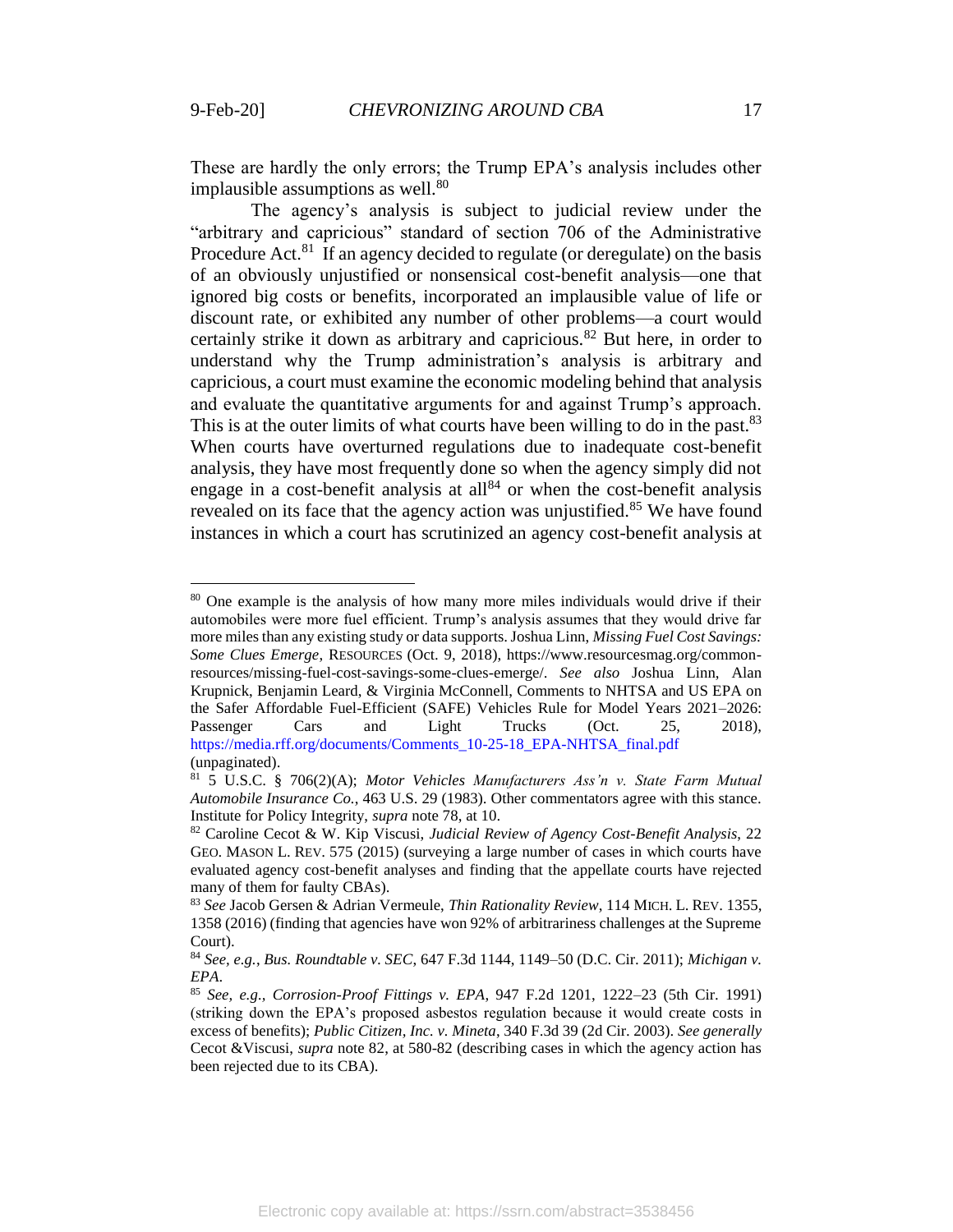the level of detail that would be necessary to overturn this regulation, but they are relatively uncommon. 86

## 2. California's Clean Air Act Waiver

As it turned out, eliminating the Obama-era CAFE standards and replacing them with much weaker fuel economy rules did not, by itself, succeed in lowering national fuel-economy standards. The State of California has authority under the Clean Air Act to promulgate air quality standards that are more stringent than federal air quality standards.<sup>87</sup> In order to do so, California must obtain a waiver from the EPA that exempts it from being preempted by federal rules. California has received dozens of such waivers in the past, including waivers from the Obama administration that remained in effect after the Trump EPA announced its intention to roll back Obama-era CAFE standards. Pursuant to that waiver, California announced an agreement with several major automakers that it would promulgate Obama's CAFE standards as its own, and that these automakers would abide by them.<sup>88</sup> Because of the size and importance of the California market, and the difficulty of manufacturing different automobiles with different levels of fuel economy for different states, the California rules would likely regulate fuel economy for all cars manufactured and sold throughout the country.

<span id="page-18-0"></span>In September 2019, the Trump administration announced that it was withdrawing California's preemption waiver.<sup>89</sup> It made two arguments. First, it argued that California did not need stricter fuel economy standards to meet "compelling and extraordinary conditions," as required by the Clean Air Act.<sup>90</sup> According to the Trump administration, California's standards were primarily intended to reduce emissions of carbon dioxide and help curb climate change. But, the Trump agencies argued, because climate change is a global problem, and California's carbon emissions do not remain in

<sup>86</sup> *Owner-Operator Indep. Drivers Ass'n, Inc. v. Fed. Motor Carrier Safety Admin.*, 494 F.3d 188, 205 (D.C. Cir. 2007) (scrutinizing the agency's modeling choices and rejecting the regulation on the basis that it does not articulate a reasonable explanation for dubious modeling decisions); *Pub. Citizen v. Fed. Motor Carrier Safety Admin.*, 374 F.3d 1209, 1218 (D.C. Cir. 2004) (same).

 $87$  42 U.S.C. § 7543(b)(1).

<sup>88</sup> Office of Gov. Gavin Newsom, California and Major Automakers Reach Groundbreaking Framework Agreement on Clean Emission Standards, (July 25, 2019), https://www.gov.ca.gov/2019/07/25/california-and-major-automakers-reachgroundbreaking-framework-agreement-on-clean-emission-standards/.

<sup>&</sup>lt;sup>89</sup> Envtl. Prot. Agency & National Highway Traffic Safety Administration, The Safer Affordable Fuel-Efficient (SAFE) Vehicles Rule Part One: One National Program, 84 Fed. Reg. 51,310 (Sept. 27, 2019) [hereinafter SAFE One National Program Rule].  $90$  42 U.S.C. § 7543(b)(1)(B).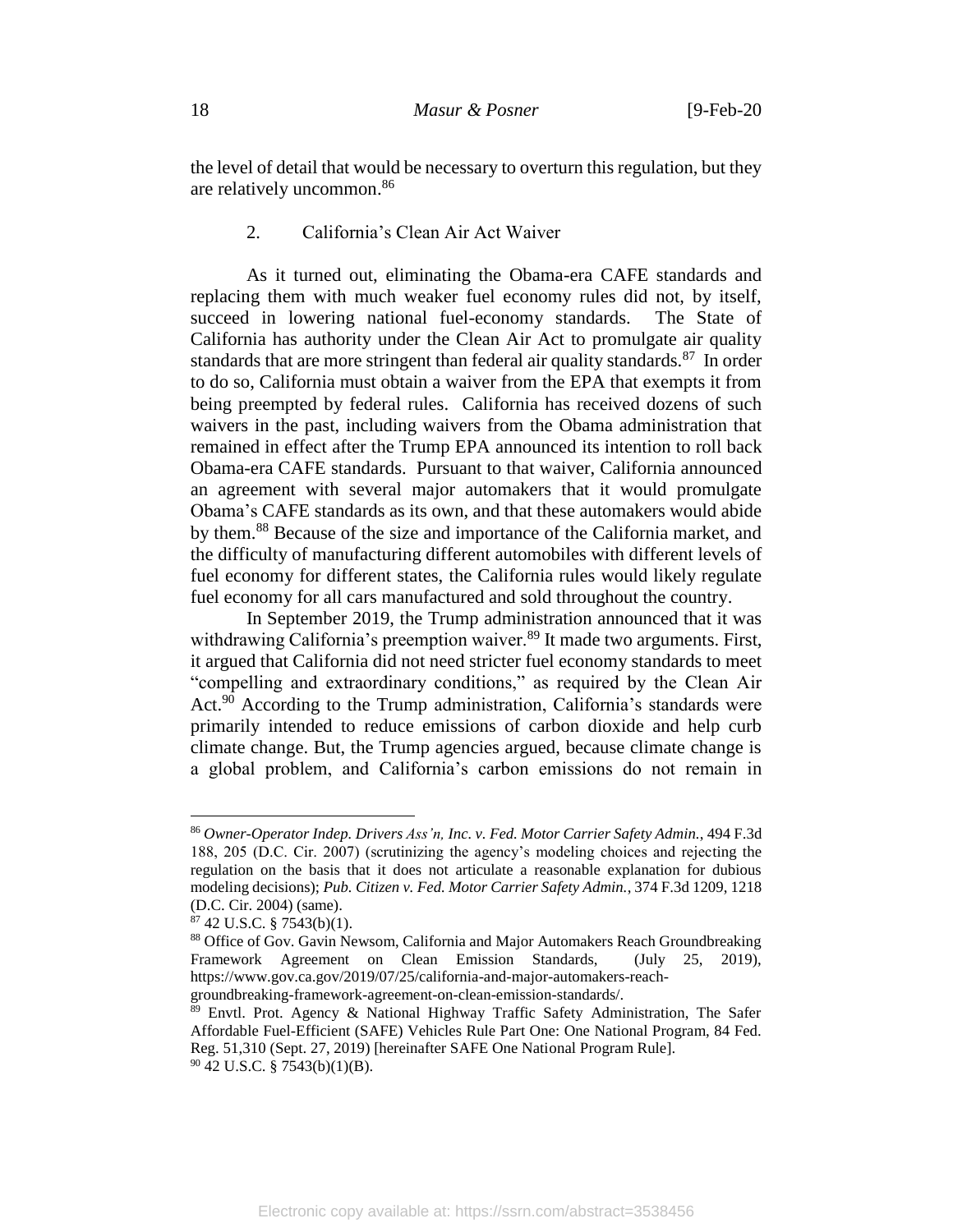California or affect only Californians, California cannot claim to have an "extraordinary condition" that warrants particular standards.<sup>91</sup>

Second, the Trump administration argued that state fuel economy standards were preempted by the Energy Policy and Conservation Act, which does not allow for state waivers. $92$  That law states:

When an average fuel economy standard prescribed under this chapter is in effect, a State or a political subdivision of a State may not adopt or enforce a law or regulation related to fuel economy standards or average fuel economy standards for automobiles covered by an average fuel economy standard under this chapter.<sup>93</sup>

This creates an obvious conflict with the Clean Air Act, which—in the context of fuel economy standards—would seem to explicitly permit precisely the sort of state action that the Energy Policy and Conservation Act prohibits. The only two courts to have confronted this issue both resolved it in favor of the Clean Air Act (and thus in favor of the state seeking a preemption waiver).<sup>94</sup> Nonetheless, the Trump administration asserted that those courts were wrong, and that states should be categorically preempted from issuing their own fuel economy standards under the Energy Policy and Conservation Act.<sup>95</sup>

Notably, the Trump administration claimed that it should be entitled to *Chevron* deference with respect to both of these arguments. Like the federal CAFE standards themselves, the rule withdrawing California's waiver was jointly promulgated by the EPA and NHTSA, the agencies charged with administering the relevant sections of the Clean Air Act<sup>96</sup> and Energy Policy and Conservation Act,  $97$  respectively. Relatedly, the EPA and

<sup>91</sup> SAFE One National Program Rule, *supra* at [89,](#page-18-0) at 51,339 ("The GHG emissions from California cars are no more relevant to the pollution problem at issue (*i.e.,* climate change) as it impacts California than are the GHG emissions from cars being driven in New York, London, Johannesburg, or Tokyo").

<sup>92</sup> *Id.* at 51,311.

<sup>93</sup> 49 U.S.C. § 32919(a).

<sup>94</sup> *Green Mountain Chrysler v. Crombie*, 508 F. Supp. 2d 295 (D. Vt. 2007); *Cent. Valley Chrysler-Jeep, Inc. v. Goldstene*, 529 F. Supp. 2d 1151 (E.D. Cal. 2007), as corrected (Mar. 26, 2008).

<sup>95</sup> SAFE One National Program Rule, *supra* note [89,](#page-18-0) at 51,314.

<sup>&</sup>lt;sup>96</sup> *Id.* at 51,351 ("Where states are now adopting standards for intents and purposes far removed from NAAQS attainment planning or more specifically directed at global air pollution, EPA as the agency charged with implementing the Clean Air Act is acting well within that role in setting out an interpretation that aligns with Congressional intent.") (citing *Chevron*).

<sup>&</sup>lt;sup>97</sup> *Id.* at 51,320 ("However, to the extent there is any ambiguity, NHTSA is the expert agency and its regulation adopted in this document is entitled to deference.") (citing *Chevron*).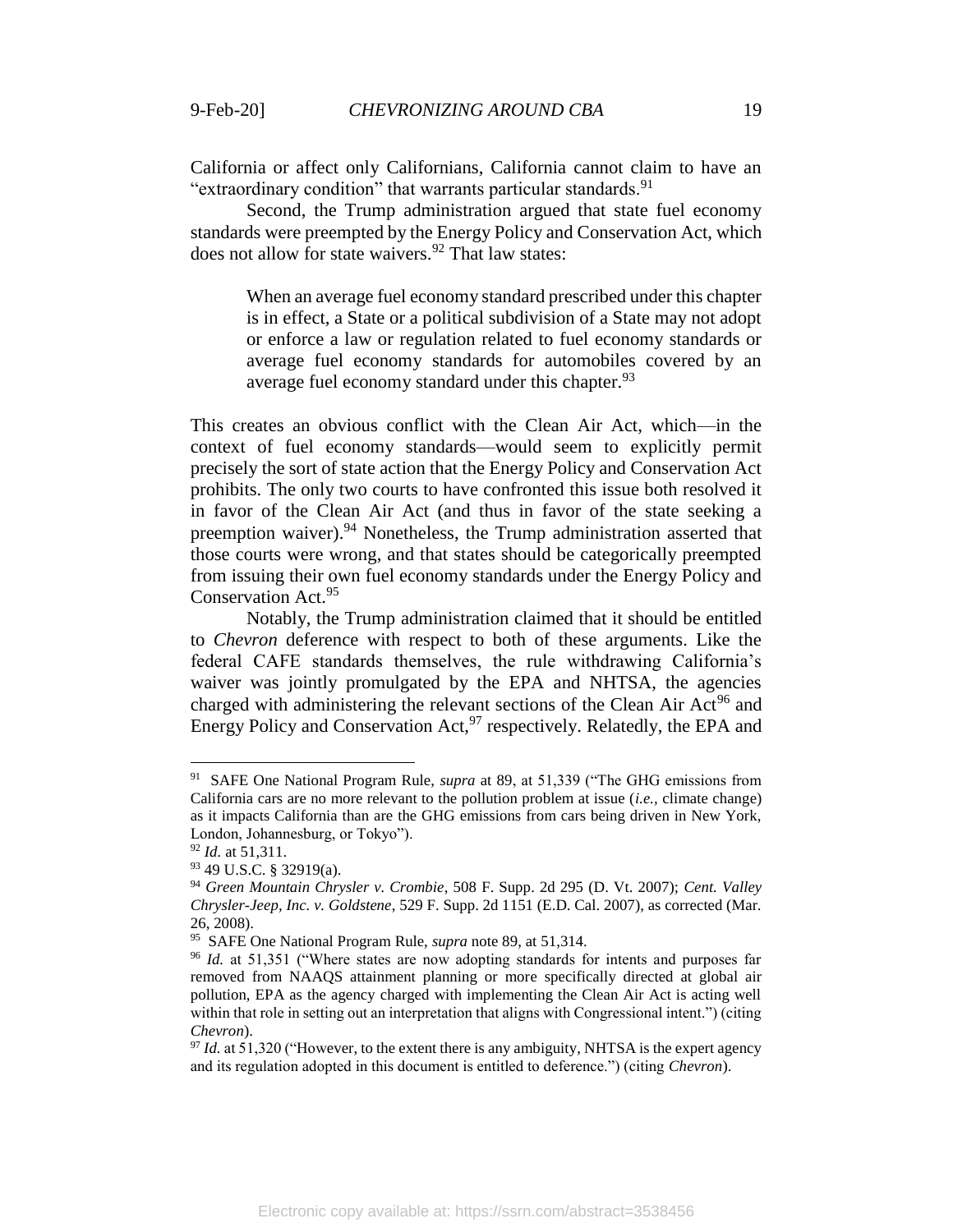NHTSA took the position that the withdrawal of California's waiver was not a "rule" under Executive Order 12,866.<sup>98</sup> It thus declined to perform a costbenefit analysis.

The withdrawal of California's Clean Air Act waiver is consistent with our theme of Chevronizing around CBA. Here, too, the Trump administration has deployed a series of legal arguments, coupled with a claim for *Chevron* deference, to evade consideration of the policy consequences of its actions. We evaluate the merits of these legal arguments in greater depth in the next Part.

#### *D. General Service Lamps*

In the waning days of the Obama administration, the Department of Energy issued a regulation that would have banned the sale of traditional incandescent light bulbs in  $2020.^{99}$  The regulation, along with the  $2007$  law that authorized it, led to the rapid growth of a market in energy-efficient light bulbs, including fluorescent, halogen, and LED.<sup>100</sup> However, demand for the cheaper, less efficient incandescent light bulb remained strong, and the industry opposed the Obama regulation.<sup>101</sup> In September 2019, the Department of Energy issued a final rule that withdrew the Obama regulation. $102$ 

The 2019 regulation was accompanied by a quite mysterious costbenefit analysis that purported to show that the regulation would reduce costs. Based on the industry's "confidential estimates of total domestic shipments for the years 2015 to 2018" (the commitment to data transparency having been temporarily forgotten), $10\overline{3}$  DOE argued that its regulation would reduce costs in the form of "reduction in uncertainty" equal to roughly \$50 million to \$200 million per year.<sup>104</sup> As far as we can understand, the "reduction in uncertainty" referred to uncertainty about whether DOE itself would

<sup>98</sup> *Id.* at 51,352 ("EPA's action here, however, is not a rule as defined by Executive Order 12866, consistent with its previous actions on waiver requests, and is therefore exempt from review by the Office of Management and Budget as required for rules and regulations by Executive Order 12866.").

<sup>99</sup> U.S. Dept. of Energy, Energy Conservation Program: Energy Conservation Standards for General Service Lamps, 82 Fed. Reg. 7276 (Jan. 19, 2017); U.S. Dept. of Energy, Energy Conservation Program: Energy Conservation Standards for General Service Lamps, 82 Fed. Reg. 7322 (Jan. 19, 2017).

<sup>100</sup> Nadja Popovich, *America's Light Bulb Revolution*, N.Y. TIMES (Mar. 8, 2019), https://www.nytimes.com/interactive/2019/03/08/climate/light-bulb-efficiency.html. <sup>101</sup> *Id.*

<sup>102</sup> U.S. Dept. of Energy, Energy Conservation Program: Definition for General Service Lamps, 84 Fed. Reg. 46,661 (Sept. 5, 2019).

<sup>103</sup> *Id.* at 46,674.

<sup>104</sup> *Id.* at 46,674.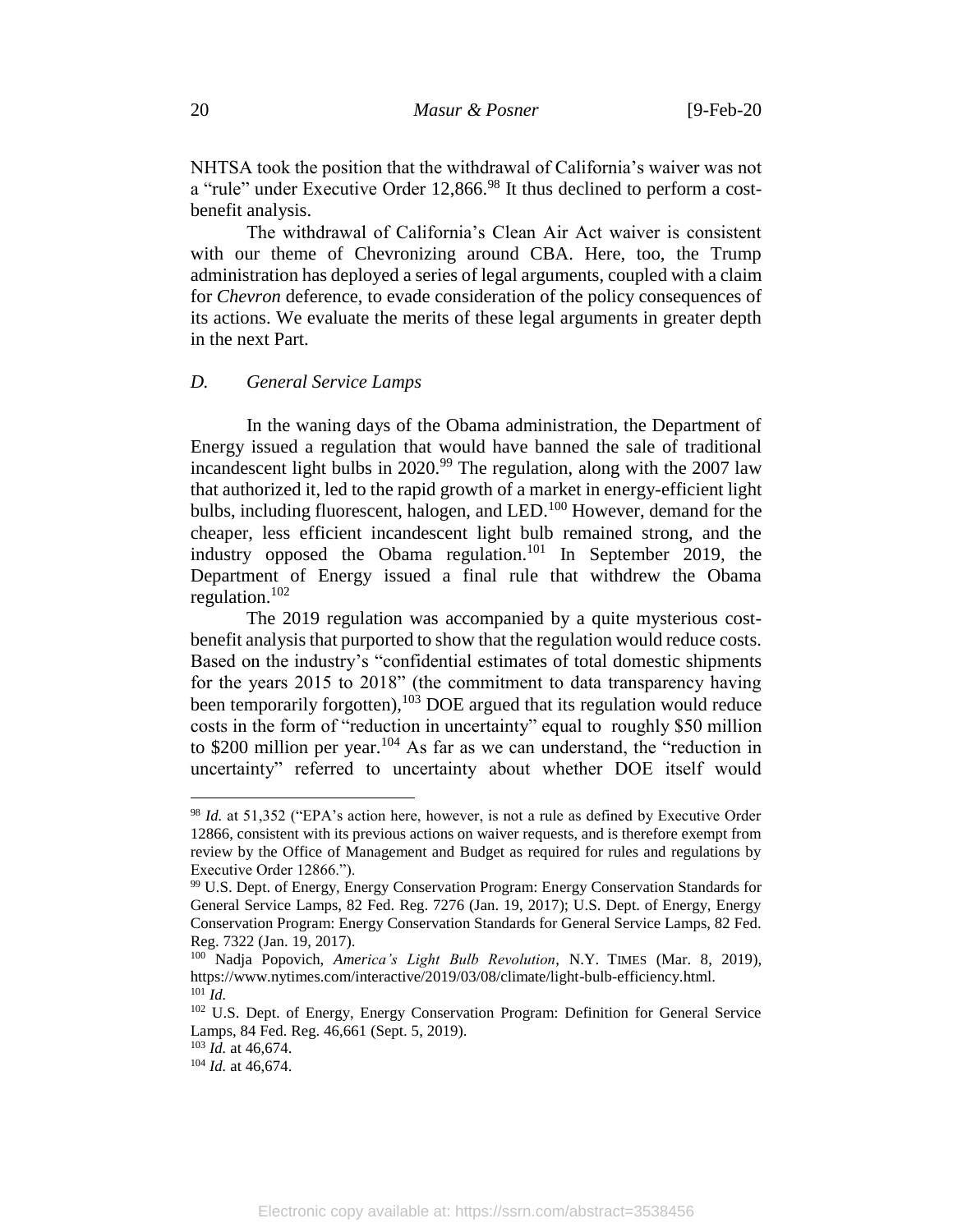ultimately decide on a new efficiency rule that allowed the sale of incandescent light bulbs or instead trigger the statute's backstop (which would have barred traditional incandescent bulbs). Because the industry cannot predict what DOE will do, it must be prepared to deliver a large volume of light bulbs that will satisfy demand regardless of what happens, and this of course would be larger than if industry knew that incandescent light bulbs would be barred or not. DOE further rejected commenters' concerns that its regulation would cause environmental harm on the ground that it has not yet determined what the energy conservation standard will  $be.$ <sup>105</sup>

It is hard to make sense of this analysis. The practical effect of the regulation is to allow incandescent light bulbs to be sold in 2020. A costbenefit analysis would estimate the effects on the environment and compare them to the consumer surplus from sales of incandescent bulbs. Since this analysis has not been performed, we do not know whether withdrawal would be cost-justified.<sup>106</sup> But the effect on inventory is second-order concern, and the argument that the regulation has no environmental effect because DOE has not yet decided what some future conservations standard will be is disingenuous.

## II. CHEVRONIZING AROUND CBA

The preceding examples demonstrate that CBA is not as malleable as some of its critics have contended.<sup>107</sup> For its repeals of the Obama-era mercury regulation and the Clean Power Plan, the Trump EPA was able to massage some of the numbers at the margin, but could not bring itself to argue that the new mercury and CPP regulations were cost-justified. With respect to the repeal of Obama's fuel economy and general service lamp standards, the Trump EPA did gin up phony CBAs, but their phoniness is plain to anyone who cares to examine them. We suspect that agency officials worried in these two cases that a phony CBA would invite a hostile judicial or public response. While these concerns did not stop the EPA and DOT from issuing the CAFE regulation, or the DOE from issuing the general lamps regulation, the transparently erroneous CBAs make the regulations vulnerable to such challenges.

<sup>105</sup> *Id.* at 46,671.

<sup>&</sup>lt;sup>106</sup> The Obama regulation did not include a cost-benefit analysis on the ground that the regulation was not a "major regulation."

<sup>&</sup>lt;sup>107</sup> *But see, e.g., Farber, supra* note [31,](#page-8-1) at 432 ("On the contrary, the experience of the Trump Administration may strengthen the argument that cost- benefit analysis is too malleable to be considered reliable.").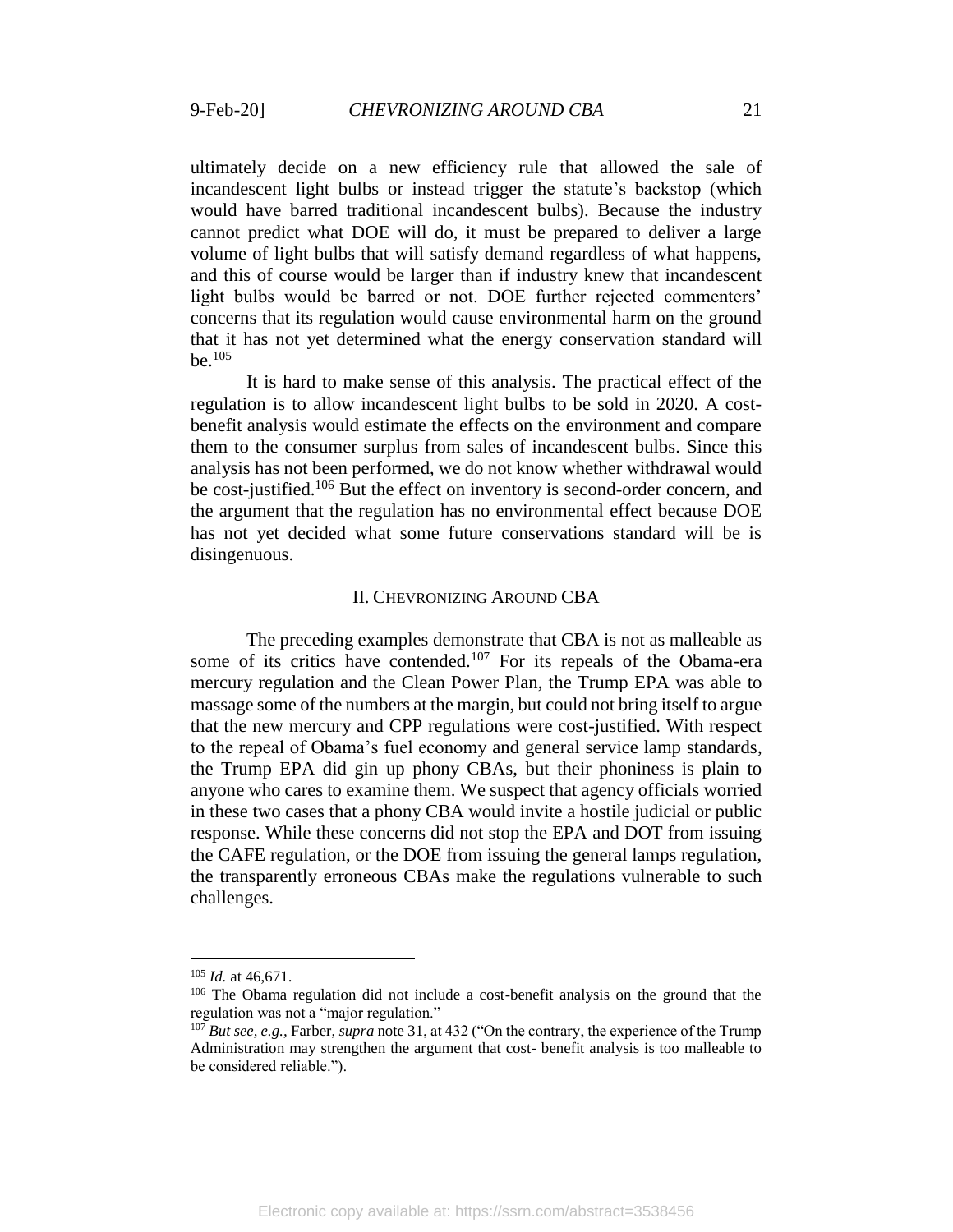## 22 *Masur & Posner* [9-Feb-20

By way of contrast, it is notable that the Trump administration has made most of its significant deregulatory inroads in areas where CBA has not traditionally been required, or in ways that are not normally subject to CBA. Thus, for example, the reduction of resources for enforcement is not subject to a cost-benefit requirement;<sup>108</sup> nor is the reduction in reliance on scientific advisory boards.<sup>109</sup> The withdrawal of regulations under the Congressional Review Act does not require a CBA.<sup>110</sup> The FCC was able to withdraw Obama's net neutrality regulation without offering a  $CBA$ <sup>111</sup>. The Trump administration's recent revision of regulations for implementing the Endangered Species Act also involved a regulatory area in which agencies have not used cost-benefit analysis and are prohibited by statute from taking economic considerations into account.<sup>112</sup> And the administration's immigration-related actions, including the withdrawal of the Deferred Action for Childhood Arrivals program, have generally not required CBAs for various reasons—in the case of DACA, for example, because the administration merely abandoned the Obama administration's decision not to enforce certain laws.<sup>113</sup> Where CBA is required, the administration that has

<sup>108</sup> Alex Leary, *Trump Administration Pushes to Deregulate With Less Enforcement*, WALL ST. J. (June 23, 2019), https://www.wsj.com/articles/trump-administration-pushes-toderegulate-with-less-enforcement-11561291201 (noting that President Trump has attempted to deregulate "by not hiring people to do the work of enforcing rules that are on the books"). 109 Jill Colvin, *Trump Aims to Slash Number of Federal Advisory Committees*, ASSOCIATED PRESS (June 14, 2019), https://apnews.com/4e36550332c74894b8b87f4ed51aafff.

<sup>110</sup> 5 U.S.C. §§ 801–808. Under the Congressional Review Act (CRA), Congress can overturn a proposed agency rule by a joint resolution of disapproval. Congress does not need to justify its decision with cost-benefit analysis. The  $115<sup>th</sup>$  Congress (2017-2018) overturned 16 rules under the CRA, whereas only one rule had previously been overturned since the law's passage in 1996. MAEVE P. CAREY & CHRISTOPHER M. DAVIS, CONG. RESEARCH SERV., IF10023, THE CONGRESSIONAL REVIEW ACT (CRA) (2018), https://fas.org/sgp/crs/misc/IF10023.pdf.

<sup>&</sup>lt;sup>111</sup> Historically, independent agencies such as the FCC have not been subject to the same CBA requirements as traditional executive branch agencies. According to one analysis, "Section  $1(b)(6)$  of E.O. 12866. E.O. 12866, like its predecessor orders that were issued by President Ronald Reagan (E.O. 12291 and E.O. 12498), does not apply the cost-benefit analysis or OIRA review to independent regulatory agencies such as the Federal Reserve Board and Securities and Exchange Commission." CONG. RESEARCH SERV., R43056, COUNTING REGULATIONS: AN OVERVIEW OF RULEMAKING, TYPES OF FEDERAL REGULATIONS 4 n. 23 (2019), https://fas.org/sgp/crs/misc/R43056.pdf.

<sup>112</sup> Dept. of the Interior, Fish and Wildlife Service & Dept. of Commerce, Nat'l Oceanic and Atmospheric Admin., Endangered and Threatened Wildlife and Plants; Revision of the Regulations for Listing Species and Designating Critical Habitat, 84 Fed. Reg. 45,020, 45,024–25 (Aug. 27, 2019). .

<sup>&</sup>lt;sup>113</sup> The cost-benefit test of E.O. 12866 applies to "regulatory actions,"  $\S$  6(a)(3)(C), defined as an actions leading up to a final rule or regulation designed to have the effect of law, § 3(d), (e). Thus, it does not apply to enforcement decisions.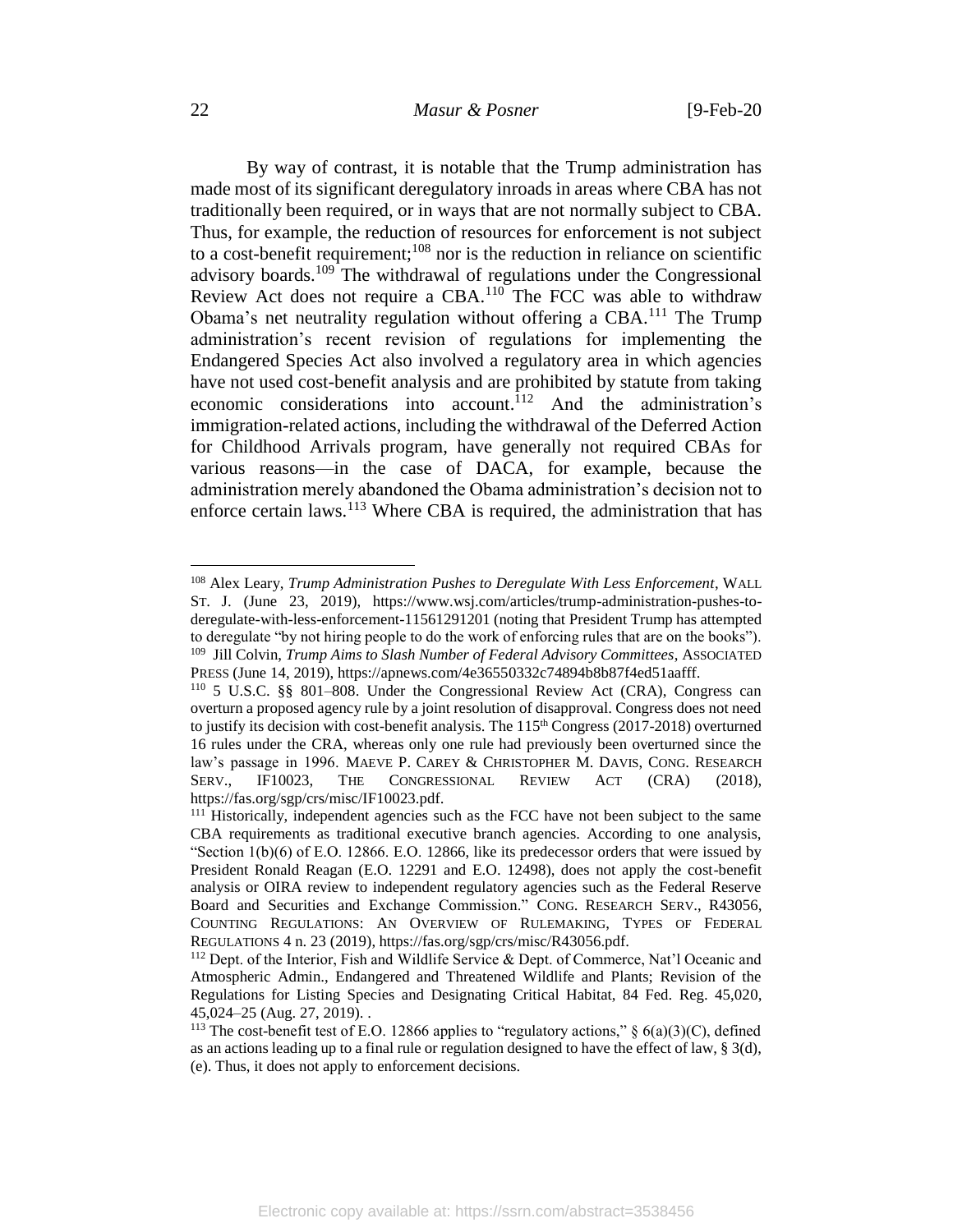had to work around CBA rather than disregard it completely. CBA has offered friction against the Trump administration's deregulatory goals.

The Trump administration has responded to these frictions with a variety of tactics designed to evade or frustrate cost-benefit analysis. Some of these tactics are straightforward and relatively well understood. Others are innovations. In the sections that follow, we categorize these tactics and evaluate their legality. Our conclusion is that most of them are illegal, or should be held to be illegal. But cracking down on these actions would, in some cases, require courts to subject the Trump administration's actions to a level of scrutiny that they have not traditionally been willing to apply to administrative action.

In the case of mercury and the Clean Power Plan, the administration tried to evade CBA rather than falsify it. Its strategies in both cases involved what we call "Chevronizing around CBA"—using the executive branch's authority over legal interpretation to evade or nullify the results of a costbenefit analysis. In the mercury case, the administration argued that while the Obama-era mercury regulation generates benefits greater than the costs, some of those benefits—the "co-benefits"—did not count because the agency was legally prohibited from issuing a mercury regulation unless the mercuryrelated health benefits of the regulation alone exceeded the costs. Here, the agency's argument was based on Chevron Step 2: the EPA argued that the statute was ambiguous, and thus the agency was entitled to deference in its interpretation excluding co-benefits. In its repeal of the Clean Power Plan, by contrast, the EPA operated at Chevron Step 1: it argued that the statute unambiguously prohibited the agency from regulating in the manner dictated by the Clean Power Plan, cost-benefit consequences notwithstanding. These two approaches are species of the same genus. In both cases, the agency used an interpretation of the Clean Air Act to escape the consequences of its costbenefit analysis. Below, we analyze these two efforts in depth.

- A. Chevronizing around CBA at Step 2: The Cases of Mercury and Fuel Economy
	- 1. Mercury

As we explained above, the section of the Clean Air Act under which the Obama EPA regulated mercury requires that regulation be "appropriate and necessary." The Trump EPA argued that this language was ambiguous; that the EPA now interpreted the language to exclude consideration of cobenefits; and that the EPA's interpretation was entitled to deference under Chevron Step 2.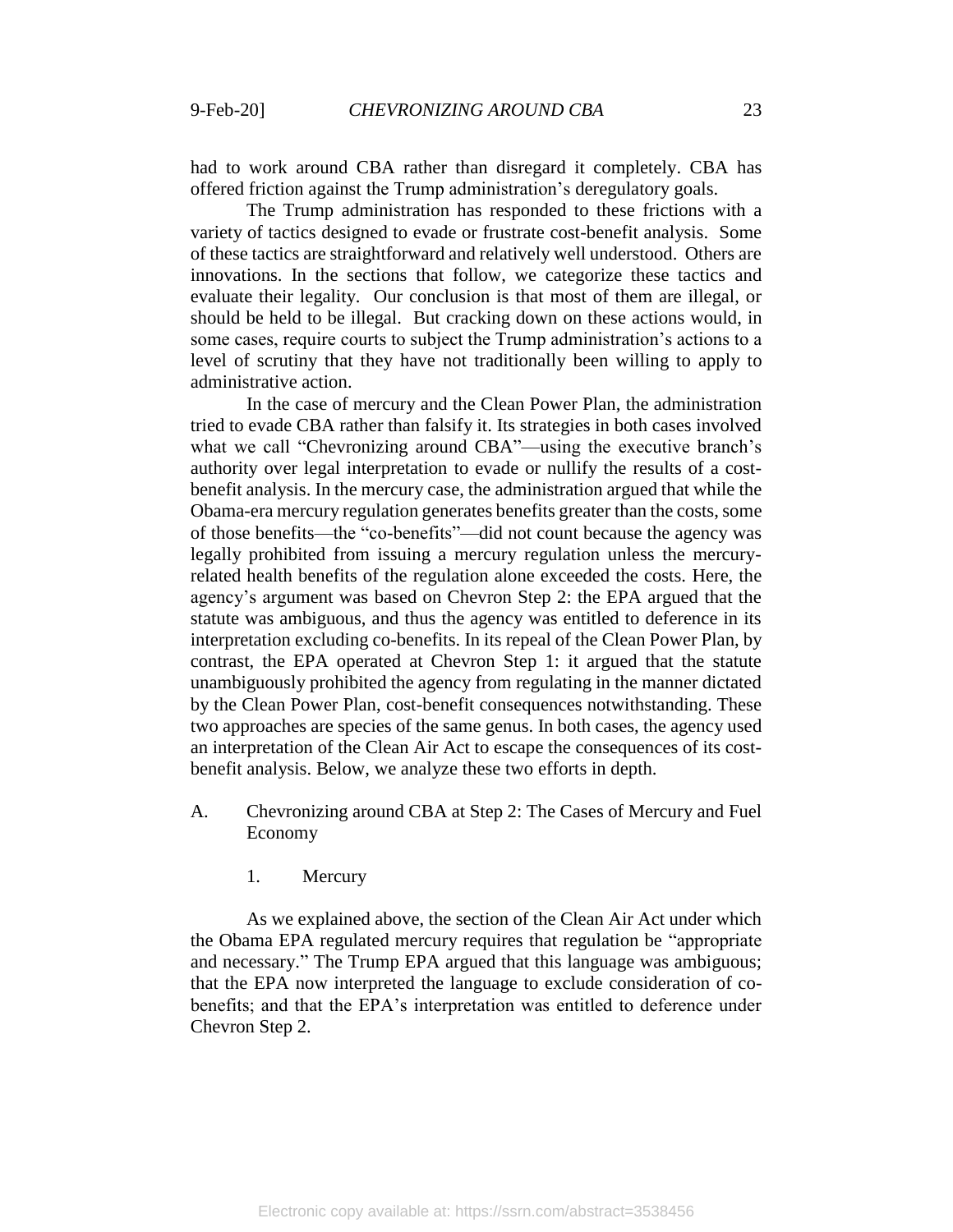This flavor of the Chevronizing strategy is potentially powerful because regulatory statutes are frequently ambiguous. This ambiguity creates interpretive space for the agency under Chevron, space that the agency can use to craft a legal interpretation that excludes benefits or costs. "Appropriate and necessary" is a paradigmatic example.<sup>114</sup> Still, an agency's authority under Chevron is not limitless. Even if a statute is ambiguous, Step 2 of the Chevron framework nonetheless requires that that the executive branch's interpretation of ambiguous language be "reasonable."<sup>115</sup>

The meaning of this term has given rise to much scholarly debate. Some scholars have taken the position that *Chevron*'s two steps both call for statutory construction: Step One asks "whether the text of the agency's governing statute nullifies the agency's position," while Step Two asks "whether other conventional tools of construction cast doubt on the agency's position."<sup>116</sup> Others have suggested that Chevron Step 2 calls for a more substantive type of review, possibly "arbitrary and capricious" review under the APA.<sup>117</sup> This version of Chevron Step 2 would direct a court to scrutinize the policy choices underlying the agency's action, rather than merely engaging in a legalistic analysis of the agency's statutory interpretation.<sup>118</sup> Empirical studies of *Chevron* have shown that appellate courts subscribe to each of these interpretations at various times.<sup>119</sup>

<span id="page-24-0"></span>Here, if Chevron Step 2 were given any sort of substantive content, we suspect that it would be fatal to the Trump EPA's repeal of mercury regulations.<sup>120</sup> That deregulation would create billions of dollars in net costs,

<sup>&</sup>lt;sup>114</sup> Though the Supreme Court has held that it requires the agency to take costs into account. *See Michigan v. EPA*, 135 S. Ct. 2699, 2707–08 (2015).

<sup>115</sup> *Chevron U.S.A., Inc. v. Natural Resources Defense Council, Inc.*, 467 U.S. 837, 843 (1984).

<sup>116</sup> *See* Ronald M. Levin, *The Anatomy of* Chevron*: Step Two Reconsidered*, 72 CHI.-KENT L. REV. 1253, 1278–80 (1997); *see also* Kenneth A. Bamberger & Peter L. Strauss, *Chevron's Two Steps*, 95 VA. L. REV. 611, 614 (2009); Peter L. Strauss, *Deference is Too Confusing—Let's Call Them Chevron Space and Skidmore Weight*, 112 COLUM. L. REV. 1143, 1165 (2012).

<sup>117</sup> Catherine M. Sharkey*, Cutting in on the* Chevron *Two-Step*, 86 FORDHAM L. REV. 2359, 2383 (2018); Mark Seidenfeld, *A Syncopated Chevron: Emphasizing Reasoned Decision-Making in Reviewing Agency Interpretations of Statutes*, 73 TEX. L. REV. 83, 127, 131 (1994). Still other scholars have argued that *Chevron* has only one step. Matthew C. Stephenson & Adrian Verneule, *Chevron Has Only One Step*, 95 VA. L. REV. 597 (2009). <sup>118</sup> Sharkey, *supra* note [117,](#page-24-0) at 2383.

<sup>119</sup> Richard M. Re, *Should Chevron Have Two Steps*, 89 IND. L.J. 605, 638–40 (2014); Kent Barnett & Christopher J. Walker, Chevron *in the Circuit Courts*, 116 MICH. L. REV. 1, 34– 35 (2017).

<sup>&</sup>lt;sup>120</sup> It is worth noting that, across a wide variety of legal contexts, courts will sometimes treat the word "reasonable" as if it requires a comparison between costs and benefits. For examples from federal regulatory law, *see* Tracy Bateman Farrell, et. al, 45A *Am. Jur. 2d Job Discrimination* § 200 (2019) (when determining whether an accommodation is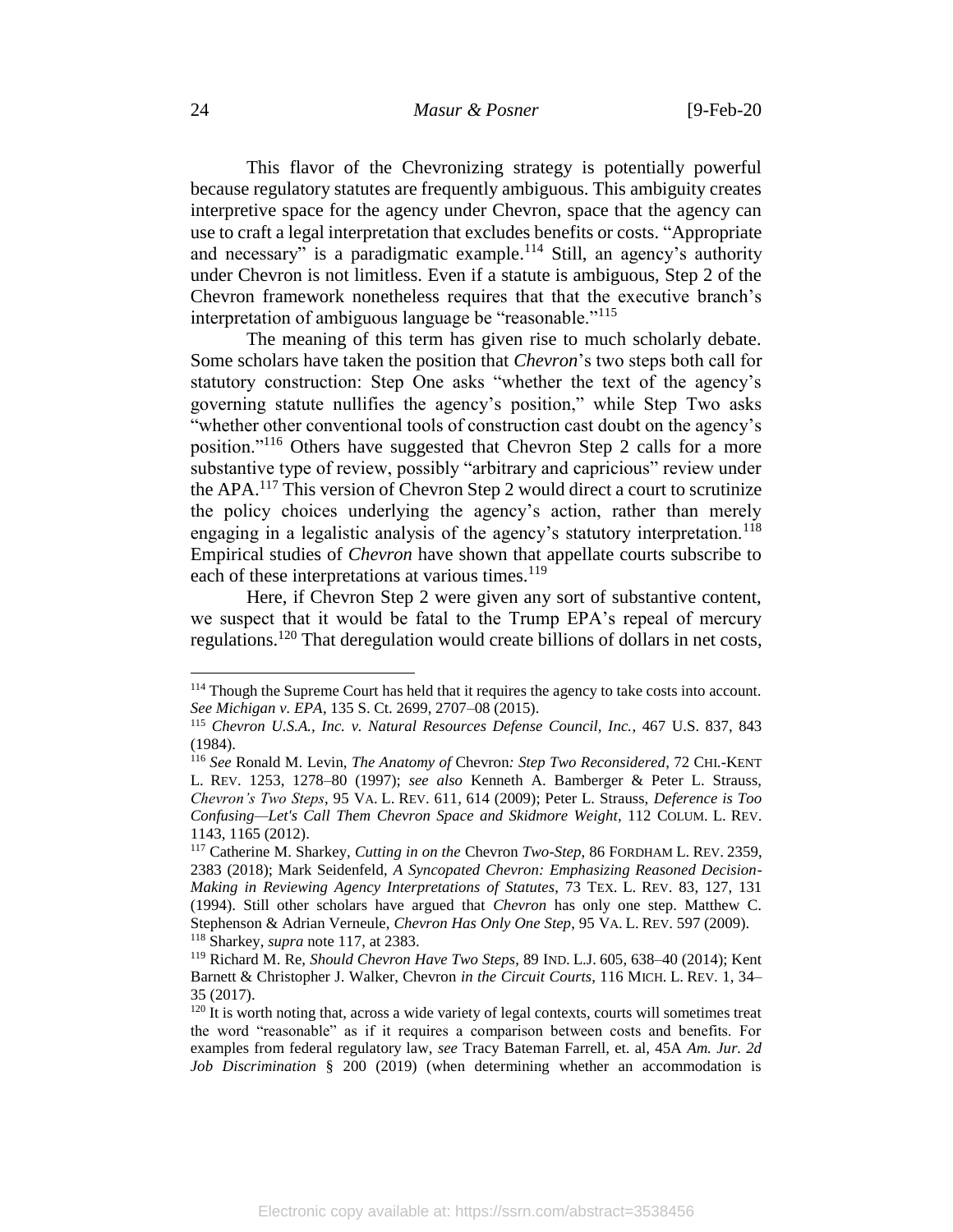$\overline{a}$ 

and no identified non-monetary benefit that might justify such a loss. That hardly seems reasonable, or for that matter "appropriate and necessary."<sup>121</sup>

There is a related problem with the EPA's interpretation that renders it unreasonable. On its view, the Trump EPA is allowed to limit pollution that generates mercury-related harms and pollution that generates particulate matter-related harms but cannot count both harms when evaluating a regulation that does both. It is hard to think of a justification for such an approach and the Trump administration does not supply one.

The problem with the EPA's stance is that it could compel the agency to engage in unnecessarily wasteful regulation. Imagine that EPA is considering a rule that limits emissions from factories. The anticipated rule imposes costs of \$1 billion on businesses, and results in lower emissions of two substances, X and Y. Suppose further that the X reduction produces benefits of \$0.9 billion and the Y reduction produces benefits of \$0.8 billion. The rule passes a cost-benefit analysis because the joint benefits of \$1.7 billion exceed the \$1 billion cost.

reasonable under the ADA, "courts are permitted to take into account the reasonableness of the cost of any necessary workplace accommodation, the availability of alternatives therefor, or other appropriate relief in order to achieve an equitable and appropriate remedy," and an employer does not need to provide an accommodation if doing so would be "unduly costly, extensive, substantial, or disruptive"); Am. Textile Mfrs. Inst., Inc. v. Donovan, 452 U.S. 490, 512 n.30 (1981) (requirement that the Consumer Product Safety Commission promulgate rules that are "reasonably necessary" to eliminate an "unreasonable risk" of injury require "a generalized balancing of costs and benefits"); Barbara J. Van Arsdale, et. al, 15 *Am. Jur. 2d Civil Rights* § 403 (2019) ("An accommodation is reasonable under the Fair Housing Act if it is both efficacious and proportional to the costs to implement it."). For examples from tort law, *see* McCarty v. Pheasant Run, Inc., 826 F.2d 1554, 1558 (7th Cir. 1987) ("Ordinarily the innkeeper knows much more about the hazards of his trade than the guest, and can take reasonable (=cost-justified) steps to reduce them, while ordinarily the guest can do little to protect himself against them."); *see also* United States v. Carroll Towing Co.*,* 159 F.2d 169, 173 (2d Cir.1947) (L. Hand, J.); Maryland Cas. Co. v. City of Jackson*,* 493 So.2d 955, 960 n. 3 (Miss.1986); People Express Airlines, Inc. v. Consolidated Rail Corp.*,* 100 N.J. 246, 266–67 (1985); Micallef v. Miehle Co.*,* 39 N.Y.2d 376, 386 (1976); 3 Harper, James & Gray, The Law of Torts § 16.9, at pp. 467–68 (2d ed. 1986); Prosser and Keeton on the Law of Torts § 31, at p. 173 (5th ed. 1984); East River S.S. Corp. v. Transamerica Delaval, Inc.*,* 476 U.S. 858, 865 (1986). For examples from property law, *see* Restatement (Second) of Torts § 826 (land use is unreasonable if "the gravity of the harm outweighs the utility of the actor's conduct" or if "the harm caused by the conduct is serious and the financial burden of compensating for this and similar harm to others would not make the continuation of the conduct not feasible"); *Kopecky v. National Farms, Inc.*, 510 N.W.2d 41 (Neb. 1994); Michael Allen Wolf, 12 *Powell on Real Property* § 79C.06 (2019) (in the context of evaluating zoning changes, "courts have generally tried to balance the public gain from the particular provision against the private loss sustained by the property owner").

<sup>121</sup> Michigan v. EPA, 135 S. Ct. at 2712.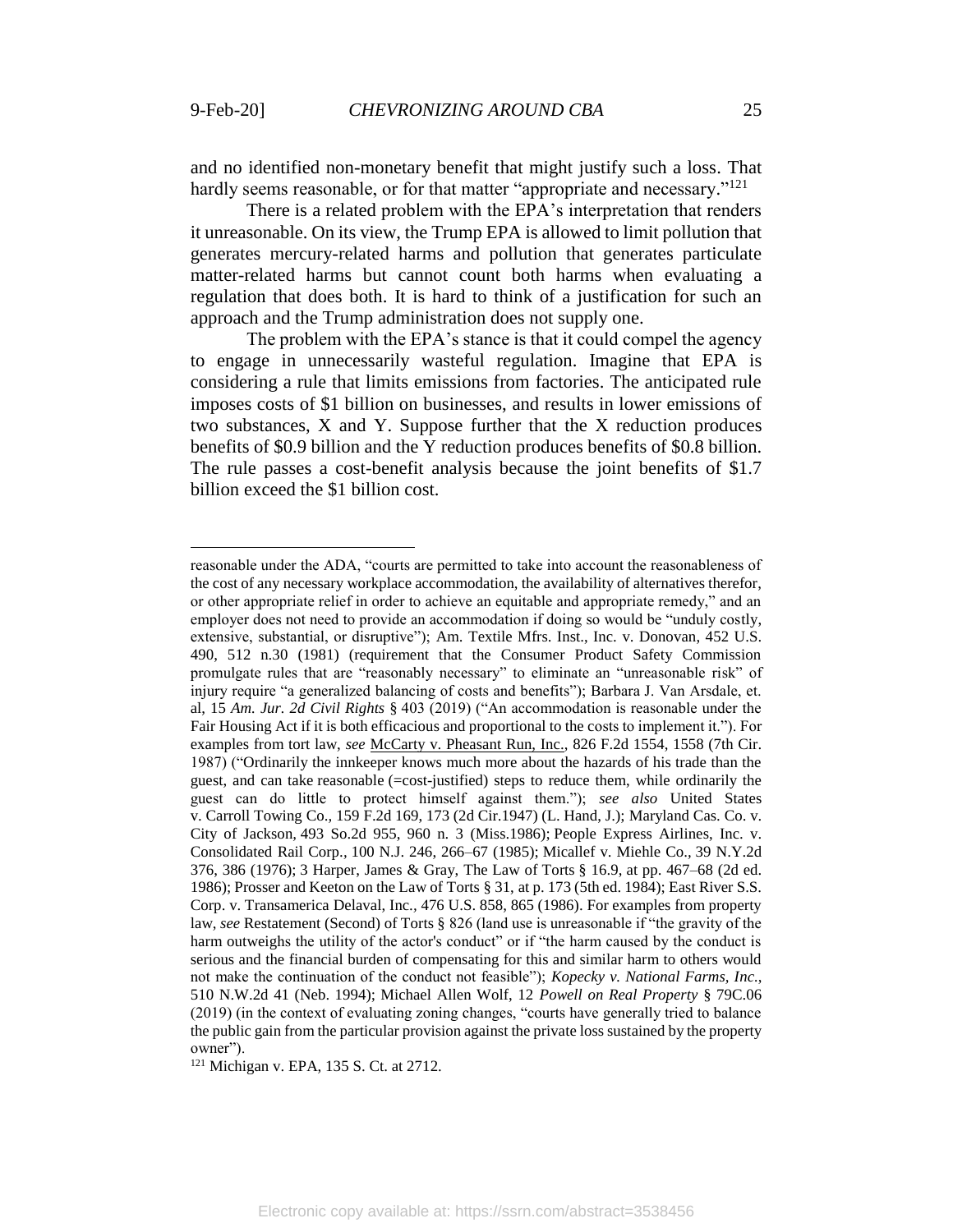Now further suppose that two different laws authorize EPA to regulate X and Y. Call these laws law-X and law-Y. Each law imposes different substantive standards: EPA may regulate X only if "appropriate and necessary," while EPA my regulate Y only if regulation "serves the public interest." Instead of issuing one regulation to reduce emissions of both X and Y, the EPA could issue separate regulations of X (under law-X) and Y (under law-Y). However, regulation X alone would impose costs of \$0.7 billion, and regulation Y alone would impose costs of \$0.6 billion, for a total of \$1.3 billion. It would thus be optimal for the EPA to regulate both chemicals with a single rule.

Suppose that a court held that the statutory language is ambiguous and the EPA deserved *Chevron* deference. The EPA then decided to interpret the statute to exclude co-benefits and bar the single regulation. Would a court hold that the EPA's regulation was reasonable at *Chevron* Step 2?

We are pretty sure the answer is "no." The standards "appropriate and necessary" and "the public interest" do not exclude considerations of cobenefits but on the contrary invite the agency to take into account all relevant effects of the regulation. Excluding co-benefits from the analysis would push the agency toward inefficient alternatives and block regulations that would benefit public welfare. We do not think one can reasonably interpret these standards to require EPA to exclude co-benefits. Put more generally, it would seem unreasonable for an agency to select—as a matter of that agency's discretion—a legal interpretation that compels the agency to act wastefully or inefficiently. Deliberately exercising agency discretion in order to achieve unnecessarily wasteful ends seems the antithesis of reasonableness.

To test this intuition, let us consider some more extreme cases. Imagine that EPA regulates under law-X and the co-benefit is now something over which the EPA has no authority. Let's imagine that EPA could prove that the co-benefit is reducing violent crime. Industry argues that EPA cannot take this co-benefit into account and therefore that the regulation should be struck down because the costs exceed the authorized benefits.

Industry is wrong. EPA should take into account reductions in violent crime—or, more precisely, reductions in deaths, injuries, and property loss as long as a causal relationship between the emissions and violent crime can be established. The goal of regulation should be to increase overall social welfare. This requires analyzing all of the effects of a regulation, not merely the intended effects or those specifically named by the statute.

We can make this point in another way by imagining the regulation produces costs rather than benefits, for example, by increasing violent crime. (We might call this effect a "co-cost.") EPA would be on firm ground if it put the relevant outcomes into a cost-benefit analysis and regulated (or chose not to regulate) on its own. The issue is not whether the regulation produces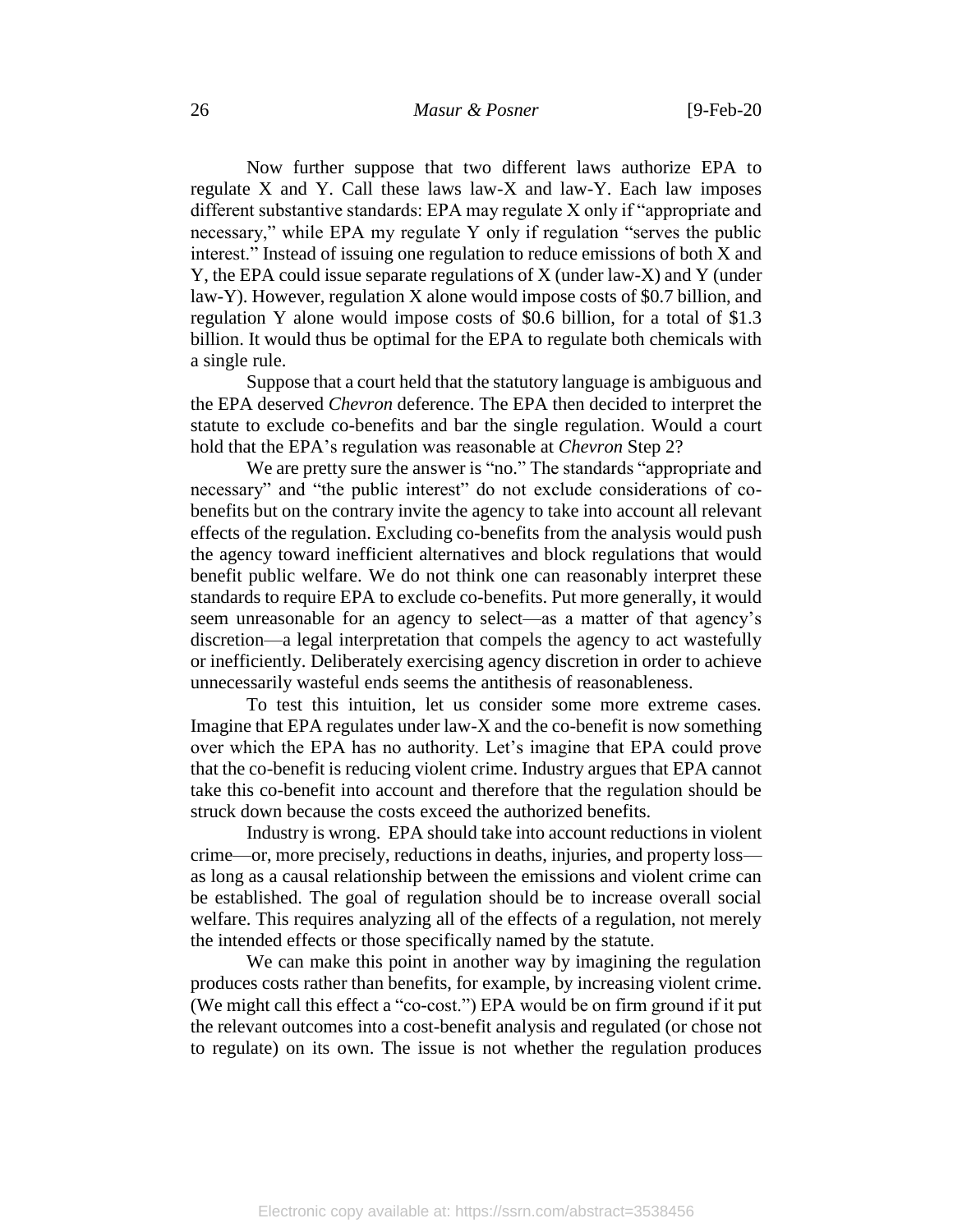benefits or costs by affecting behavior that the underlying statute did not seek to influence; the issue is whether the benefits and costs are actually borne by the relevant group of people, in a way that is clear and measurable.

This last point is worth emphasizing. Virtually all regulations affect behaviors across many dimensions. A pollution-control regulation will typically reduce many types of emissions, not just one, and it would be strange for the agency to ignore the effects of the other types of emissions good or bad—just because it acts based on a statute that regulates only the one. The same regulation could, by increasing the cost of goods produced by the factor, have a range of other effects—on the safety of produces that are built with the factory's inputs, on employment, on working conditions in the factory. Similarly, regulation of fuel economy standards will affect the amount of fuel consumed and the price of automobiles, but as we have seen it will also affect pollution, traffic fatalities, and more. These effects are unavoidable, so if the agency is not allowed to take them into account, its regulations will often cause great harm. Indeed, the vast majority of costs and benefits that figure into the Trump administration's CBA of its fuel economy standards are actually co-costs and co-benefits: increased or reduced traffic fatalities, environmental harms, and so forth.<sup>122</sup> Yet the Trump administration has continued to consider co-costs and co-benefits in this context without any recognition that it is acting inconsistently with its approach to mercury.

The Trump EPA hedges a bit in its defense of repealing the mercury regulation by suggesting a more restricted version of its rule against taking account of co-benefits. It argues that the problem with the mercury regulation is that the "primary" benefit is the reduction of non-mercury emissions. We can see the force of this argument by considering a semi-hypothetical example. Imagine that EPA wants to reduce cigarette smoking because of its public health effects and so issues an environmental regulation that puts a limit on how much cigarette smoke a person may produce. (We will assume that the EPA can find a statute somewhere that gives it authority to do this.) Then the EPA conducts a cost-benefit analysis and virtually all the benefits come from the avoidance of deaths of smokers themselves rather than from second-hand smoke "pollution" caused by their "emissions." It is evident that the agency is trying to regulate in a way outside its authority—which here belongs to the FDA. A fair interpretation of the authorizing statutes suggests that EPA may not regulate cigarette smoking, and it cannot avoid this restriction by purporting to regulate smoke emissions.

One can imagine a similar argument even when an agency issues rules that affect outcomes within its jurisdiction. Imagine that Congress tells EPA to strictly regulate mercury emissions but to regulate particulate matter

<sup>122</sup> *See supra* Part II.A.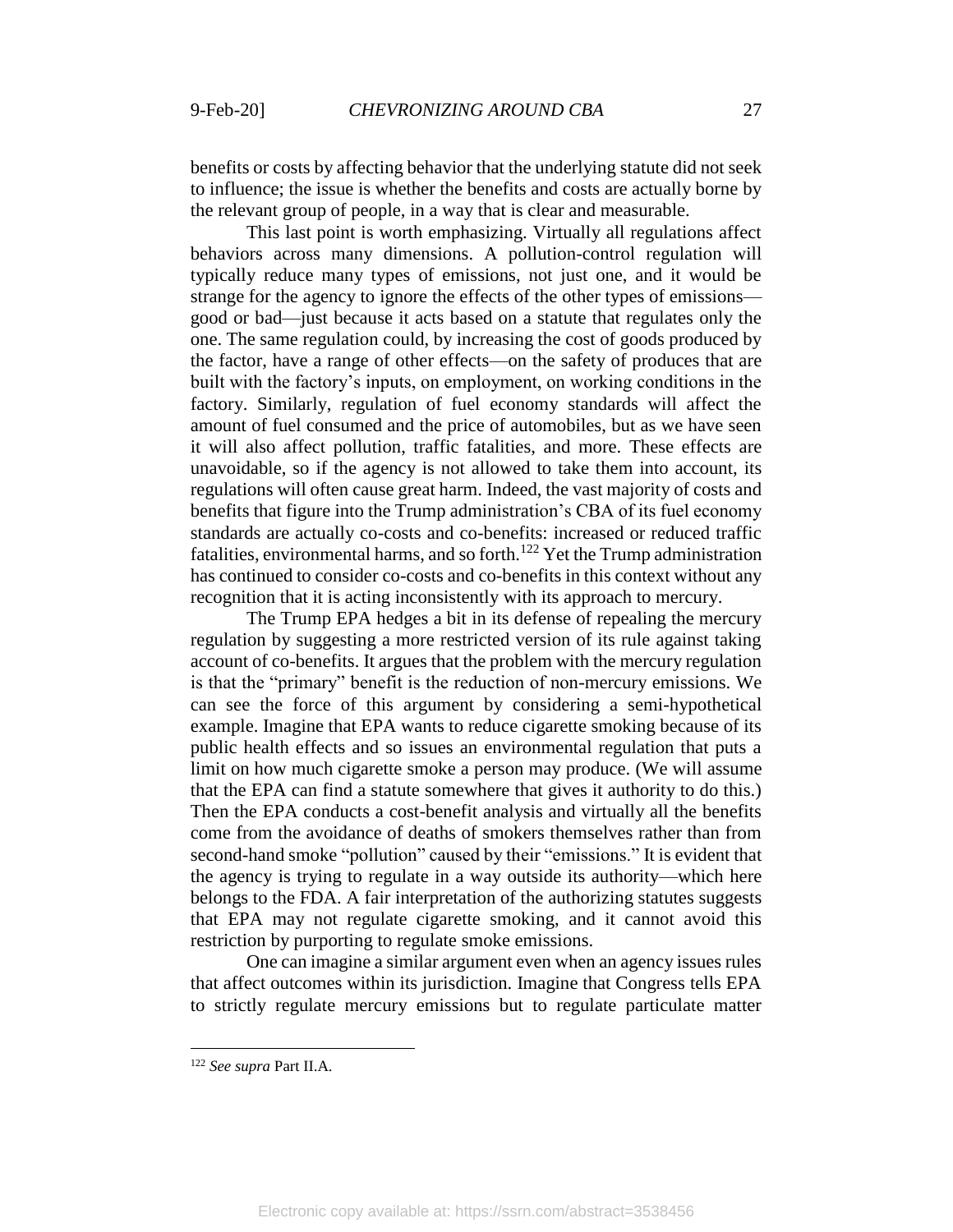emissions with a light touch. EPA then issues a regulation that strictly regulates both types of emissions and justifies the regulation with a costbenefit analysis in which the effects on particulate matter play the dominant role. Here, an argument could be made that EPA acted improperly. But our case is, if anything, the opposite. The standard for regulating particulate matter emissions is "requisite to protect the public health,"<sup>123</sup> and the Supreme Court has held that this requires the EPA to regulate particulate matter emissions without regard to  $\cos t^{124}$ —which is to say, even more stringently than it regulates mercury.<sup>125</sup>

It is important to emphasize that if this provision of the Clean Air Act *unambiguously* barred consideration of co-benefits, then the EPA would be obligated (at Chevron Step 1) not to consider them in its regulatory decisions. This is the position the Trump EPA has taken with respect to the Clean Power Plan, which we discuss below. But this is *not* the Trump EPA's view of the statute authorizing it to regulate mercury, and we suspect it is highly unlikely that a court would ever hold that "appropriate and necessary" unambiguously bars consideration of co-benefits.<sup>126</sup> Here, the Trump EPA's refusal to take co-benefits into account is the agency's own choice—an exercise of the agency's policy discretion. The agency is deliberately selecting an interpretation that will force it to create more costs than benefits. Such an attempt to Chevronize around cost-benefit analysis should not be deemed "reasonable."

2. Fuel economy

The EPA and NHTSA's claims to *Chevron* deference in the withdrawal of California's Clean Air Act waiver raise different issues. Consider first the EPA's argument that California does not face "compelling

<sup>123</sup> 42 U.S.C. § 7409(b)(1).

<sup>124</sup> Whitman v. American Trucking, 531 U.S. 457, 466-67 (2001).

<sup>125</sup> Michigan v. EPA, 135 S. Ct. at 2709 ("*American Trucking* thus establishes the modest principle that where the Clean Air Act expressly directs EPA to regulate on the basis of a factor that on its face does not include cost, the Act normally should not be read as implicitly allowing the Agency to consider cost anyway. That principle has no application here. "Appropriate and necessary" is a far more comprehensive criterion than "requisite to protect the public health"; read fairly and in context, as we have explained, the term plainly subsumes consideration of cost.").

<sup>126</sup> In another case, the D.C. Circuit approved the EPA's reliance on co-benefits. *See United States Sugar Corp. v. Envtl. Prot. Agency*, 830 F.3d 579, 625 (D.C. Cir. 2016), on reh'g en banc, 671 F. App'x 822 (D.C. Cir. 2016), and on reh'g en banc in part, 671 F. App'x 824 (D.C. Cir. 2016). If the Obama EPA exercised its discretion properly to consider co-benefits, then the Trump EPA's reversal, without any explanation based on policy considerations, seems arbitrary.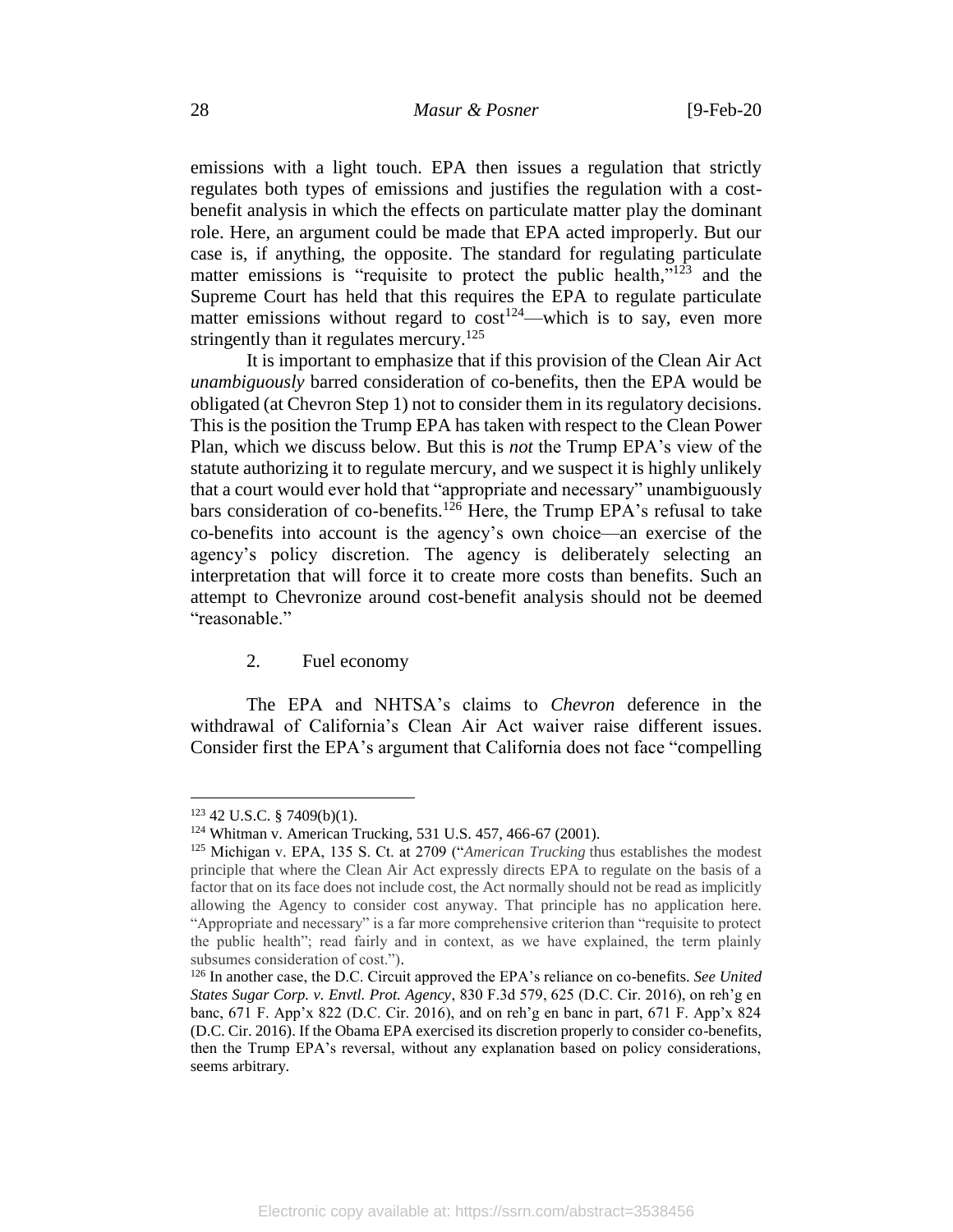and extraordinary conditions" that necessitate a waiver.<sup>127</sup> The EPA argued that "the term 'extraordinary' should refer to circumstances that are specific to California."<sup>128</sup> "Extraordinary" means "going beyond what is usual, regular, or customary," or "exceptional,"<sup>129</sup> and the statute is specifically meant to allow waivers for particular states but not others.<sup>130</sup> Accordingly, EPA's interpretation of the statute appears at minimum reasonable, and it is perhaps even the best interpretation of the statute.

What is more dubious is EPA's claim that "while effects related to climate change in California could be substantial, they are not sufficiently different from the conditions in the nation as a whole to justify separate State standards."<sup>131</sup> California is certainly not the only state to have been affected by climate change. But it has been affected in a manner—among other things, the outbreak of vast wildfires, accompanied by power blackouts meant to reduce the incidence of such fires—that is different and arguably more severe than most other states.<sup>132</sup> Even though the EPA is entitled to *Chevron*  deference as to its interpretation of the Clean Air Act, its conclusion that California does not meet the terms of the statute is subject to arbitrary and capricious review under the APA.<sup>133</sup> As we have noted, arbitrary and capricious review is often—though not always—quite limited.<sup>134</sup> But if a court conducts a more searching inquiry, we suspect that the EPA's determination is unlikely to survive.

With respect to the conflict between the Clean Air Act and the Energy Policy and Conservation Act, the outcome is equally uncertain. The EPCA explicitly requires NHTSA to take into account "the effect of other motor vehicle standards of the Government on fuel economy" when setting fuel economy standards.<sup>135</sup> Courts have held that when the EPA grants California a preemption waiver, this waiver effectively transforms California's fuel economy standards into federal standards and requires that NHTSA take them

 $127$  42 U.S.C. § 7543(b)(1)(B).

<sup>128</sup> SAFE One National Program Rule, *supra* not[e 89,](#page-18-0) at 51,341.

<sup>129</sup> *Extraordinary*, MERRIAM-WEBSTER DICTIONARY ONLINE, https://www.merriamwebster.com/dictionary/extraordinary (last visited Dec. 29, 2019).

 $130$  42 U.S.C. § 7543(b).

<sup>131</sup> SAFE One National Program Rule, *supra* not[e 89,](#page-18-0) at 51,342.

<sup>132</sup> Tim [Arango,](https://www.nytimes.com/by/tim-arango) Jose A. Del [Real](https://www.nytimes.com/by/jose-a-del-real) & Ivan [Penn,](https://www.nytimes.com/by/ivan-penn) *Five Lessons We Learned from the California Wildfires*, N.Y. TIMES (Nov. 4, 2019), https://www.nytimes.com/2019/11/04/us/fires-california.html.

<sup>133</sup> 5 U.S.C. § 706.

<sup>134</sup> *Compare* Gersen & Vermeule, *supra* note [83,](#page-17-1) at 1358, 1362 (finding that the overwhelming majority of agency decisions survive "arbitrary and capricious" challenges at the Supreme Court), *with Cecot & Viscusi*, *supra* note [82,](#page-17-0) at 382-84 (finding higher rates of reversal in the lower courts).

<sup>135</sup> 49 U.S.C. § 32902(f).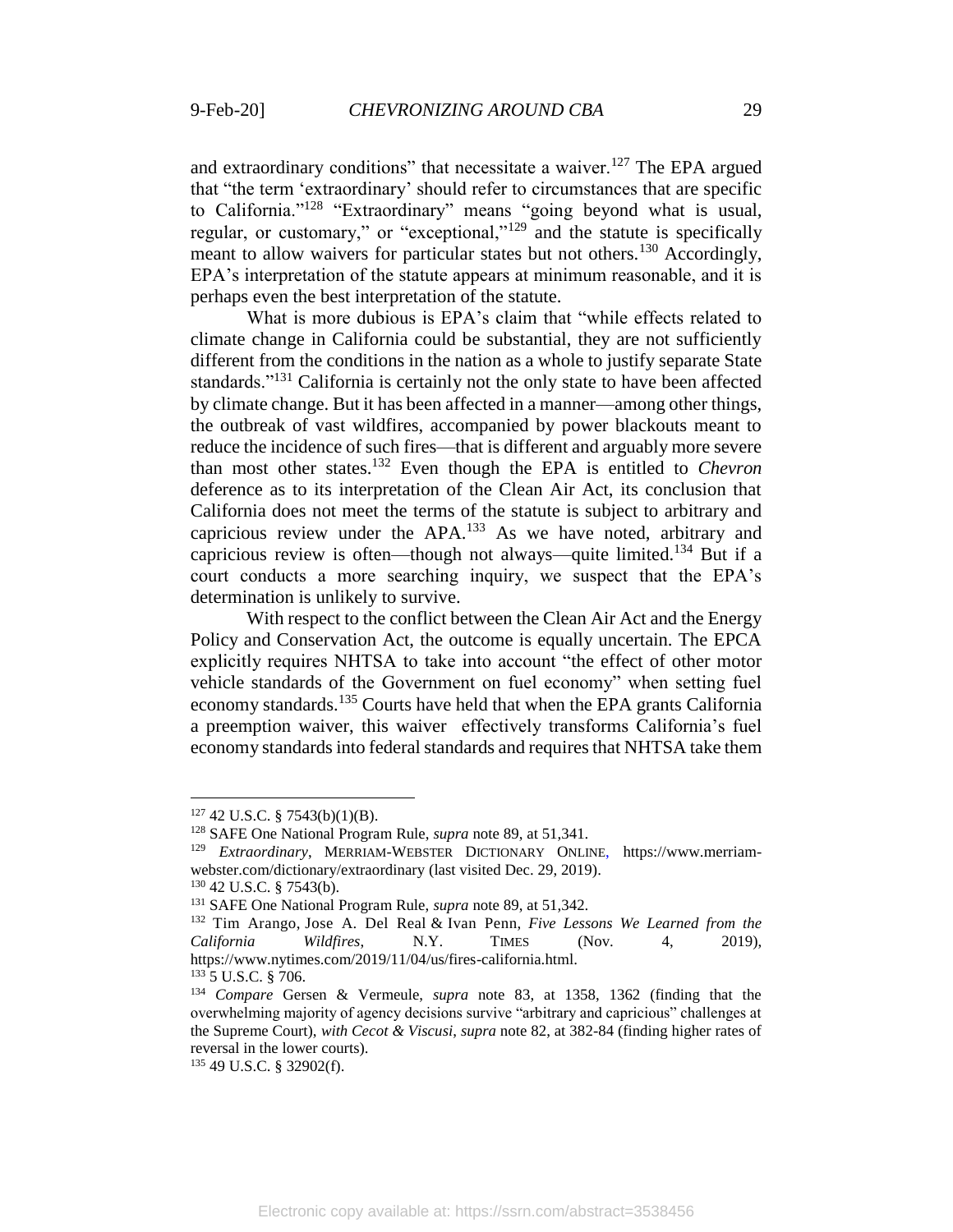into account.<sup>136</sup> It was on this basis that two federal courts held that the EPCA does not preempt states from promulgating fuel economy regulations pursuant to EPA waiver.<sup>137</sup> Once California has obtained an EPA waiver, its standards have the status of federal regulations, and the EPCA does not block them.

Of course, these cases were decided in the presence of federal agencies that were favorably inclined toward the state regulations at issue. The federal government was not a party to either lawsuit, and the courts do not make reference to *Chevron* deference or the agencies' position. But it is nonetheless entirely possible that those cases could have come out differently had the courts been required to defer to reasonable agency constructions of the statutes. That, in turn, again raises the question of whether an agency interpretation of a statute can be reasonable under *Chevron* Step 2 if it compels the agency to take an action that is not cost-benefit justified. An honest cost-benefit analysis, had EPA and NHTSA been required to produce one, would likely show that denying California a Clean Air Act waiver creates costs in excess of benefits. Yet here, because no cost-benefit analysis was produced, it will be challenging for a court to puncture EPA and NHTSA's result. It is thus possible that the withdrawal of California's waiver will survive a court challenge.

## B. Chevronizing around CBA at Step 1: The Clean Power Plan

As with its approach to repealing the mercury regulation, the Trump administration's strategy with regard to repealing the Clean Power Plan represents a type of Chevronizing around CBA. Here, too, the administration was faced with an unfavorable CBA: however much it attempted to massage the numbers, its analysis revealed that repealing the CPP would create huge net costs (and lead to many unnecessary deaths).<sup>138</sup> In response, the Trump EPA took the position that its hands were tied—the Clean Air Act allowed only regulations that could be applied to a single power plant, not regulation of the overall mixture of fuel sources used in a state.<sup>139</sup> In advancing this argument, the EPA did not claim that it was entitled to deference under

<sup>136</sup> *Goldstene*, 529 F. Supp. 2d at 1168–69, 1172.

<sup>137</sup> *Id.* at 1172; *Crombie*, 520 F. Supp. 2d at 348–50. The courts held, in the alternative, that the EPCA's preemption provision should be read very narrowly, and that it did not preempt the state fuel economy standards. *Goldstene*, 529 F. Supp. 2d at 1174-75; *Crombie*, 520 F. Supp. 2d at 330–35.

<sup>&</sup>lt;sup>138</sup> See supra notes [45](#page-10-0)–51 and accompanying text.

<sup>139</sup> Repeal of Clean Power Plan, *supra* note [51,](#page-11-0) at 32,556. *See also supra* notes [47](#page-11-1)[–52](#page-11-2) and accompanying text.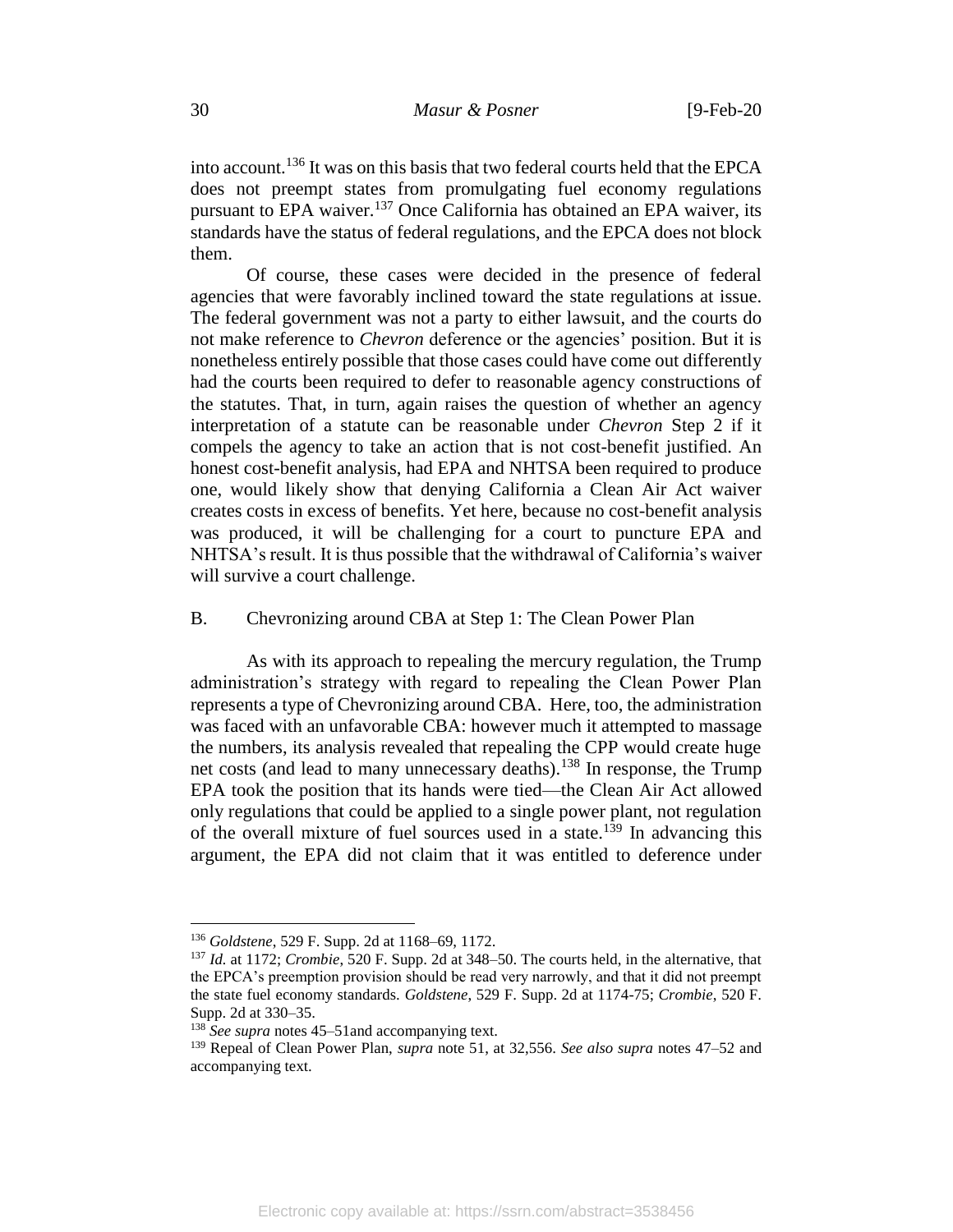*Chevron*. Instead, it argued that the statute unambiguously prohibited regulation of the type employed in the Clean Power Plan.<sup>140</sup>

On its own terms, this is a dubious conclusion. Recall that the Clean Air Act requires the EPA to implement the "best system of emission reduction."<sup>141</sup> The word "system" is amenable to a wide variety of interpretations.<sup>142</sup> The standard definition of the word would include largescale plans that would favor some types of energy production over others.<sup>143</sup> In addition, the Clean Air Act never states explicitly that the only permissible standards are those that can be applied within boundaries of each regulated source. The Trump EPA infers this from the words "existing source" and "application," but that is not the only reasonable interpretation of those words, particularly when they are read in context with the phrase "system of emission reduction."

Nonetheless, one can see why the Trump EPA adopted this legal strategy. This version of Chevronizing around CBA at Step 1—if it were upheld by the courts—would serve three overlapping purposes for the Trump administration. First, it would justify the agency's decision to repeal the CPP despite the fact that the CPP creates benefits well in excess of costs. It would also insulate the repeal decision from "arbitrary and capricious" review under the APA: if the CPP is unlawful, it cannot be arbitrary and capricious to repeal it. Second, it would bind the hands of any future EPA, operating under a different president, that might attempt to reinstate the CPP. If the Clean Air Act is unambiguous, the views of any given EPA as to the statute's meaning are irrelevant.<sup>144</sup> Third, this approach does not require the EPA to argue that the statute is ambiguous and that its interpretation—which would generate greater costs than benefits—is reasonable. As we suggested in the prior section, courts may be reluctant to accept as reasonable a discretionary interpretation that produces costs in excess of benefits and forecloses the

<sup>&</sup>lt;sup>140</sup> *Id.* at 32,527 ("After reconsidering the relevant statutory text, structure, and purpose, the Agency now recognizes that Congress ''spoke to the precise question'' of the scope of CAA section  $111(a)(1)$  and clearly precluded the unsupportable reading of that provision asserted in the CPP. Accordingly, this action repeals the CPP."). *See also supra* notes [54](#page-12-1)[–55](#page-12-2) and accompanying text.

 $141$  42 U.S.C. § 7411(a)(1).

<sup>142</sup> Repeal of Clean Power Plan, *supra* note [51,](#page-11-0) at 32,528.

<sup>143</sup> *See* Merriam-Webster Dictionary,<https://www.merriam-webster.com/dictionary/system> (defining "system" as "a regularly interacting or interdependent group of items forming a unified whole").

<sup>144</sup> *Chevron*, 467 U.S. at 842-43 (" If the intent of Congress is clear, that is the end of the matter; for the court, as well as the agency, must give effect to the unambiguously expressed intent of Congress.").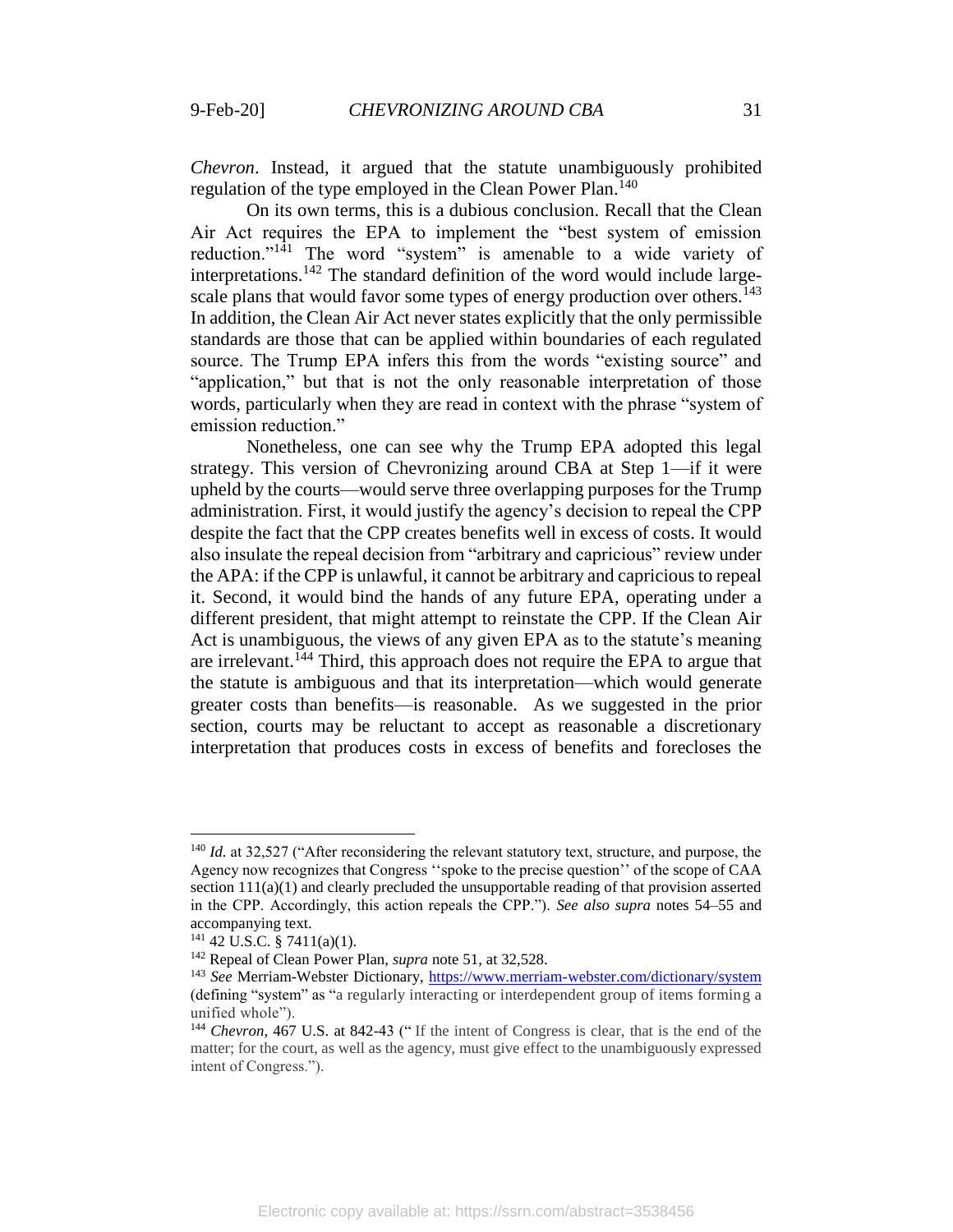most efficient options.<sup>145</sup> Here, the EPA has attempted to escape that bind by arguing that it possesses no interpretive discretion.<sup>146</sup>

Arguing that an interpretation is permitted under *Chevron* (as in the case of mercury) creates different types of legal risks than arguing that an interpretation is mandated by an unambiguous statute (as with the CPP).<sup>147</sup> But in both cases, an agency that does not have a strong argument on policy grounds for repealing existing regulations has resorted to a legal interpretation as a mechanism for evading CBA.

#### **CONCLUSION**

The Trump administrations' deregulatory project exposes some serious tensions in the structure of the administrative state. On the one hand, a tradition of judicial deference to the executive, exemplified by the *Chevron* doctrine, suggests that when the governing statute is ambiguous, courts will (or should) give Trump a free hand to roll back regulation. Congress gave the president discretion over policy, and the question whether to regulate or deregulate falls within that policy discretion. Courts should therefore defer to the president's policy judgments. On the other hand, the rise of cost-benefit analysis suggests that courts should push back against the executive branch when its regulatory decisions violate a cost-benefit test, even if the relevant statutory language is broad and ambiguous. The president's choice whether to regulate or deregulate any particular industry is therefore constrained by facts about the world—people's preferences and the costs of regulatory compliance—which the president is required to respect.

We see three ways to resolve this tension. First, one could grab the *Chevron* horn of the dilemma, and argue that in the presence of an ambiguous statute, the executive branch can do what it wants, cost-benefit analysis notwithstanding. Indeed, the cost-benefit requirement itself began as an initiative by the executive branch, and only later was enforced by courts, and

<sup>145</sup> *See supra* Part III.A.1.

<sup>146</sup> Repeal of Clean Power Plan, *supra* note [51,](#page-11-0) at 32,523 ("The text of the CAA is inconsistent with that interpretation, and the context, structure, and legislative history confirm that the statutory interpretation underlying the CPP was not a permissible construction of the Act.").

 $147$  It is possible that in the course of litigation, the Trump EPA will argue in the alternative that it is entitled to *Chevron* deference in the event that a court views the language of the Clean Air Act as ambiguous. However, this line of argument will likely be foreclosed by the *Chenery* doctrine, which does not permit agencies to rely upon arguments or justifications that were not offered at the time a regulation was promulgated.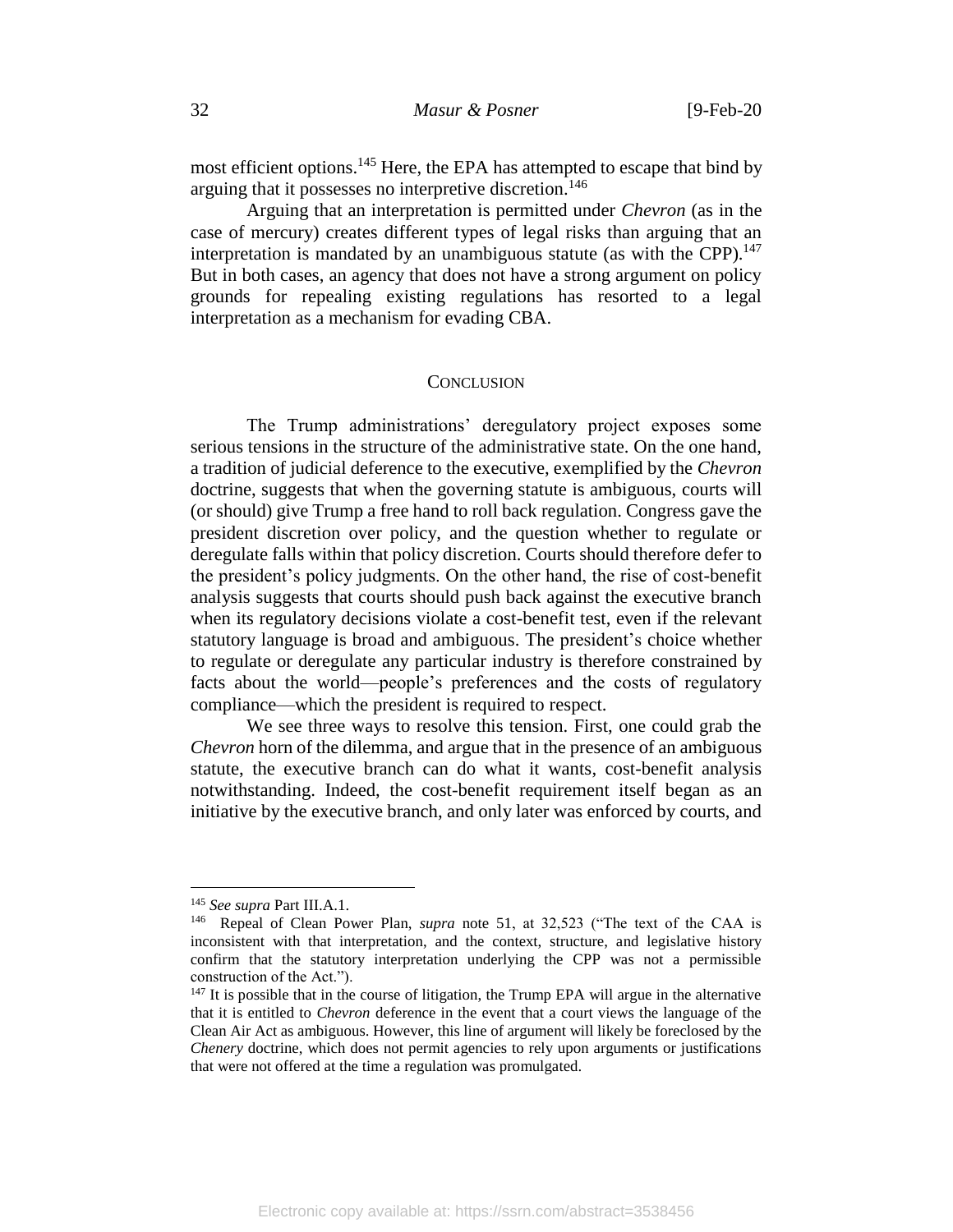$\overline{a}$ 

<span id="page-33-0"></span>still only sporadically.<sup>148</sup> The Trump administration could argue that what the president giveth, the president mayeth take away. But at minimum, this window of discretion appears to be narrowing. Courts have increasingly found an unambiguous cost-benefit requirement in the statutory language that agencies are required to enforce.<sup>149</sup> If this trend continues, executive discretion will further erode. We suspect that the sloppy cost-benefit analyses used by the Trump administration will be rejected by the courts as arbitrary and capricious, further strengthening this emerging cost-benefit norm.

Second, one could go the other direction, and argue that executive branch administrative discretion is a myth, or is becoming one. Even where statutory language is ambiguous, the executive must comply with cost-benefit analysis, or perhaps even maximize social welfare, and courts will push back if it does not. But this view raises numerous difficult (as well as familiar) questions. Do the courts have the capacity to second-guess the judgments of experts in the regulatory agencies?<sup>150</sup> Many such judgments involve technical questions, including, for example, which of a number of conflicting studies is most credible, and how valuations should be extrapolated from limited data. Courts are notoriously skittish, probably for good reason, about overruling the executive's judgment with regard to technical issues over which the courts have substantially less expertise, even though technical analyses can be misused to determine outcomes preferred for political reasons.

Third, one might find a middle way. One possibility is that the executive's discretion is at a maximum when it chooses whether to regulate and how much, and at a minimum when it seeks to eliminate or curtail existing regulations. Consider, for example, the choice whether to issue a strict regulation and a moderate regulation. Imagine that both regulations pass a cost-benefit analysis in the sense of being preferable to the status quo, but they generate different wealth levels and perhaps distributional consequences, and involve different levels of uncertainty about consequences. Under existing law, a court is likely to defer to the choice of the executive, and this may well be the proper approach as well. By contrast, if an executive seeks to replace an earlier modest regulation with a strict regulation, or a strict regulation with a modest regulation (or none at all), a

<sup>148</sup> Business Roundtable v. SEC, 647 F.3d 1144 (D.C. Cir 2011); Corrosion-Proof Fittings v. EPA, 947 F2d 1201 (5th Cir 1991). *See generally* Jonathan S. Masur & Eric A. Posner, *Cost-Benefit Analysis and the Judicial Role*, 85 U. Chi. L. Rev. 935 (2018).

<sup>149</sup> Michigan v. EPA, 135 S Ct 2699, 2705 (2015); Business Roundtable v. SEC, 647 F.3d 1144 (D.C. Cir. 2011); Cass R. Sunstein, *Cost-Benefit Analysis and Arbitrariness Review*, 41 Harv. Envir. L. Rev. 1, 11–13 (2017).

<sup>150</sup> *See* Masur & Posner, *Cost-Benefit Analysis and the Judicial Role*, *supra* note [148](#page-33-0) and sources cited therein.